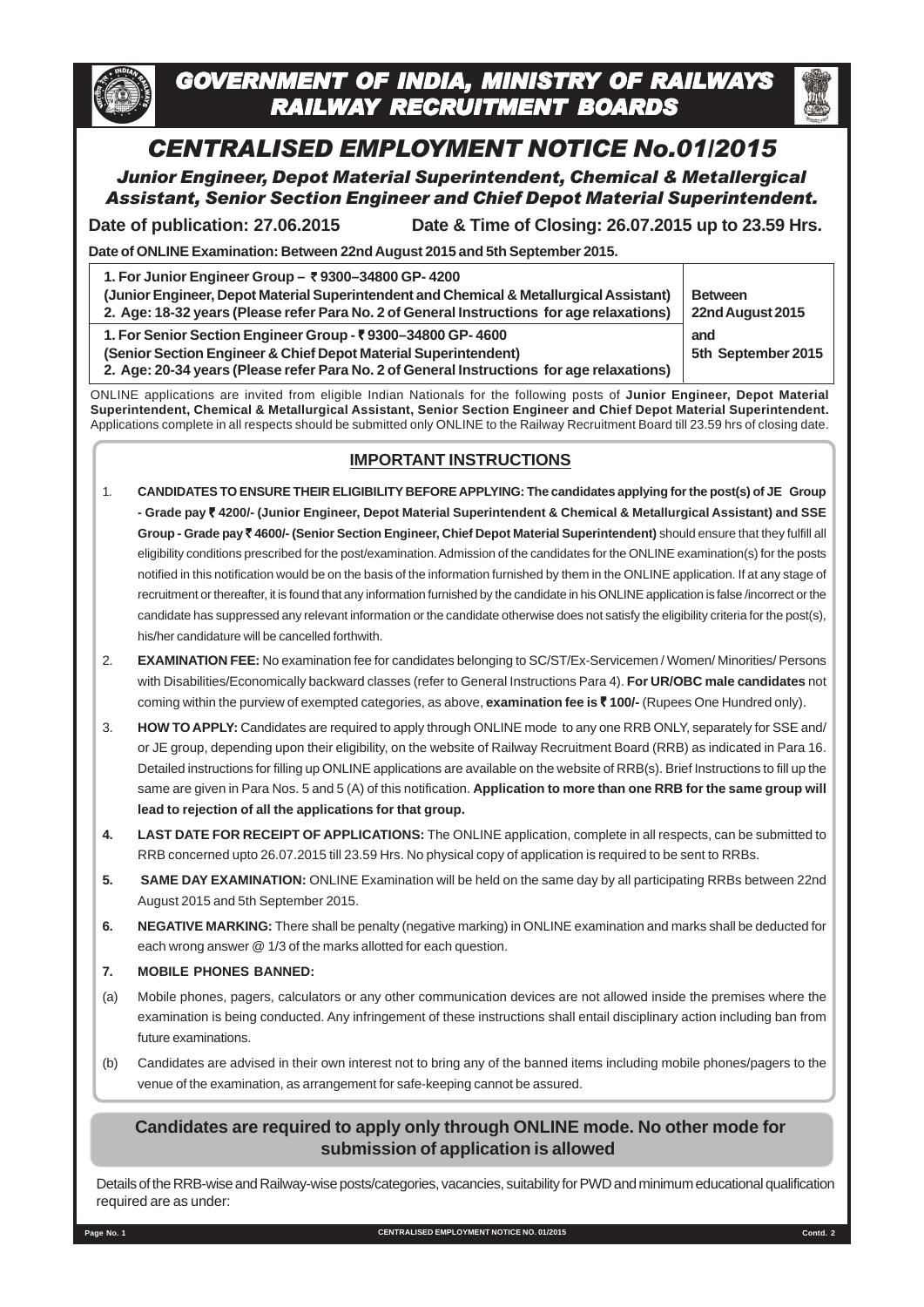|                   |                                                 | Pay Band                    |                    | Inden         |                         |                         |                         |                |                         | No. of Vacancies                      |              |              |              | Medi-       | Normal           |                                                                               | <b>Suitability</b>                    |
|-------------------|-------------------------------------------------|-----------------------------|--------------------|---------------|-------------------------|-------------------------|-------------------------|----------------|-------------------------|---------------------------------------|--------------|--------------|--------------|-------------|------------------|-------------------------------------------------------------------------------|---------------------------------------|
| Cat.<br><b>No</b> | Name of the post                                | & GP<br>$(ln \overline{x})$ | Name of<br>the RRB | -ting<br>Rly. |                         |                         |                         |                |                         |                                       |              |              |              | cal<br>Std. | Age<br>(as on)   | <b>Minimum Educational</b><br>Qualification                                   | for Persons with<br><b>Disability</b> |
| $\mathbf{1}$      | $\overline{2}$                                  | 3                           | $\overline{4}$     | 5             | 6                       | $\bf 7$                 | 8                       | 9              | 10 <sup>°</sup>         | UR SCST OBC Total E-SM VH OH HH<br>11 |              | 12 13        | 14           | 15          | 01/07/2015<br>16 | 17                                                                            | (VH/OH/HH)<br>18                      |
|                   |                                                 |                             | Ajmer              | <b>WCR</b>    | 3                       | $\overline{\mathbf{2}}$ | $\mathbf 0$             | $\mathbf{1}$   | 6                       | $\bf{0}$                              | 0            | $\mathbf 0$  | $\pmb{0}$    |             |                  |                                                                               |                                       |
| $\mathbf{1}$ .    | <b>Sr.Section Engineer</b><br>/ P-Way           | 9300-34800<br>GP-4600       |                    |               | 16                      |                         |                         |                |                         |                                       |              |              |              | $A - 3$     | $20 - 34$        | Four years Bachelor's Degree in<br>(a) Civil Engineering                      | Not Suitable                          |
|                   |                                                 |                             | <b>Bangalore</b>   | <b>SWR</b>    |                         | $\overline{\mathbf{4}}$ | $\mathbf{2}$            | 6              | 28                      | 3                                     | 0            | $\mathbf 0$  | $\bf{0}$     |             |                  | <b>OR</b>                                                                     | Not Suitable                          |
|                   |                                                 |                             | Bhubaneshwar       | <b>ECoR</b>   | 5                       | $\mathbf{3}$            | $\mathbf{2}$            | $\mathbf{1}$   | 11                      | 1                                     | 0            | $\mathbf 0$  | $\pmb{0}$    |             |                  | (b) a combination of any sub                                                  | Not Suitable                          |
|                   |                                                 |                             | Bhopal             | <b>WCR</b>    | 11                      | $\mathbf{3}$            | $\mathbf 2$             | 5              | 21                      | $\bf{0}$                              | 0            | $\mathbf 0$  | $\bf{0}$     |             |                  | stream of Basic streams of Civil<br>Engineering from a recognized             | Not Suitable                          |
|                   |                                                 |                             |                    | <b>WR</b>     | 6                       | $\overline{\mathbf{2}}$ | 1                       | 3              | 12                      | $\mathbf 0$                           | 0            | $\mathbf 0$  | $\bf{0}$     |             |                  | University/ Institution .                                                     | Not Suitable                          |
|                   |                                                 |                             | <b>Bilaspur</b>    | <b>CR</b>     | 9                       | $\mathbf{3}$            | $\mathbf{1}$            | 4              | 17                      | $\overline{2}$                        | 0            | $\mathbf 0$  | $\bf{0}$     |             |                  |                                                                               | Not Suitable                          |
|                   |                                                 |                             |                    | <b>SECR</b>   | 8                       | $\mathbf{2}$            | $\overline{2}$          | 4              | 16                      | 0                                     | 0            | $\mathbf 0$  | 0            |             |                  |                                                                               | Not Suitable                          |
|                   |                                                 |                             | Secunderabad       | <b>SCR</b>    | 49                      | 14                      | $\overline{7}$          | 26             | 96                      | 10                                    | 0            | $\mathbf 0$  | $\bf{0}$     |             |                  |                                                                               | Not Suitable                          |
|                   |                                                 |                             | Siliguri           | <b>NFR</b>    | $\overline{7}$          | $\mathbf{3}$            | $\mathbf{1}$            | $\overline{4}$ | 15                      | $\overline{2}$                        | 0            | $\mathbf 0$  | $\mathbf 0$  |             |                  |                                                                               | Not Suitable                          |
|                   |                                                 |                             | Total              |               | 114                     | 36                      | 18                      | 54             | 222                     | 18                                    | $\pmb{0}$    | $\bf{0}$     | $\mathbf{0}$ |             |                  |                                                                               |                                       |
|                   | 2. Sr. Section Engineer/                        | 9300-34800                  | Bhopal             | <b>WCR</b>    | $\mathbf{1}$            | 0                       | $\mathbf 0$             | $\mathbf{1}$   | $\overline{2}$          | $\mathbf 0$                           | 0            | $\bf{0}$     | $\bf{0}$     | $A - 3$     | $20 - 34$        |                                                                               | Not Suitable                          |
|                   | <b>Bridge</b>                                   | GP-4600                     | <b>Bilaspur</b>    | <b>CR</b>     | $\overline{\mathbf{2}}$ | $\mathbf 0$             | 0                       | $\mathbf{1}$   | 3                       | 0                                     | 0            | $\mathbf 0$  | $\mathbf 0$  |             |                  |                                                                               | Not Suitable                          |
|                   |                                                 |                             | Chandigarh         | <b>NR</b>     | $10$                    | 4                       | 3                       | 6              | 23                      | $\overline{2}$                        | 0            | $\mathbf 0$  | $\bf{0}$     |             |                  |                                                                               | Not Suitable                          |
|                   |                                                 |                             | <b>TOTAL</b>       |               | 13                      | 4                       | $\mathbf{3}$            | 8              | 28                      | $\overline{2}$                        | $\pmb{0}$    | $\bf{0}$     | $\pmb{0}$    |             |                  |                                                                               |                                       |
| 3.                | <b>Sr.Section Engineer</b>                      | 9300-34800                  | Allahabad          | <b>NCR</b>    | $5\phantom{.0}$         | $\overline{\mathbf{2}}$ | $\mathbf 0$             | 3              | 10                      | $\mathbf{1}$                          | $\mathbf 0$  | $\bf{0}$     | $\mathbf 0$  | $A - 3$     | $20 - 34$        |                                                                               | Not Suitable                          |
|                   | (Works)                                         | GP-4600                     | <b>Bangalore</b>   | <b>SWR</b>    | $\mathbf{1}$            | $\mathbf 0$             | $\mathbf 0$             | $\mathbf 0$    | $\mathbf{1}$            | $\mathbf 0$                           | 0            | $\mathbf 0$  | $\mathbf 0$  |             |                  |                                                                               | Not Suitable                          |
|                   |                                                 |                             | Bhopal             | <b>WR</b>     | $\mathbf{2}$            | $\mathbf 0$             | $\mathbf{1}$            | 1              | $\overline{\mathbf{4}}$ | 0                                     | 0            | $\mathbf 0$  | $\mathbf 0$  |             |                  |                                                                               | Not Suitable                          |
|                   |                                                 |                             | Chandigarh         | <b>NR</b>     | 5                       | 0                       | $\mathbf{1}$            | 3              | 9                       | 1                                     | 0            | $\mathbf{0}$ | $\mathbf{0}$ |             |                  |                                                                               |                                       |
|                   |                                                 |                             | Chennai            | <b>SR</b>     | 11                      | $\mathbf 0$             | $\mathbf 0$             | $\overline{4}$ | 15                      | $\mathbf{0}$                          | 0            | $\bf{0}$     | $\mathbf 0$  |             |                  |                                                                               | Not Suitable                          |
|                   |                                                 |                             |                    | <b>NER</b>    | $\mathbf{1}$            | $\mathbf{1}$            | $\pmb{0}$               | $\bf{0}$       | $\mathbf{2}$            | 0                                     | 0            | $\bf{0}$     | $\mathbf 0$  |             |                  |                                                                               | OH(OA)                                |
|                   |                                                 |                             | Gorakhpur          | <b>SCR</b>    | $\overline{4}$          | $\mathbf{1}$            | $\mathbf{1}$            | $\mathbf{1}$   | $\overline{7}$          | $\mathbf 0$                           | 0            | $\bf{0}$     | $\bf{0}$     |             |                  |                                                                               | Not Suitable                          |
|                   |                                                 |                             | Secunderabad       |               |                         |                         |                         |                |                         |                                       |              |              |              |             |                  |                                                                               | <b>Not Suitable</b>                   |
|                   |                                                 |                             | Siliguri           | <b>NFR</b>    | $\overline{2}$          | 0                       | 0                       | $\mathbf{1}$   | 3                       | 0                                     | 0            | 0            | $\bf{0}$     |             |                  |                                                                               | Not Suitable                          |
|                   |                                                 |                             | Total              |               | 31                      | $\overline{4}$          | $\mathbf{3}$            | 13             | 51                      | $\overline{2}$                        | $\mathbf{0}$ | $\mathbf{0}$ | $\bf{0}$     |             |                  |                                                                               |                                       |
| 4.                | <b>Sr.Section Engineer</b><br>Drawing (Civil) & | 9300-34800<br>GP-4600       | <b>Bangalore</b>   | <b>SWR</b>    | 3                       | 0                       | 0                       | 0              | 3                       | 0                                     | 0            | $\mathbf{1}$ | $\bf{0}$     | $A - 3$     | 20 - 34          |                                                                               | OH (OL)                               |
|                   | Design & Estimation                             |                             | Bhopal             | <b>WCR</b>    | $\mathbf 0$             | $\mathbf{2}$            | $\mathbf{1}$            | $\mathbf 0$    | 3                       | 0                                     | $\pmb{0}$    | 0            | $\mathbf 0$  |             |                  |                                                                               | Not Suitable                          |
|                   |                                                 |                             | <b>Bilaspur</b>    | <b>CR</b>     | $\overline{\mathbf{2}}$ | $\mathbf 0$             | 0                       | $\mathbf{1}$   | 3                       | 0                                     | $\pmb{0}$    | 0            | $\mathbf 0$  |             |                  |                                                                               | Not Suitable                          |
|                   |                                                 |                             |                    | <b>SECR</b>   | $\mathbf{1}$            | $\mathbf{1}$            | $\mathbf 0$             | $\mathbf{1}$   | 3                       | $\mathbf{0}$                          | 0            | $\mathbf{1}$ | $\mathbf 0$  |             |                  |                                                                               | OH (OL)                               |
|                   |                                                 |                             | Chennai            | <b>SR</b>     | $\overline{\mathbf{2}}$ | $\mathbf{2}$            | $\overline{\mathbf{2}}$ | 4              | 10                      | 1                                     | 0            | $\mathbf{1}$ | $\mathbf 0$  |             |                  |                                                                               | OH (OL)                               |
|                   |                                                 |                             | Siliguri           | <b>NFR</b>    | $\mathbf{1}$            | $\mathbf 0$             | $\mathbf 0$             | $\mathbf 0$    | $\mathbf{1}$            | 0                                     | 0            | $\mathbf 0$  | $\mathbf{0}$ |             |                  |                                                                               | Not Suitable                          |
|                   |                                                 |                             | Total              |               | 9                       | 5                       | 3                       | 6              | 23                      | $\mathbf{1}$                          | $\pmb{0}$    | $\mathbf{3}$ | $\bf{0}$     |             |                  |                                                                               |                                       |
| 5                 | Sr.Section                                      | 9300-34800                  | Gorakhpur          | <b>RDSO</b>   | $\overline{2}$          | $\bf{0}$                | $\mathbf{1}$            | 0              | 3                       | 1                                     | 0            | $\mathbf 0$  | $\mathbf 0$  |             |                  |                                                                               | Not Suitable                          |
|                   | Research<br>Engineer/Engg                       | GP-4600                     | Total              |               | $\mathbf 2$             | $\bf{0}$                | $\mathbf{1}$            | $\bf{0}$       | $\mathbf{3}$            | $\mathbf{1}$                          | $\mathbf 0$  | $\bf{0}$     | $\bf{0}$     |             |                  |                                                                               |                                       |
| 6                 | Sr.Section Engineer                             | 9300-34800                  | Ahmedabad          | <b>WR</b>     | $\mathbf 0$             | $\mathbf{1}$            | $\bf{0}$                | $\mathbf 0$    | $\mathbf{1}$            | $\mathbf{0}$                          | 0            | $\mathbf 0$  | $\bf{0}$     | $A - 3$     | $20 - 34$        |                                                                               | Not Suitable                          |
|                   | (TMS)                                           | GP-4600                     |                    |               |                         |                         |                         |                |                         |                                       |              |              |              |             |                  |                                                                               |                                       |
|                   |                                                 |                             | Total              |               | $\bf{0}$                | $\mathbf{1}$            | $\bf{0}$                | $\mathbf 0$    | $\mathbf{1}$            | $\mathbf{0}$                          | $\bf{0}$     | $\bf{0}$     | $\mathbf{0}$ |             |                  |                                                                               |                                       |
| $\overline{7}$    | <b>Sr.Section Engineer</b><br>(Mechanical)      | 9300-34800<br>GP-4600       | Allahabad          | <b>NCR</b>    | 8                       | $\mathbf{2}$            | $\bf{0}$                | $\mathbf{1}$   | 11                      | $\mathbf{0}$                          | 0            | $\mathbf 0$  | $\pmb{0}$    | $A - 3$     | $20 - 34$        | Four years Bachelor's Degree in                                               | Not Suitable                          |
|                   | (Workshop)                                      |                             | <b>Bangalore</b>   | <b>SWR</b>    | 6                       | $\mathbf{1}$            | $\mathbf{1}$            | 3              | 11                      | 1                                     | 0            | $\mathbf 0$  | $\mathbf 0$  |             |                  | (a) Mechanical / Electrical /                                                 | Not Suitable                          |
|                   |                                                 |                             | Bilaspur           | <b>SECR</b>   | 5                       | $\overline{\mathbf{2}}$ | $\mathbf 0$             | $\overline{2}$ | 9                       | $\mathbf{0}$                          | 0            | $\mathbf 0$  | $\bf{0}$     |             |                  | Electronics / Manufacturing /<br>Mechatronics / Industrial /                  | Not Suitable                          |
|                   |                                                 |                             | Chennai            | <b>SR</b>     | 11                      | 0                       | $\mathbf 0$             | 4              | 15                      | $\mathbf 0$                           | 0            | $\mathbf 0$  | $\bf{0}$     |             |                  | Machining / Instrumentation &<br><b>Control/ Tools &amp; Machining /Tools</b> | OH (OA)                               |
|                   |                                                 |                             | Jammu              | <b>NR</b>     | 6                       | $\mathbf{2}$            | 1                       | 4              | 13                      |                                       | $\mathbf 0$  | $\mathbf{0}$ | $\Omega$     |             |                  | & Die making / Automobile /                                                   | Not Suitable                          |
|                   |                                                 |                             | Srinagar           |               |                         |                         |                         |                |                         |                                       |              |              |              |             |                  | <b>Production Engineering</b><br><b>OR</b>                                    |                                       |
|                   |                                                 |                             | Secunderabad       | <b>SCR</b>    | $12$                    | $\mathbf{2}$            | 4                       | 8              | 26                      | $\overline{2}$                        | 0            | $\mathbf 0$  | $\bf{0}$     |             |                  | (b) a combination of any sub<br>stream of basic streams of                    | Not Suitable                          |
|                   |                                                 |                             | Total              |               | 48                      | 9                       | 6                       | 22             | 85                      | $\overline{4}$                        | $\bf{0}$     | $\bf{0}$     | $\mathbf{0}$ |             |                  | Mechanical / Electrical<br>Electronics / Manufacturing /                      |                                       |
| 8                 | <b>Sr.Section Engineer</b>                      | 9300-34800                  | Allahabad          | <b>DLW</b>    | 14                      | $\mathbf{3}$            | $\mathbf{2}$            | 5              | 24                      | $\overline{2}$                        | $\pmb{0}$    | $\mathbf 0$  | $\bf{0}$     | $A - 3$     | $20 - 34$        | Mechatronics / Industrial /                                                   | Not Suitable                          |
|                   | Mechanical                                      | GP-4600                     |                    | <b>NR</b>     | 6                       | $\mathbf 2$             | $\mathbf{1}$            | 4              | 13                      |                                       | 0            | 0            | $\mathbf 0$  |             |                  | Machining / Instrumentation &<br>Control / Tools & Machining /                | Not Suitable                          |
|                   |                                                 |                             | <b>Bhopal</b>      | <b>WCR</b>    | 10                      | $\mathbf 0$             | $\mathbf 2$             | $\overline{2}$ | 14                      | 0                                     | $\pmb{0}$    | 0            | $\mathbf 0$  |             |                  | Tools & Die Making / Automobile /<br>Production Engineering from a            | Not Suitable                          |
|                   |                                                 |                             |                    | <b>WR</b>     | 0                       | $\mathbf 0$             | $\mathbf{2}$            | $\mathbf 0$    | $\overline{\mathbf{2}}$ | 0                                     | 0            | 0            | $\mathbf 0$  |             |                  | Recognized University/ Institute.                                             | Not Suitable                          |
|                   |                                                 |                             | Chandigarh         | <b>NR</b>     | 6                       | $\mathbf{2}$            | $\mathbf{1}$            | 5              | 14                      | 1                                     | 0            | 0            | 0            |             |                  | Note: i) For RRB/Allahabad/NR, for<br>posts of SSE(C&W)&<br>the               | Not Suitable                          |
|                   |                                                 |                             | Kolkata            | <b>CLW</b>    | 29                      | 11                      | $\mathbf{3}$            | 15             | 58                      | $\mathbf{0}$                          | $\mathbf 0$  | 0            | 0            |             |                  | SSE(Mechnical) atleast 50%<br>intake shall be from Mechanical                 | Not Suitable                          |
|                   |                                                 |                             | Total              |               | 65                      | 18 11                   |                         | 31             | 125                     | 4                                     | $\pmb{0}$    | $\bf{0}$     | $\mathbf 0$  |             |                  | Engineering alone. All candidates                                             |                                       |
| 9.                | Sr.Section Engineer   9300-34800                |                             | Allahabad          | <b>NR</b>     | 8                       | $\mathbf{3}$            | $\mathbf{1}$            | 3              | 15                      | $\overline{2}$                        | 0            | $\bf{0}$     | $\bf{0}$     | $A - 3$     | $20 - 34$        | selected will however be borne<br>on a Common cadre.                          | Not Suitable                          |
|                   | Carriage & Wagon                                | GP-4600                     | <b>Bangalore</b>   | <b>SWR</b>    | 8                       | $\mathbf{2}$            | $\mathbf{3}$            | 8              | 21                      | $\overline{2}$                        | 0            | $\mathbf 0$  | $\mathbf 0$  |             |                  | ii) For RRB/Secunderabad, for the<br>posts<br>of<br>SSE(C&W)                  | Not Suitable                          |
|                   |                                                 |                             | Bhubaneshwar ECoR  |               | $\mathbf{3}$            | $\mathbf{1}$            | $\mathbf 0$             | $\mathbf{1}$   | ${\bf 5}$               | $\mathbf 0$                           | $\mathbf 0$  | $\mathbf 0$  | $\mathbf 0$  |             |                  | &SSE(Mechnical Workshop) at                                                   | Not Suitable                          |
|                   |                                                 |                             | Bhopal             | <b>WCR</b>    | 6                       | $\mathbf 0$             | $\mathbf{1}$            | $\overline{2}$ | 9                       | $\mathbf{0}$                          | $\mathbf 0$  | $\mathbf 0$  | $\mathbf{0}$ |             |                  | least 50% intake shall be from<br>Mechanical Engineering alone. All           |                                       |
|                   |                                                 |                             |                    |               |                         |                         |                         |                |                         |                                       |              |              |              |             |                  | candidates selected will however                                              | Not Suitable                          |
|                   |                                                 |                             | Chennai            | <b>SR</b>     | $\mathbf{1}$            | $\mathbf{1}$            | $\mathbf{1}$            | $\mathbf{1}$   | $\overline{4}$          | 0                                     | 0            | $\bf{0}$     | $\mathbf{0}$ |             |                  | be borne on a Common cadre.<br>iii) For RRB/ Jammu &                          | OH (OA)                               |
|                   |                                                 |                             | Gorakhpur          | <b>NER</b>    | 17                      | 5                       | $\overline{2}$          | 9              | 33                      |                                       | 0            | $\bf{0}$     | $\mathbf{0}$ |             |                  | Srinagar(NR), for the posts of<br>SSE(Mechnical Workshop) at                  | Not Suitable                          |
|                   |                                                 |                             | Ranchi             | <b>ECR</b>    | 4                       | $\mathbf{1}$            | $\mathbf{1}$            | $\mathbf{1}$   | $\overline{7}$          | $\mathbf{1}$                          | 0            | $\mathbf{0}$ | $\mathbf{0}$ |             |                  | least 50% intake shall be from                                                | Not Suitable                          |
|                   |                                                 |                             | Secunderabad       | <b>SCR</b>    | 12                      | $5\phantom{.0}$         | $\mathbf{1}$            | 6              | 24                      | $\mathbf{2}$                          | $\mathbf 0$  | $\mathbf 0$  | $\mathbf 0$  |             |                  | Mechanical Engineering alone. All<br>candidates selected will however         | Not Suitable                          |
|                   |                                                 |                             | Total              |               |                         |                         | 59 18 10                | 31             | 118                     | 8                                     | $\mathbf 0$  | $\mathbf{0}$ | $\mathbf{0}$ |             |                  | be borne on a Common cadre.                                                   |                                       |
|                   |                                                 |                             |                    |               |                         |                         |                         |                |                         |                                       |              |              |              |             |                  |                                                                               |                                       |

**Page No. 2 CENTRALISED EMPLOYMENT NOTICE NO. 01/2015 Contd. 3**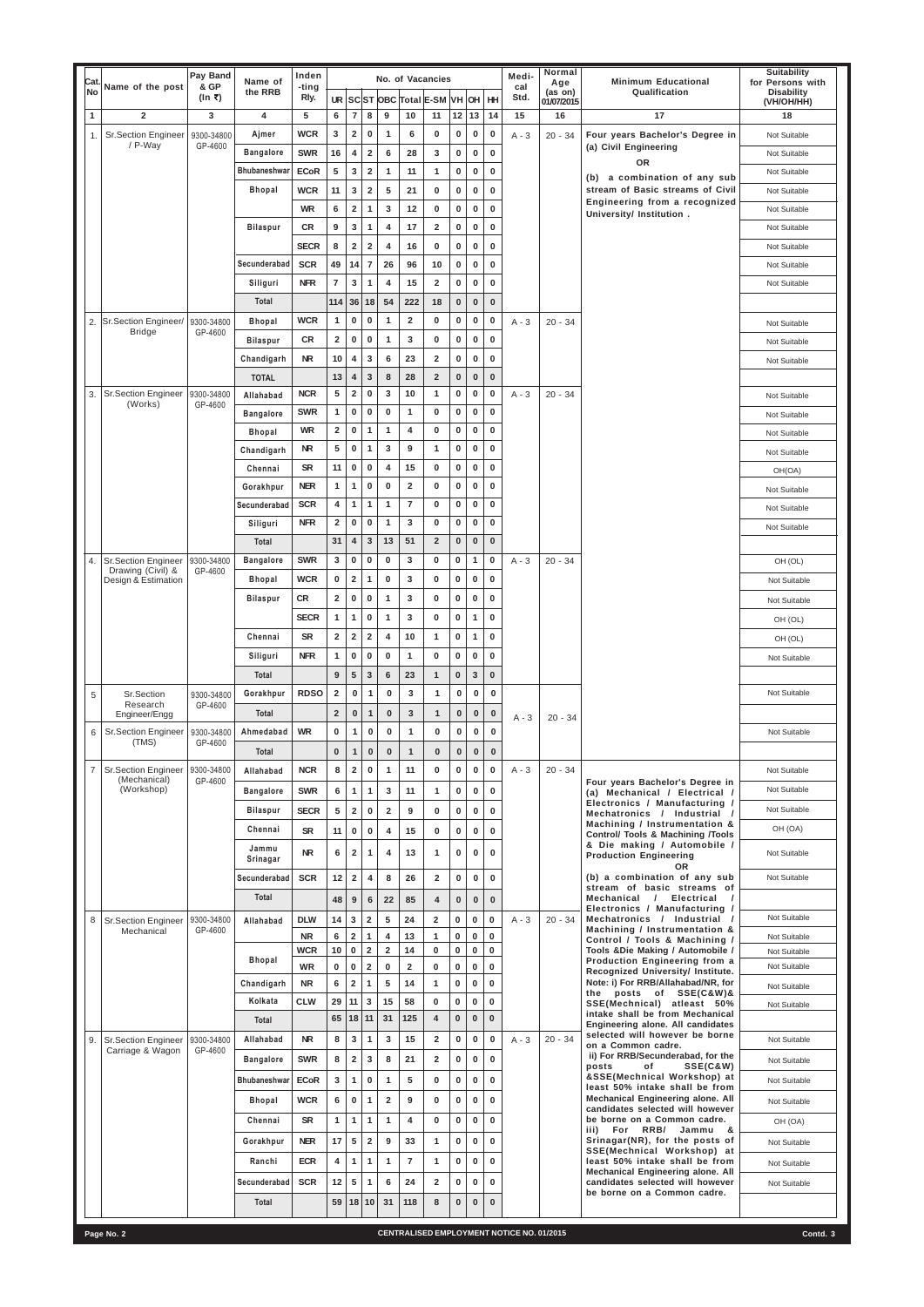| Cat          |                                                       | Pay Band<br>& GP         | Name of                | Inden                    |                                         |                              |                                |                              |                              | No. of Vacancies                  |                      |                            |                             | Medi-                                            | Normal<br>Age         | <b>Minimum Educational</b>                                                           | <b>Suitability</b><br>for Persons with |
|--------------|-------------------------------------------------------|--------------------------|------------------------|--------------------------|-----------------------------------------|------------------------------|--------------------------------|------------------------------|------------------------------|-----------------------------------|----------------------|----------------------------|-----------------------------|--------------------------------------------------|-----------------------|--------------------------------------------------------------------------------------|----------------------------------------|
| <b>No</b>    | Name of the post                                      | $(\ln \overline{\zeta})$ | the RRB                | -ting<br>Rly.            |                                         |                              |                                |                              |                              | UR SCST OBC Total E-SM VH OH   HH |                      |                            |                             | cal<br>Std.                                      | (as on)<br>01/07/2015 | Qualification                                                                        | <b>Disability</b><br>(VH/OH/HH)        |
| $\mathbf{1}$ | $\overline{2}$                                        | 3                        | $\overline{4}$         | 5                        | 6                                       | $\bf 7$                      | 8                              | 9                            | 10                           | 11                                | 12                   | 13                         | 14                          | 15                                               | 16                    | 17                                                                                   | 18                                     |
|              | 10 Sr. Section Engineer /<br><b>Dsl Mechanical</b>    | 9300-34800<br>GP-4600    | <b>Bangalore</b>       | <b>SWR</b>               | $\mathbf 0$                             | 0                            | $\bf{0}$                       | $\mathbf{1}$                 | -1                           | 0                                 | $\mathbf 0$          | $\mathbf 0$                | $\mathbf 0$                 |                                                  |                       |                                                                                      | Not Suitable                           |
|              |                                                       |                          | <b>Bilaspur</b>        | <b>SECR</b>              | $\overline{\mathbf{2}}$                 | 0                            | $\pmb{0}$                      | $\overline{1}$               | 3                            | 0                                 | $\bf{0}$             | $\bf{0}$                   | $\bf{0}$                    | $A - 3$                                          | $20 - 34$             |                                                                                      | Not Suitable                           |
|              |                                                       |                          | Chennai<br>Gorakhpur   | <b>SR</b><br><b>NER</b>  | $\bf{0}$<br>4                           | 1<br>$\mathbf{1}$            | $\bf{0}$<br>$\mathbf{1}$       | 1<br>$\overline{\mathbf{2}}$ | $\overline{\mathbf{2}}$<br>8 | 0<br>$\mathbf{0}$                 | 0<br>$\mathbf 0$     | $\mathbf 0$<br>$\pmb{0}$   | $\mathbf 0$<br>$\mathbf 0$  |                                                  |                       |                                                                                      | OH (OA)<br>Not Suitable                |
|              |                                                       |                          | Total                  |                          | 6                                       | $\mathbf 2$                  | $\mathbf{1}$                   | $5\phantom{1}$               | 14                           | $\mathbf{0}$                      | $\bf{0}$             | $\bf{0}$                   | $\mathbf 0$                 |                                                  |                       |                                                                                      |                                        |
|              | 11 Sr. Section Engineer /                             | 9300-34800               | <b>Bilaspur</b>        | <b>SECR</b>              | $\pmb{0}$                               | $\mathbf{1}$                 | $\mathbf 0$                    | $\mathbf{1}$                 | $\overline{2}$               | $\bf{0}$                          | 0                    | $\bf{0}$                   | $\mathbf 0$                 |                                                  |                       |                                                                                      | Not Suitable                           |
|              | <b>DsI</b> Electrical                                 | GP-4600                  | Chennai                | <b>SR</b>                | $\mathbf{1}$                            | $\pmb{0}$                    | $\mathbf 0$                    | $\mathbf 0$                  | $\mathbf{1}$                 | $\mathbf 0$                       | 0                    | $\mathbf 0$                | $\mathbf 0$                 | $A - 3$                                          | $20 - 34$             |                                                                                      | OH (OA)                                |
|              |                                                       |                          | Gorakhpur              | <b>NER</b>               | 3                                       | $\mathbf{1}$                 | $\mathbf{1}$                   | $\overline{2}$               | $\overline{7}$               | $\bf{0}$                          | $\mathbf 0$          | $\bf{0}$                   | $\bf{0}$                    |                                                  |                       |                                                                                      | Not Suitable                           |
|              |                                                       |                          | Total                  |                          | $\overline{\mathbf{4}}$                 | $\overline{\mathbf{2}}$      | $\mathbf{1}$                   | $\overline{3}$               | $10$                         | $\mathbf{0}$                      | $\pmb{0}$            | $\pmb{0}$                  | $\mathbf{0}$                |                                                  |                       |                                                                                      |                                        |
| 12.          | Sr.Section Engineer   9300-34800<br>J&T (Jig & Tools) | GP-4600                  | Allahabad              | <b>DLW</b>               | $\mathbf 0$                             | $\mathbf 0$                  | $\mathbf 0$                    | $\mathbf{1}$                 | $\mathbf{1}$                 | 0                                 | $\mathbf 0$          | $\bf{0}$                   | $\mathbf 0$                 | $A - 3$                                          | $20 - 34$             |                                                                                      | Not Suitable                           |
|              |                                                       |                          | Total                  |                          | $\bf{0}$                                | $\bf{0}$                     | $\mathbf 0$                    | $\mathbf{1}$                 | $\mathbf{1}$                 | $\mathbf{0}$                      | $\bf{0}$             | $\bf{0}$                   | $\mathbf 0$                 |                                                  |                       |                                                                                      |                                        |
| 13.          | <b>Sr.Section Engineer</b><br>(Drawing & Design)      | 9300-34800<br>GP-4600    | Allahabad              | <b>DLW</b>               | $\mathbf{1}$                            | 0                            | $\mathbf 0$                    | $\bf{0}$                     | $\mathbf{1}$                 | 0                                 | $\mathbf 0$          | $\bf{0}$                   | $\mathbf 0$                 | $A - 3$                                          | $20 - 34$             |                                                                                      | Not Suitable                           |
|              | Mechanical                                            |                          | Gorakhpur              | <b>RCF/RBL</b>           | $\overline{2}$                          | 0                            | $\mathbf 0$                    | $\bf{0}$                     | $\overline{2}$               | 0                                 | 0                    | $\bf{0}$                   | $\bf{0}$                    |                                                  |                       |                                                                                      | Not Suitable                           |
|              |                                                       |                          | Kolkata                | <b>CLW</b>               | 4                                       | 1                            | $\mathbf{1}$                   | $\overline{2}$               | 8                            | 0                                 | $\bf{0}$             | $\mathbf 0$                | $\mathbf 0$                 |                                                  |                       |                                                                                      | VH, HH&OH                              |
|              |                                                       |                          | Total                  |                          | $\overline{7}$                          | 1                            | $\mathbf{1}$                   | $\overline{2}$               | 11                           | $\bf{0}$                          | $\mathbf{0}$         | $\bf{0}$                   | $\mathbf 0$                 |                                                  |                       |                                                                                      |                                        |
| 14.          | <b>Sr.Section Engineer</b><br>Electrical/             | 9300-34800<br>GP-4600    |                        | <b>NCR</b>               | $\overline{\mathbf{4}}$                 | $\mathbf{1}$                 | 1                              | 4                            | 10                           | 1                                 | $\mathbf 0$          | 0                          | $\mathbf 0$                 | $A - 3$                                          | $20 - 34$             |                                                                                      | Not Suitable                           |
|              | Electrical (GS)                                       |                          | Allahabad              | <b>NR</b>                | $\mathbf{1}$                            | $\mathbf 0$                  | $\mathbf{1}$                   | $\bf{0}$                     | $\overline{2}$               | 0                                 | $\mathbf 0$          | $\pmb{0}$                  | $\mathbf 0$                 |                                                  |                       | Four years Bachelor's Degree in                                                      | Not Suitable                           |
|              |                                                       |                          |                        | <b>DLW</b>               | $\overline{7}$                          | $\mathbf 0$                  | $\mathbf 0$                    | 0                            | $\overline{7}$               | 1                                 | $\mathbf 0$          | $\bf{0}$                   | 0                           |                                                  |                       | (a) Mechanical / Electrical / Electronics<br>Engineering                             | Not Suitable                           |
|              |                                                       |                          | <b>Bangalore</b>       | <b>SWR</b>               | 6                                       | $\mathbf{1}$                 | $\bf{0}$                       | $\overline{2}$               | 9                            | 1                                 | 0                    | 0                          | 0                           |                                                  |                       | <b>OR</b><br>(b) a combination of any sub stream of                                  | Not Suitable<br>Not Suitable           |
|              |                                                       |                          | Bhopal                 | <b>WCR</b>               | 8                                       | $\mathbf{1}$                 | $\mathbf{1}$                   | 3                            | 13                           | 0                                 | $\mathbf 0$          | $\bf{0}$                   | 0                           |                                                  |                       | basic streams of Mechanical / Electrical<br>/ Electronics Engineering from a         | Not Suitable                           |
|              |                                                       |                          | Bilaspur<br>Chandigarh | <b>SECR</b><br><b>NR</b> | 3<br>8                                  | 0<br>$\overline{\mathbf{2}}$ | $\bf{0}$<br>1                  | 1<br>4                       | 4<br>15                      | 0<br>$\overline{\mathbf{2}}$      | 0<br>0               | $\mathbf 0$<br>$\pmb{0}$   | 0<br>0                      |                                                  |                       | Recognized University/Institute.                                                     | Not Suitable                           |
|              |                                                       |                          | Chennai                | <b>SR</b>                | $\overline{7}$                          | 0                            | $\mathbf 0$                    | 0                            | 7                            | 1                                 | 0                    | $\mathbf 0$                | 0                           |                                                  |                       | NOTE:i) For RRB/Allahabad/NR & NCR,<br>for the post of SSE/Elect(GS) atleast         | OH (OA)                                |
|              |                                                       |                          | Gorakhpur              | <b>NER</b>               | 3                                       | 0                            | 1                              | $\overline{2}$               | 6                            | 0                                 | $\mathbf 0$          | $\bf{0}$                   | 0                           |                                                  |                       | 50% intake shall be from Electrical<br>Engineering alone. All candidates             | Not Suitable                           |
|              |                                                       |                          | Kolkata                | <b>SER</b>               | 0                                       | $\mathbf{2}$                 | 0                              | 0                            | $\overline{2}$               | 0                                 | 0                    | 0                          | $\mathbf 0$                 |                                                  |                       | selected will however be borne on a<br>Common cadre.                                 | Not Suitable                           |
|              |                                                       |                          | Malda                  | <b>SER</b>               | 5                                       | $\mathbf 0$                  | $\mathbf 0$                    | 1                            | 6                            |                                   | $\mathbf 0$          | $\mathbf 0$                | $\bf{0}$                    |                                                  |                       | ii) For RRB/Allahabad/NR, for the posts                                              | Not Suitable                           |
|              |                                                       |                          | Tiruvananthapuram      | <b>SR</b>                | 3                                       | $\mathbf{1}$                 | $\mathbf 0$                    | $\overline{2}$               | 6                            | 1                                 | $\pmb{0}$            | $\pmb{0}$                  | $\mathbf 0$                 |                                                  |                       | of SSE/Elect(TRD) atleast 50% intake<br>shall be from Electrical Engineering         | Not Suitable                           |
|              |                                                       |                          | Siliguri               | <b>NFR</b>               | 5                                       | $\overline{\mathbf{2}}$      | 1                              | 3                            | 11                           | 1                                 | 0                    | $\bf{0}$                   | $\bf{0}$                    |                                                  |                       | alone. All candidates selected will<br>however be borne on a Common cadre.           | Not Suitable                           |
|              |                                                       |                          | Secunderabad           | <b>SCR</b>               | 3                                       | $\mathbf 2$                  | $\mathbf 0$                    | $\overline{2}$               | $\overline{7}$               | $\mathbf{0}$                      | $\mathbf 0$          | $\mathbf 0$                | $\bf{0}$                    |                                                  |                       | iii) For RRB/Chennai/SR, for the posts<br>of SSE/Elect(GS), SSE/Elect(TRD), SSE/     | Not Suitable                           |
|              |                                                       |                          | Total                  |                          | 63                                      | 12                           | $6\phantom{1}6$                | 24                           | 105                          | 9                                 | $\bf{0}$             | $\mathbf 0$                | $\bf{0}$                    |                                                  |                       | Elect(TRS) atleast 50% intake shall be                                               |                                        |
|              | 15. Sr. Section Engineer<br>Electrical (TRD)          | 9300-34800<br>GP-4600    | Allahabad              | <b>NR</b>                | 4                                       | 1                            | 1                              | $\overline{2}$               | 8                            | 0                                 | 0                    | $\mathbf 0$                | $\mathbf 0$                 | $A - 3$                                          | $20 - 34$             | from Electrical Engineering alone. All<br>candidates selected will however be        | Not Suitable                           |
|              |                                                       |                          | <b>Bangalore</b>       | <b>SWR</b>               | 3                                       | $\mathbf{1}$                 | $\bf{0}$                       | $\mathbf 2$                  | 6                            | $\mathbf 1$                       | 0                    | $\mathbf 0$                | $\mathbf 0$                 |                                                  |                       | borne on a Common cadre.<br>iv) For RRB/Jammu/NR, for the post of                    | Not Suitable                           |
|              |                                                       |                          | <b>Bilaspur</b>        | <b>SECR</b>              | $\mathbf{1}$                            | $\mathbf{1}$                 | $\mathbf 0$                    | $\mathbf 0$                  | $\overline{\mathbf{2}}$      | 0                                 | 0                    | $\mathbf 0$                | $\mathbf 0$                 |                                                  |                       | SSE/Elect(TRD) atleast 50% intake shall<br>be from Electrical Engineering alone. All | Not Suitable                           |
|              |                                                       |                          | Chennai<br>Jammu       | <b>SR</b><br><b>NR</b>   | 17<br>$\mathbf{1}$                      | 6<br>$\mathbf 0$             | $\overline{4}$<br>1            | 4<br>$\overline{2}$          | 31<br>4                      | 3<br>$\bf{0}$                     | 0<br>0               | $\mathbf 0$<br>$\mathbf 0$ | $\mathbf{0}$<br>$\mathbf 0$ |                                                  |                       | candidates selected will however be<br>borne on a Common cadre.                      | OH(OA)                                 |
|              |                                                       |                          | Srinagar               | <b>SER</b>               | $\mathbf{1}$                            | $\mathbf{1}$                 | 1                              | $\mathbf{1}$                 | 4                            | 0                                 | 0                    | $\mathbf 0$                | $\bf{0}$                    |                                                  |                       | v) For RRB/Secunderabad, for the post                                                | Not Suitable                           |
|              |                                                       |                          | Malda<br>Ranchi        | <b>SER</b>               | $\mathbf{1}$                            | $\mathbf 0$                  | $\mathbf 0$                    | $\mathbf 0$                  | $\mathbf{1}$                 | $\mathbf 0$                       | 0                    | $\mathbf 0$                | $\bf{0}$                    |                                                  |                       | of SSE/Elect(Workshop), SSE/<br>Elect(TRD), SSE/Elect(TRS) & SSE/                    | Not Suitable                           |
|              |                                                       |                          | Secunderabad           | <b>SCR</b>               | 17                                      | 4                            | $\overline{2}$                 | 6                            | 29                           | $\mathbf 0$                       | 0                    | $\mathbf 0$                | $\bf{0}$                    |                                                  |                       | Elect(GS) atleast 50% intake shall be<br>from Electrical Engineering alone. All      | Not Suitable<br>Not Suitable           |
|              |                                                       |                          | Total                  |                          | 45                                      | 14                           | 9                              | 17                           | 85                           | 4                                 | $\mathbf{0}$         | $\mathbf 0$                | $\mathbf{0}$                |                                                  |                       | candidates selected will however be                                                  |                                        |
|              | 16. Sr. Section Engineer                              | 9300-34800               | Chennai                | <b>SR</b>                | 0                                       | 1                            | 1                              | $\overline{2}$               | 4                            | 0                                 | $\mathbf 0$          | $\mathbf 0$                | $\mathbf 0$                 | $A - 3$                                          | $20 - 34$             | borne on a Common cadre.<br>vi) For RRB/Thiruvanathapuram/SR, for                    | OH (OA)                                |
|              | Electrical (TRS)                                      | GP-4600                  | Jammu                  |                          |                                         |                              |                                |                              |                              |                                   |                      |                            |                             |                                                  |                       | the post of SSE/Elect(GS) atleast 50%<br>intake shall be from Electrical             | Not Suitable                           |
|              |                                                       |                          | Srinagar               | <b>NR</b>                | $\mathbf{2}$                            | 0                            | 0                              | $\mathbf 0$                  | $\overline{2}$               | 0                                 | 0                    | $\mathbf 0$                | $\mathbf 0$                 |                                                  |                       | Engineering alone. All candidates<br>selected will however be borne on a             |                                        |
|              |                                                       |                          | Kolkata                | <b>SER</b>               | $\mathbf 0$                             | 0                            | 1                              | $\mathbf 0$                  | $\mathbf{1}$                 | $\mathbf{0}$                      | 0                    | $\mathbf 0$                | $\bf{0}$                    |                                                  |                       | Common cadre.                                                                        | Not Suitable                           |
|              |                                                       |                          | Ranchi                 | <b>SER</b>               | $\overline{2}$                          | 1                            | 0                              | $\mathbf{1}$                 | 4                            | $\bf{0}$                          | $\mathbf 0$          | $\mathbf{0}$               | $\bf{0}$                    |                                                  |                       |                                                                                      | Not Suitable                           |
|              |                                                       |                          | Secunderabad           | <b>ECoR</b>              | 4                                       | 1                            | 1                              | $\overline{2}$               | 8                            | 0                                 | $\mathbf 0$          | $\mathbf{0}$               | $\mathbf{0}$                |                                                  |                       |                                                                                      | <b>Not Suitable</b>                    |
|              |                                                       |                          |                        | <b>SCR</b>               | 15                                      | 4                            | $\overline{2}$                 | $\mathbf 0$                  | 21                           | $\mathbf{0}$                      | $\mathbf 0$          | $\mathbf{0}$               | $\bf{0}$                    |                                                  |                       |                                                                                      | Not Suitable                           |
| 17.          | <b>Sr.Section Engineer</b>                            | 9300-34800               | Total<br>Ahmedabad     |                          | 23                                      | $\overline{7}$               | 5                              | 5                            | 40                           | $\mathbf{0}$                      | 0                    | $\mathbf{0}$               | $\mathbf{0}$                | $A - 3$                                          | $20 - 34$             |                                                                                      |                                        |
|              | (Electrical) /                                        | GP-4600                  | Kolkata                | <b>WR</b><br><b>SER</b>  | $\mathbf{1}$<br>$\overline{\mathbf{2}}$ | 0<br>$\mathbf{1}$            | $\mathbf 0$<br>$\mathbf 0$     | $\bf{0}$<br>$\mathbf{2}$     | $\mathbf{1}$<br>5            | 0<br>$\mathbf{1}$                 | 0<br>$\mathbf 0$     | $\bf{0}$<br>$\bf{0}$       | $\mathbf 0$<br>$\mathbf 0$  |                                                  |                       |                                                                                      | Not Suitable<br>Not Suitable           |
|              | Workshop                                              |                          | Secunderabad           | <b>SCR</b>               | 3                                       | $\mathbf{2}$                 | $\bf{0}$                       | $\mathbf{2}$                 | $\overline{7}$               | 0                                 | $\bf{0}$             | $\mathbf 0$                | $\mathbf 0$                 |                                                  |                       |                                                                                      | Not Suitable                           |
|              |                                                       |                          | Total                  |                          | 6                                       | $\mathbf{3}$                 | $\bf{0}$                       | 4                            | 13                           | $\mathbf{1}$                      | $\mathbf{0}$         | $\pmb{0}$                  | $\bf{0}$                    |                                                  |                       |                                                                                      |                                        |
| 18.          | <b>Sr.Section Engineer</b><br>(Drawing/               | 9300-34800<br>GP-4600    | Allahabad              | <b>DLW</b>               | $\mathbf 0$                             | $\mathbf 0$                  | $\mathbf 0$                    | $\mathbf{1}$                 | $\overline{1}$               | $\mathbf{0}$                      | $\mathbf 0$          | $\mathbf 0$                | $\pmb{0}$                   | $A - 3$                                          | $20 - 34$             | Four years Bachelor's Degree in (a)                                                  | Not Suitable                           |
|              | Design&Drawing)                                       |                          | Siliguri               | <b>NFR</b>               | $\overline{2}$                          | 0                            | $\mathbf 0$                    | 0                            | $\overline{2}$               | 0                                 | $\mathbf 0$          | $\mathbf 0$                | $\mathbf{1}$                |                                                  |                       | Electrical / Electronics / Information<br>Technology / Communication                 | HH                                     |
|              | Electrical                                            |                          | Kolkata                | <b>CLW</b>               | 4<br>$6\phantom{1}$                     | $\mathbf{0}$                 | $\mathbf{1}$<br>$\overline{1}$ | 1                            | 6<br>9                       | $\mathbf{0}$<br>$\mathbf{0}$      | $\mathbf 0$          | $\mathbf 0$                | $\pmb{0}$<br>$\overline{1}$ |                                                  |                       | Engineering / M.Sc Electronics<br>OR.                                                | Not Suitable                           |
| 19.1         | <b>Sr.Section Engineer</b>                            | 9300-34800               | Total<br><b>Bhopal</b> | <b>WCR</b>               | $\mathbf{1}$                            | $\bf{0}$<br>$\mathbf{0}$     | $\mathbf 0$                    | $\overline{2}$<br>$\bf{0}$   | $\mathbf{1}$                 | 0                                 | $\bf{0}$<br>$\bf{0}$ | $\bf{0}$<br>$\bf{0}$       | $\mathbf 0$                 | $A - 3$                                          | $20 - 34$             | (b) a combination of any sub stream<br>of basic streams of Electrical /              | Not Suitable                           |
|              | (Signal)                                              | GP-4600                  | <b>Bilaspur</b>        | <b>SECR</b>              | $\overline{\mathbf{4}}$                 | $\mathbf{0}$                 | $\mathbf{1}$                   | $\mathbf 0$                  | 5                            | $\mathbf 0$                       | $\mathbf 0$          | 0                          | $\mathbf 0$                 |                                                  |                       | Electronics / Information Technology /                                               | Not Suitable                           |
|              |                                                       |                          | Chennai                | <b>SR</b>                | 16                                      | 4                            | $\bf{0}$                       | $\overline{\mathbf{2}}$      | ${\bf 22}$                   | $\overline{2}$                    | $\mathbf 0$          | $\mathbf 0$                | $\bf{0}$                    |                                                  |                       | Communication Engineering from a<br>recognized University / Institute.               | Not Suitable                           |
|              |                                                       |                          | Gorakhpur              | <b>NER</b>               | 3                                       | 1                            | $\mathbf{1}$                   | $\mathbf 2$                  | $\overline{7}$               | $\mathbf 0$                       | $\mathbf 0$          | 0                          | $\mathbf 0$                 |                                                  |                       |                                                                                      | Not Suitable                           |
|              |                                                       |                          | Kolkata                | ER                       | 3                                       | 1                            | $\bf{0}$                       | $\overline{2}$               | 6                            | 0                                 | $\mathbf 0$          | 0                          | $\mathbf 0$                 |                                                  |                       |                                                                                      | Not Suitable                           |
|              |                                                       |                          | Muzaffarpur            | <b>ECR</b>               | $\mathbf{1}$                            | 0                            | $\mathbf 0$                    | 1                            | $\overline{2}$               | 0                                 | $\bf{0}$             | 0                          | 0                           |                                                  |                       |                                                                                      | Not Suitable                           |
|              |                                                       |                          | Secunderabad           | <b>SCR</b>               | 8                                       | 2                            | $\mathbf 0$                    | $\overline{2}$               | 12                           | 0                                 | 0                    | $\bf{0}$                   | $\bf{0}$                    |                                                  |                       |                                                                                      | Not Suitable                           |
|              |                                                       |                          | Siliguri               | <b>NFR</b>               | $\mathbf{1}$                            | $\mathbf 0$                  | 0                              | 0                            | $\mathbf 1$                  | 0                                 | $\bf{0}$             | 0                          | 0                           |                                                  |                       |                                                                                      | Not Suitable                           |
|              |                                                       |                          | Total                  |                          | 37                                      | 8 <sup>1</sup>               | $\overline{\mathbf{2}}$        | 9                            | 56                           | $\overline{2}$                    | $\bf{0}$             | $\bf{0}$                   | $\bf{0}$                    |                                                  |                       |                                                                                      |                                        |
|              | Page No. 3                                            |                          |                        |                          |                                         |                              |                                |                              |                              |                                   |                      |                            |                             | <b>CENTRALISED EMPLOYMENT NOTICE NO. 01/2015</b> |                       |                                                                                      | Contd. 4                               |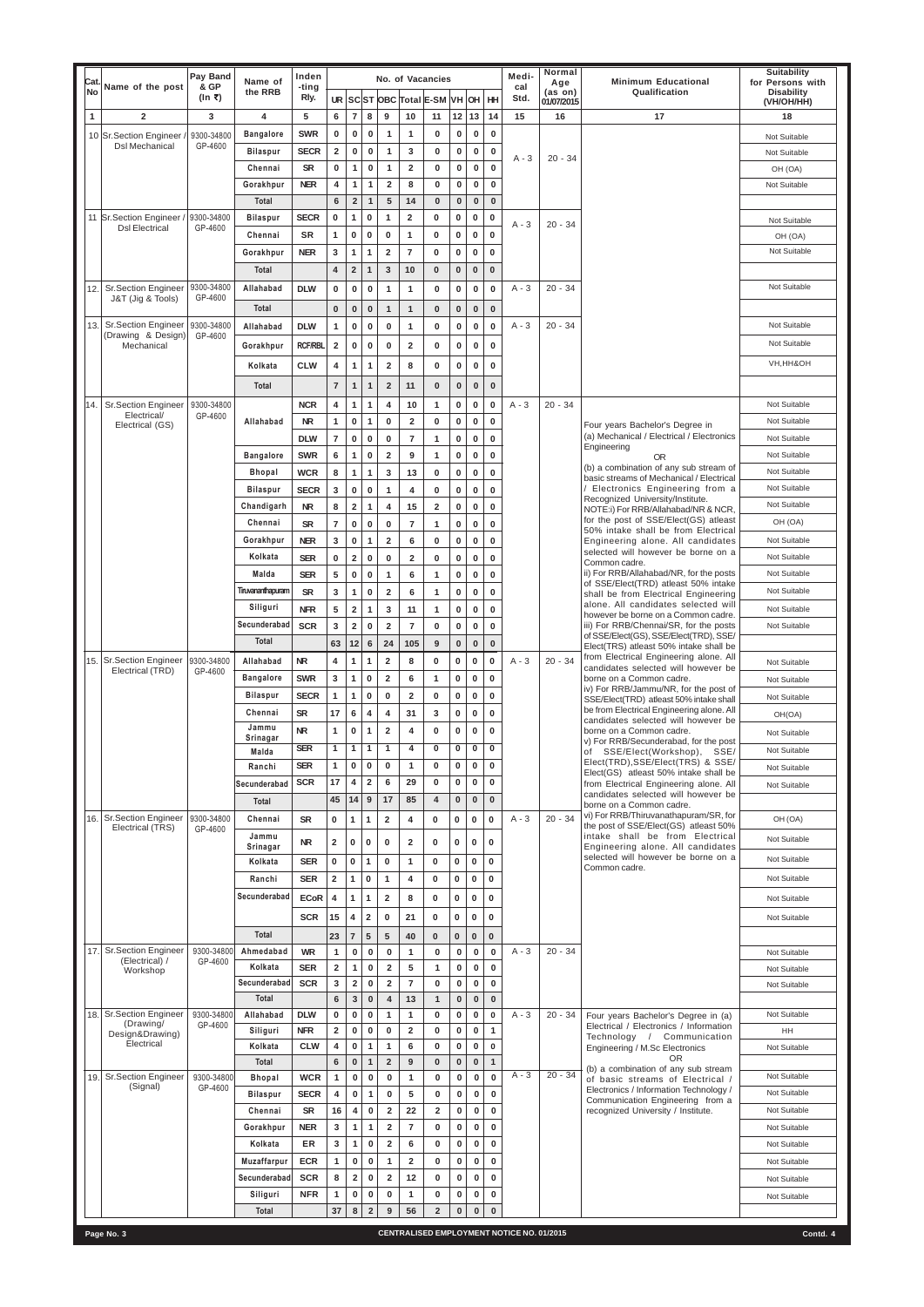| Cat       |                                                   | Pay Band<br>& GP      | Name of              | Inden                    |                                |                               |                         |                                     |                               | No. of Vacancies               |                          |                             |                            | Medi-                                            | Normal<br>Age         | <b>Minimum Educational</b>                                        | <b>Suitability</b><br>for Persons with |
|-----------|---------------------------------------------------|-----------------------|----------------------|--------------------------|--------------------------------|-------------------------------|-------------------------|-------------------------------------|-------------------------------|--------------------------------|--------------------------|-----------------------------|----------------------------|--------------------------------------------------|-----------------------|-------------------------------------------------------------------|----------------------------------------|
| <b>No</b> | Name of the post                                  | $(ln \bar{z})$        | the RRB              | -ting<br>Rly.            | <b>UR</b>                      |                               |                         |                                     |                               | SCST OBC Total E-SM VH OH      |                          |                             | HH                         | cal<br>Std.                                      | (as on)<br>01/07/2015 | Qualification                                                     | <b>Disability</b><br>(VH/OH/HH)        |
| 1         | $\overline{2}$                                    | 3                     | 4                    | 5                        | 6                              | $\overline{7}$                | 8                       | 9                                   | 10                            | 11                             | $12$ 13                  |                             | 14                         | 15                                               | 16                    | 17                                                                | 18                                     |
| 20.       | <b>Sr.Section Engineer</b><br>(Telecommunication) | 9300-34800<br>GP-4600 | <b>Bilaspur</b>      | <b>SECR</b>              | $\overline{2}$                 | 0                             | 0                       | $\mathbf{1}$                        | 3                             | $\mathbf 0$                    | $\bf{0}$                 | $\bf{0}$                    | $\mathbf 0$                | $A - 3$                                          | $20 - 34$             |                                                                   | Not Suitable                           |
|           |                                                   |                       | Chennai              | <b>SR</b>                | 4                              | 0                             | 1                       | $\mathbf 0$                         | 5                             | $\mathbf 0$                    | $\mathbf 0$              | $\bf{0}$                    | $\bf{0}$                   |                                                  |                       |                                                                   | Not Suitable                           |
|           |                                                   |                       | Kolkata              | ER                       | 6                              | $\mathbf 2$                   | $\pmb{0}$               | 8                                   | 16                            | $\overline{2}$                 | $\mathbf 0$              | $\bf{0}$                    | $\bf{0}$                   |                                                  |                       |                                                                   | Not Suitable                           |
|           |                                                   |                       |                      | <b>SER</b>               | 3                              | 1                             | $\pmb{0}$               | $\mathbf{1}$                        | 5                             | $\mathbf 0$                    | $\mathbf 0$              | $\bf{0}$                    | 0                          |                                                  |                       |                                                                   | Not Suitable                           |
|           |                                                   |                       | Malda                | <b>SER</b>               | 3                              | 0                             | $\mathbf 0$             | $\mathbf{1}$                        | 4                             | $\mathbf 0$                    | $\mathbf 0$              | $\bf{0}$                    | 0                          |                                                  |                       |                                                                   | Not Suitable                           |
|           |                                                   |                       | Ranchi               | <b>SER</b>               | $\mathbf{1}$                   | 1                             | 1                       | $\mathbf{1}$                        | 4                             | 0                              | $\mathbf 0$              | $\bf{0}$                    | 0                          |                                                  |                       |                                                                   | Not Suitable                           |
|           |                                                   |                       | Secunderabad         | <b>SCR</b>               | $5\phantom{.0}$                | 3                             | $\mathbf 0$             | $\mathbf{1}$                        | 9                             | $\mathbf{1}$                   | $\mathbf 0$              | $\bf{0}$                    | 0                          |                                                  |                       |                                                                   | Not Suitable                           |
|           |                                                   |                       | Total                |                          | 24                             | $\overline{7}$                | $\mathbf 2$             | 13                                  | 46                            | 3                              | $\bf{0}$                 | $\bf{0}$                    | $\bf{0}$                   |                                                  |                       |                                                                   |                                        |
| 21.       | <b>Sr.Section Engineer</b>                        | 9300-34800            | Secunderabad         | <b>SCR</b>               | $\mathbf{1}$                   | 1                             | $\bf{0}$                | $\mathbf 0$                         | $\mathbf{2}$                  | $\mathbf 0$                    | $\pmb{0}$                | $\pmb{0}$                   | $\bf{0}$                   | $A - 3$                                          | $20 - 34$             |                                                                   | Not Suitable.                          |
|           | (S&T) Workshop                                    | GP-4600               | Total                |                          | $\mathbf{1}$                   | $\mathbf{1}$                  | $\bf{0}$                | $\mathbf{0}$                        | $\overline{2}$                | $\mathbf{0}$                   | $\bf{0}$                 | $\bf{0}$                    | $\mathbf 0$                |                                                  |                       |                                                                   |                                        |
| 22.       | <b>Sr.Section Engineer</b><br>Drawing/S&T         | 9300-34800<br>GP-4600 | <b>Bhopal</b>        | <b>WCR</b>               | $\mathbf 0$                    | $\pmb{0}$                     | $\bf{0}$                | $\mathbf{1}$                        | $\mathbf{1}$                  | $\mathbf 0$                    | $\mathbf 0$              | $\pmb{0}$                   | $\mathbf 0$                | $A - 3$                                          | $20 - 34$             |                                                                   | Not Suitable.                          |
|           |                                                   |                       | Total                |                          | $\bf{0}$                       | $\pmb{0}$                     | $\bf{0}$                | $\mathbf{1}$                        | $\mathbf{1}$                  | $\mathbf{0}$                   | $\bf{0}$                 | $\bf{0}$                    | $\bf{0}$                   |                                                  |                       |                                                                   |                                        |
| 23.       | <b>Sr.Section Engineer</b>                        | 9300-34800            | Chennai              | <b>SR</b>                | $\mathbf{1}$                   | 0                             | $\mathbf 0$             | $\overline{1}$                      | $\overline{2}$                | $\mathbf 0$                    | $\mathbf 0$              | $\bf{0}$                    | $\mathbf 0$                | $A - 3$                                          | $20 - 34$             |                                                                   | Not Suitable                           |
|           | / PCO/ Shop Floor                                 | GP-4600               | Total                |                          | $\mathbf{1}$                   | $\pmb{0}$                     | $\mathbf{0}$            | $\overline{1}$                      | $\overline{2}$                | $\mathbf{0}$                   | $\bf{0}$                 | $\mathbf{0}$                | $\mathbf{0}$               |                                                  |                       |                                                                   |                                        |
| 24.       | <b>Sr.Section Engineer</b>                        | 9300-34800            |                      |                          |                                |                               |                         |                                     |                               |                                |                          |                             |                            | $A - 3$                                          | $20 - 34$             | Four years Degree in (a) Civil/                                   |                                        |
|           | (Track Machine)                                   | GP-4600               | <b>Bilaspur</b>      | <b>SECR</b>              | 13                             | $\mathbf{1}$                  | $\mathbf 3$             | $\overline{1}$                      | 18                            | $\mathbf 0$                    | $\mathbf 0$              | $\bf{0}$                    | $\mathbf 0$                |                                                  |                       | Mechanical/Electrical/                                            | NotSuitable                            |
|           |                                                   |                       | Secunderabad         | <b>SCR</b>               | 11                             | 4                             | $\mathbf{1}$            | $\overline{2}$                      | 18                            | $\overline{2}$                 | $\mathbf 0$              | $\bf{0}$                    | $\mathbf 0$                |                                                  |                       | Electronics/Instrumentation &<br>Control Engineering from a       | Not Suitable                           |
|           |                                                   |                       | Total                |                          | 24                             | 5                             | $\overline{4}$          | $\mathbf{3}$                        | 36                            | $\overline{2}$                 | $\bf{0}$                 | $\pmb{0}$                   | $\bf{0}$                   |                                                  |                       | recognised university / Institution.                              |                                        |
| 25.       | <b>Chief Depot</b><br>Material                    | 9300-34800            | Allahabad            | <b>DLW</b>               | $\mathbf{2}$                   | 1                             | $\mathbf{1}$            | $\mathbf{1}$                        | 5                             | $\mathbf{1}$                   | $\mathbf 0$              | $\pmb{0}$                   | $\bf{0}$                   | $C - 1$                                          | $20 - 34$             | Degree in Engineering in any                                      | Not Suitable                           |
|           | Superindent                                       | GP-4600               |                      | <b>NCR</b>               | 0                              | 0                             | $\mathbf{1}$            | 1                                   | $\overline{2}$                | 0                              | $\mathbf 0$              | $\bf{0}$                    | $\bf{0}$                   |                                                  |                       | discipline from a recognised<br>Institution OR approved by AICTE. | Not Suitable                           |
|           |                                                   |                       | Ajmer                | <b>WCR</b>               | $\mathbf 0$                    | 1                             | $\bf{0}$                | $\mathbf 0$                         | $\mathbf{1}$                  | $\mathbf 0$                    | $\mathbf 0$              | $\bf{0}$                    | 0                          |                                                  |                       |                                                                   | OH (OA, OL) & HH                       |
|           |                                                   |                       | <b>Bangalore</b>     | <b>SWR</b><br><b>WCR</b> | 3<br>0                         | 1<br>$\pmb{0}$                | 1<br>$\mathbf{0}$       | $\mathbf{1}$<br>$\ddot{\mathbf{1}}$ | 6<br>$\mathbf{1}$             | 1<br>$\mathbf 0$               | $\mathbf 0$<br>$\pmb{0}$ | $\bf{0}$<br>$\pmb{0}$       | 0<br>$\pmb{0}$             |                                                  |                       |                                                                   | Not Suitable                           |
|           |                                                   |                       | Bhopal               | <b>WR</b>                | $\mathbf 0$                    | 0                             | $\mathbf 0$             | $\mathbf{1}$                        | $\mathbf{1}$                  | $\mathbf 0$                    | $\mathbf 0$              | $\bf{0}$                    | $\bf{0}$                   |                                                  |                       |                                                                   | OH (OA, OL) & HH<br>OH (OA, OL) & HH   |
|           |                                                   |                       | Gorakhpur            | <b>RDSO</b>              | $\pmb{0}$                      | 1                             | $\bf{0}$                | $\bf{0}$                            | 1                             | $\mathbf 0$                    | $\mathbf 0$              | $\bf{0}$                    | $\bf{0}$                   |                                                  |                       |                                                                   | Not Suitable                           |
|           |                                                   |                       | Kolkata              | <b>SER</b>               | 4                              | 1                             | 1                       | $\overline{2}$                      | 8                             | $\mathbf 0$                    | $\pmb{0}$                | $\bf{0}$                    | $\bf{0}$                   |                                                  |                       |                                                                   | OH (OA, OL) & HH                       |
|           |                                                   |                       | Total                |                          | 9                              | $\sqrt{5}$                    | $\overline{\mathbf{4}}$ | $\overline{7}$                      | 25                            | $\overline{2}$                 | $\mathbf 0$              | $\mathbf{0}$                | $\mathbf{0}$               |                                                  |                       |                                                                   |                                        |
| 26.       | Junior Engineer                                   | 9300-34800            | Ahmedabad            | <b>WR</b>                | $\mathbf{2}$                   | 3                             | $\mathbf{1}$            | $\bf{0}$                            | 6                             | $\mathbf 0$                    | $\bf{0}$                 | $\bf{0}$                    | $\bf{0}$                   | $A - 3$                                          | $18 - 32$             | (a) Three years Diploma in Civil                                  | OH(OL)                                 |
|           | $(P-Way)$                                         | GP-4200               | Ajmer                | <b>WCR</b>               | 9                              | 3                             | $\overline{2}$          | 6                                   | 20                            | $\mathbf 0$                    | $\mathbf 0$              | $\bf{0}$                    | $\bf{0}$                   |                                                  |                       | Engineering or B.Sc in Civil<br>Engineering<br>of three years     | Not Suitable                           |
|           |                                                   |                       | <b>Bangalore</b>     | <b>SWR</b>               | 9                              | 3                             | $\mathbf{2}$            | 3                                   | 17                            | $\overline{2}$                 | $\pmb{0}$                | $\bf{0}$                    | $\bf{0}$                   |                                                  |                       | duration                                                          | Not Suitable                           |
|           |                                                   |                       | Bhubaneshwar         | <b>ECoR</b>              | $\mathbf 0$                    | 0                             | $\mathbf 0$             | $\overline{2}$                      | $\overline{2}$                | $\mathbf 0$                    | $\bf{0}$                 | $\mathbf 0$                 | $\bf{0}$                   |                                                  |                       | <b>OR</b><br>(b) a combination of any sub                         | Not Suitable                           |
|           |                                                   |                       | <b>Bhopal</b>        | <b>WCR</b>               | $\mathbf{1}$                   | 4                             | 1                       | $\bf{0}$                            | 6                             | $\mathbf{1}$                   | $\pmb{0}$                | $\bf{0}$                    | $\bf{0}$                   |                                                  |                       | stream of basic streams of Civil<br>Engineering from a Recognized | Not Suitable                           |
|           |                                                   |                       | Siliguri             | <b>WR</b>                | 4                              | 0                             | $\overline{\mathbf{2}}$ | $\bf{0}$                            | 6                             | $\mathbf 0$                    | $\bf{0}$                 | $\bf{0}$                    | $\mathbf 0$                |                                                  |                       | University/Institute.                                             | OH(OL)                                 |
|           |                                                   |                       | Total                | <b>NFR</b>               | 3<br>28                        | $\overline{\mathbf{2}}$<br>15 | $\mathbf{1}$<br>9       | $\overline{2}$<br>13                | 8<br>65                       | $\mathbf{1}$<br>$\overline{4}$ | $\bf{0}$<br>$\mathbf 0$  | $\mathbf 0$<br>$\bf{0}$     | $\mathbf 0$<br>$\bf{0}$    |                                                  |                       |                                                                   | Not Suitable                           |
| 27.       | Junior Engineer                                   | 9300-34800            | Ahmedabad            | <b>WR</b>                | 3                              | 1                             | 1                       | $\overline{2}$                      | $\overline{7}$                | 0                              | $\mathbf 0$              | 0                           | $\bf{0}$                   | $A - 3$                                          | $18 - 32$             |                                                                   | OH (OL)                                |
|           | (Works)                                           | GP-4200               | Bhubaneshwar         | <b>ECoR</b>              | 5                              | 0                             | $\mathbf 0$             | $\mathbf 0$                         | 5                             | 0                              | 0                        | 0                           | $\bf{0}$                   |                                                  |                       |                                                                   | Not Suitable                           |
|           |                                                   |                       | Chennai              | <b>ICF</b>               | $\mathbf{2}$                   | 1                             | $\bf{0}$                | $\mathbf{1}$                        | 4                             | $\mathbf 0$                    | $\mathbf 0$              | $\mathbf 0$                 | 0                          |                                                  |                       |                                                                   | OH (OL)                                |
|           |                                                   |                       | Jammu                | <b>DMW</b>               | $\bf{0}$                       | $\mathbf{1}$                  | 0                       | $\mathbf 0$                         | $\mathbf{1}$                  | $\mathbf 0$                    | 0                        | $\mathbf 0$                 | 0                          |                                                  |                       |                                                                   | OH (OL)                                |
|           |                                                   |                       | Srinagar<br>Siliguri | <b>NFR</b>               | $\mathbf{1}$                   | $\mathbf{1}$                  | 1                       | $\mathbf{1}$                        | 4                             | $\bf{0}$                       | $\mathbf 0$              | $\bf{0}$                    | 0                          |                                                  |                       |                                                                   | Not Suitable                           |
|           |                                                   |                       | Total                |                          | 11                             | 4                             | $\mathbf 2$             | 4                                   | 21                            | $\bf{0}$                       | $\bf{0}$                 | $\bf{0}$                    | $\mathbf 0$                |                                                  |                       |                                                                   |                                        |
| 28.       | Junior Engineer                                   | 9300-34800            | Allahabad            | <b>DLW</b>               | $\mathbf{1}$                   | 0                             | $\bf{0}$                | $\mathbf 0$                         | 1                             | $\mathbf 0$                    | $\bf{0}$                 | $\bf{0}$                    | $\bf{0}$                   | $A - 3$                                          | $18 - 32$             |                                                                   | Not Suitable                           |
|           | (Bridge)                                          | GP-4200               | <b>Bangalore</b>     | <b>SWR</b>               | $\mathbf 0$                    | 1                             | $\pmb{0}$               | $\overline{2}$                      | 3                             | $\mathbf 0$                    | $\mathbf 0$              | $\bf{0}$                    | $\bf{0}$                   |                                                  |                       |                                                                   | Not Suitable                           |
|           |                                                   |                       | Chandigarh           | <b>NR</b>                | 5                              | 1                             | $\mathbf{1}$            | $\mathbf{3}$                        | 10                            | $\mathbf{1}$                   | $\mathbf 0$              | $\mathbf 0$                 | $\mathbf 0$                |                                                  |                       |                                                                   | Not Suitable                           |
|           |                                                   |                       | Ranchi               | <b>ECR</b>               | 5                              | 1                             | 1                       | 3                                   | 10                            | 1                              | $\bf{0}$                 | $\mathbf 0$                 | $\mathbf 0$                |                                                  |                       |                                                                   | Not Suitable                           |
|           |                                                   |                       | Total                |                          | 11                             | 3                             | $\overline{2}$          | 8                                   | 24                            | $\overline{2}$                 | $\mathbf{0}$             | $\mathbf{0}$                | $\mathbf{0}$               |                                                  |                       |                                                                   |                                        |
| 29.       | Junior Engineer                                   | 9300-34800            | Ahmedabad            | <b>WR</b>                | 3                              | 3                             | $\mathbf 0$             | $\mathbf{3}$                        | 9                             | $\mathbf 0$                    | $\mathbf 0$              | $\mathbf 0$                 | $\mathbf 0$                | $A - 3$                                          | $18 - 32$             |                                                                   | OH(OL with Below Knee)                 |
|           | Drawing/ Drawing<br>& Design &                    | GP-4200               | Allahabad            | <b>NR</b>                | 4                              | $\mathbf{2}$                  | $\mathbf{1}$            | $\mathbf 0$                         | $\overline{7}$                | $\bf{0}$                       | $\mathbf 0$              | $\bf{0}$                    | $\mathbf 0$                |                                                  |                       |                                                                   | Not Suitable                           |
|           | <b>Estimation (Civil)</b>                         |                       | <b>Bangalore</b>     | <b>SWR</b>               | $\mathbf 0$                    | 0                             | $\bf{0}$                | 5                                   | 5                             | $\mathbf{1}$                   | 0                        | $\overline{\mathbf{2}}$     | 0                          |                                                  |                       |                                                                   | OH(OL)                                 |
|           |                                                   |                       | Chennai              | <b>ICF</b>               | 0                              | 0                             | 1                       | $\bf{0}$                            | $\mathbf{1}$                  | $\bf{0}$                       | $\bf{0}$                 | 0                           | $\mathbf 0$                |                                                  |                       |                                                                   | OH(OL)                                 |
|           |                                                   |                       |                      | <b>SR</b><br><b>NFR</b>  | 8<br>$\mathbf{1}$              | 5                             | 8                       | 13                                  | 34                            | 3                              | 0<br>$\mathbf 0$         | $\mathbf{2}$<br>$\mathbf 0$ | $\bf{0}$                   |                                                  |                       |                                                                   | OH(OL)                                 |
|           |                                                   |                       | Siliguri<br>Total    |                          | 16                             | 0<br>10 10                    | 0                       | $\mathbf{1}$<br>22                  | $\overline{\mathbf{2}}$<br>58 | $\mathbf 0$<br>$\overline{4}$  | $\bf{0}$                 | $\overline{4}$              | 1<br>$\mathbf{1}$          |                                                  |                       |                                                                   | OH&HH                                  |
| 30.       | Junior Engineer                                   | 9300-34800            |                      | <b>WR</b>                | $\overline{2}$                 | $\bf{0}$                      | $\bf{0}$                | $\mathbf 0$                         | $\overline{2}$                | $\mathbf 0$                    | $\mathbf 0$              | $\mathbf 0$                 |                            | $A - 3$                                          | $18 - 32$             |                                                                   |                                        |
|           | (STR)                                             | GP-4200               | Ahmedabad            |                          |                                |                               |                         |                                     |                               |                                |                          |                             | $\bf{0}$                   |                                                  |                       |                                                                   | Not Suitable                           |
| 31.       | Jr. RESEARCH                                      | 9300-34800            | Total                | <b>RDSO</b>              | $\overline{2}$<br>$\mathbf{3}$ | $\bf{0}$                      | $\bf{0}$<br>$\pmb{0}$   | $\bf{0}$<br>$\mathbf{1}$            | $\overline{2}$<br>5           | $\bf{0}$<br>$\mathbf{1}$       | $\bf{0}$<br>$\mathbf 0$  | $\bf{0}$<br>$\mathbf 0$     | $\bf{0}$                   | $A - 3$                                          | $18 - 32$             |                                                                   |                                        |
|           | ENGINEER/ Engg.                                   | GP-4200               | Gorakhpur<br>Total   |                          | $\mathbf{3}$                   | 1<br>$\mathbf{1}$             | $\pmb{0}$               | $\mathbf{1}$                        | $5\phantom{1}$                | $\mathbf{1}$                   | $\bf{0}$                 | $\bf{0}$                    | $\mathbf 0$<br>$\mathbf 0$ |                                                  |                       |                                                                   | Not Suitable                           |
|           |                                                   |                       |                      |                          |                                |                               |                         |                                     |                               |                                |                          |                             |                            |                                                  |                       |                                                                   | Not Suitable                           |
| 32.       | Junior Engineer /<br>Engg(B&F)                    | 9300-34800<br>GP-4200 | Gorakhpur            | <b>RDSO</b>              | $\mathbf{1}$                   | 0                             | $\pmb{0}$               | $\mathbf 0$                         | $\mathbf{1}$                  | 0                              | $\mathbf 0$              | 0                           | $\bf{0}$                   | $A - 3$                                          | $18 - 32$             |                                                                   |                                        |
|           |                                                   |                       | Total                |                          | $\mathbf{1}$                   | 0                             | $\bf{0}$                | $\bf{0}$                            | $\overline{1}$                | $\bf{0}$                       | $\bf{0}$                 | $\bf{0}$                    | $\bf{0}$                   |                                                  |                       |                                                                   |                                        |
|           | Page No. 4                                        |                       |                      |                          |                                |                               |                         |                                     |                               |                                |                          |                             |                            | <b>CENTRALISED EMPLOYMENT NOTICE NO. 01/2015</b> |                       |                                                                   | Contd. 5                               |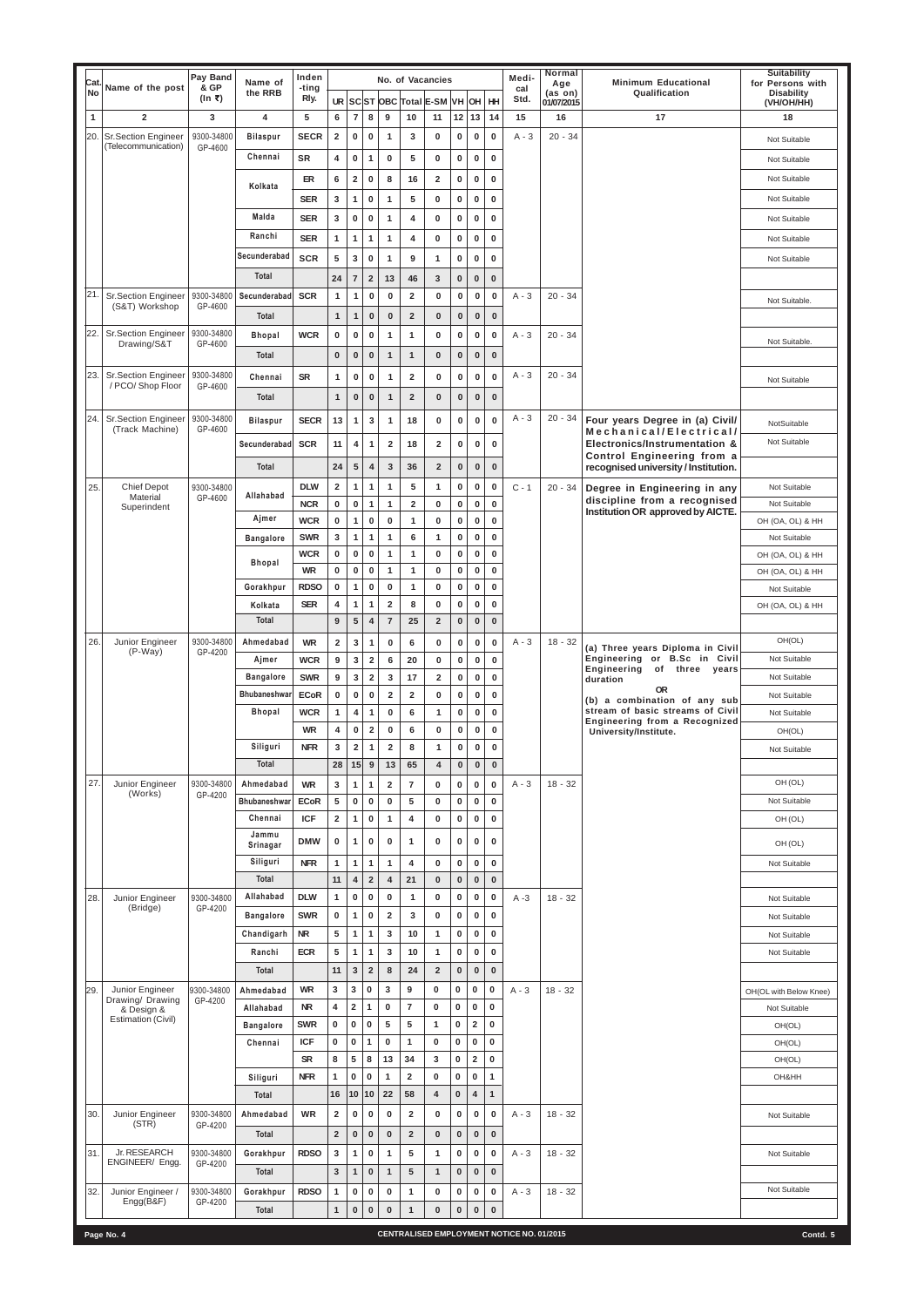|                   |                                                     | Pay Band                         | Name of                | Inden                    |                         |                                         |                  |                             |                | No. of Vacancies             |              |                            |                      | Medi-       | Normal                       | <b>Minimum Educational</b>                                                                             | <b>Suitability</b>                                  |
|-------------------|-----------------------------------------------------|----------------------------------|------------------------|--------------------------|-------------------------|-----------------------------------------|------------------|-----------------------------|----------------|------------------------------|--------------|----------------------------|----------------------|-------------|------------------------------|--------------------------------------------------------------------------------------------------------|-----------------------------------------------------|
| Cat.<br><b>No</b> | Name of the post                                    | & GP<br>$(ln \space \bar{\tau})$ | the RRB                | -ting<br>Rly.            |                         |                                         |                  |                             |                | UR SC ST OBC Total E-SM VHOH |              |                            | HH                   | cal<br>Std. | Age<br>(as on)<br>01/07/2015 | Qualification                                                                                          | for Persons with<br><b>Disability</b><br>(VH/OH/HH) |
| $\mathbf{1}$      | $\overline{2}$                                      | 3                                | 4                      | 5                        | 6                       | $\overline{7}$                          | 8                | 9                           | 10             | 11                           | 12           | 13                         | 14                   | 15          | 16                           | 17                                                                                                     | 18                                                  |
| 33.               | Junior Engineer<br>(Mechanical<br>Workshop)/        | 9300-34800<br>GP-4200            | Ajmer<br>Allahabad     | <b>NWR</b><br><b>NCR</b> | 6<br>$\mathbf{2}$       | $\overline{\mathbf{2}}$<br>$\mathbf{1}$ | 0<br>0           | $\mathbf{1}$<br>$\mathbf 0$ | 9<br>3         | 1<br>0                       | 0<br>0       | $\mathbf 0$<br>$\mathbf 0$ | $\bf{0}$<br>$\bf{0}$ | $A - 3$     | $18 - 32$                    | <b>Three</b><br>years<br>Diploma<br>in<br>(a)Mechanical / Electrical /<br>Electronics / Manufacturing/ | Not Suitable                                        |
|                   |                                                     |                                  |                        |                          |                         |                                         |                  |                             |                |                              |              |                            |                      |             |                              | Mechatronics / Industrial<br>$\prime$<br>Machining / Instrumentation &                                 | Not Suitable                                        |
|                   |                                                     |                                  | <b>Bangalore</b>       | <b>SWR</b>               | 6                       | $\mathbf{2}$                            | $\mathbf{1}$     | 3                           | 12             | $\mathbf{1}$                 | 0            | $\mathbf 0$                | $\bf{0}$             |             |                              | Control / Tools & Machining /<br>Tools & Die Making / Automobile                                       | Not Suitable                                        |
|                   |                                                     |                                  | <b>Bilaspur</b>        | <b>SECR</b>              | 3                       | 1                                       | $\bf{0}$         | $\mathbf{1}$                | 5              | 0                            | 0            | $\bf{0}$                   | $\bf{0}$             |             |                              | / Production Engineering                                                                               | Not Suitable                                        |
|                   |                                                     |                                  | Secunderabad           | <b>SCR</b>               | 10                      | $\overline{7}$                          | 4                | 3                           | 24             | $\mathbf{1}$                 | 0            | $\mathbf 0$                | $\mathbf 0$          |             |                              | <b>OR</b><br>(b) a combination of any sub                                                              | OH (OA, OL)                                         |
|                   |                                                     |                                  | Total                  |                          | 27                      | 13                                      | $5\phantom{1}$   | 8                           | 53             | $\mathbf{3}$                 | $\bf{0}$     | $\bf{0}$                   | $\mathbf{0}$         |             |                              | stream of basic streams of<br>Mechanical /<br><b>Electrical</b><br>$\prime$                            |                                                     |
| 34.               | Junior Engineer<br>Mechanical                       | 9300-34800<br>GP-4200            | Chandigarh             | <b>NR</b>                | 4                       | 0                                       | $\mathbf{1}$     | 5                           | 10             | $\mathbf{1}$                 | 0            | $\mathbf 0$                | $\bf{0}$             | $A - 3$     | $18 - 32$                    | Electronics / Manufacturing /<br>Mechatronics / Industrial /<br>Machining / Instrumentation &          | Not Suitable                                        |
|                   |                                                     |                                  | Jammu<br>Srinagar      | <b>DMW</b>               | $\mathbf 0$             | $\mathbf{1}$                            | 1                | 6                           | 8              | 1                            | 0            | $\mathbf 0$                | 0                    |             |                              | Control/ Tools & Machining /<br>Tools & Die Making / Automobile                                        | Not Suitable                                        |
|                   |                                                     |                                  | Kolkata                | <b>CLW</b>               | 13                      | 5                                       | 3                | $\overline{\mathbf{2}}$     | 23             | $\mathbf 0$                  | 0            | $\mathbf 0$                | 0                    |             |                              | / Production Engineering from a<br>recognized University / Institute.                                  | Not Suitable                                        |
|                   |                                                     |                                  | Total                  |                          | 17                      | 6                                       | ${\bf 5}$        | 13                          | 41             | $\overline{2}$               | $\mathbf{0}$ | $\mathbf{0}$               | $\mathbf 0$          |             |                              | Note: i) For RRB/Jammu/DMW, for<br>the post of JE(Mech) atleast 50%<br>intake shall be from Mechanical |                                                     |
| 35.               | Junior Engineer                                     | 9300-34800                       | Ahmedabad              | <b>WR</b>                | 0                       | $\mathbf{1}$                            | $\mathbf{1}$     | $\overline{\mathbf{2}}$     | 4              | $\overline{\mathbf{2}}$      | 0            | $\mathbf 0$                | $\mathbf 0$          | $A - 3$     | $18 - 32$                    | Engineering alone. All candidates                                                                      | OH (OL)                                             |
|                   | Carriage & Wagon<br>(Open Line)                     | GP-4200                          | Ajmer                  | <b>NWR</b>               | 3                       | $\mathbf{1}$                            | $\mathbf 0$      | $\bf{0}$                    | 4              | $\mathbf 0$                  | $\mathbf 0$  | $\mathbf 0$                | $\mathbf 0$          |             |                              | selected will however be borne<br>on a Common cadre.                                                   | Not Suitable                                        |
|                   |                                                     |                                  |                        | <b>WCR</b>               | $\mathbf{3}$            | $\pmb{0}$                               | $\bf{0}$         | $\mathbf 2$                 | 5              | $\mathbf 0$                  | 0            | $\mathbf 0$                | $\mathbf 0$          |             |                              | ii) For RRB/Secunderabad for the<br>posts of JE(C&W), JE(Mechnical                                     | Not Suitable                                        |
|                   |                                                     |                                  | <b>Bangalore</b>       | <b>SWR</b>               | 10                      | $\mathbf{3}$                            | $\overline{2}$   | 5                           | 20             | $\overline{2}$               | 0            | $\mathbf 0$                | $\mathbf 0$          |             |                              | Work Shop), JE(DsI Mech)& JE                                                                           | Not Suitable                                        |
|                   |                                                     |                                  | <b>Bhubaneshwar</b>    | <b>ECoR</b>              | $\mathbf{1}$            | $\mathbf{1}$                            | $\mathbf 0$      | $\mathbf{1}$                | 3              | $\mathbf 0$                  | 0            | $\bf{0}$                   | $\mathbf 0$          |             |                              | (DsI Elect) at least 50% intake shall<br>be from Mechanical Engineering                                | Not Suitable                                        |
|                   |                                                     |                                  | Bhopal                 | <b>WCR</b>               | 8                       | $\mathbf{1}$                            | $\bf{0}$         | $\mathbf 0$                 | 9              | 0                            | 0            | $\mathbf 0$                | $\mathbf 0$          |             |                              | alone. All candidates selected<br>will however be borne on a                                           | Not Suitable                                        |
|                   |                                                     |                                  |                        | <b>WR</b>                | 0                       | 4                                       | $\mathbf{1}$     | $\bf 6$                     | 11             | 1                            | 0            | $\mathbf 0$                | $\bf{0}$             |             |                              | Common cadre.<br>iii) For RRB/Bangalore/SWR for the                                                    | OH(OL)                                              |
|                   |                                                     |                                  | Chandigarh             | <b>NR</b>                | 3                       | $\mathbf{1}$                            | $\mathbf{1}$     | $\mathbf 2$                 | $\overline{7}$ | 1                            | $\mathbf 0$  | $\mathbf 0$                | 0                    |             |                              | posts of JE(Diesel Electrical)                                                                         | Not Suitable                                        |
|                   |                                                     |                                  | Gorakhpur              | <b>NER</b>               | 17                      | 5                                       | $\overline{2}$   | 9                           | 33             | 1                            | $\mathbf 0$  | $\mathbf 0$                | $\mathbf 0$          |             |                              | 100% intake will be from<br><b>Mechanical/Electrical/ Electronics</b>                                  | Not Suitable                                        |
|                   |                                                     |                                  | Patna                  | <b>ECR</b>               | 15                      | 3                                       | 3                | 9                           | 30             | 3                            | 0            | $\mathbf{0}$               | $\mathbf 0$          |             |                              | only.                                                                                                  | Not Suitable                                        |
|                   |                                                     |                                  | Secunderabad           | <b>SCR</b>               | 11                      | 6                                       | $\overline{2}$   | 9                           | 28             | $\overline{2}$               | $\mathbf 0$  | $\mathbf 0$                | $\mathbf 0$          |             |                              |                                                                                                        | Not Suitable                                        |
|                   |                                                     |                                  | Total                  |                          | 71                      | 26 12                                   |                  | 45                          | 154            | 12                           | $\bf{0}$     | $\mathbf{0}$               | $\bf{0}$             |             |                              |                                                                                                        |                                                     |
| 36.               | Junior Engineer<br><b>Diesel</b>                    | 9300-34800                       | <b>Bangalore</b>       | <b>SWR</b>               | 0                       | 1                                       | 1                | 0                           | $\overline{2}$ | 0                            | 0            | $\mathbf 0$                | $\mathbf 0$          | $A - 3$     | $18 - 32$                    |                                                                                                        | Not Suitable                                        |
|                   | Mechanical                                          | GP-4200                          | Gorakhpur              | <b>NER</b>               | $\overline{7}$          | 3                                       | -1               | $\mathbf 0$                 | 11             | 0                            | 0            | $\mathbf 0$                | $\mathbf 0$          |             |                              |                                                                                                        | <b>Not Suitable</b>                                 |
|                   |                                                     |                                  | Secunderabad           | <b>SCR</b>               | 3                       | $\mathbf{1}$                            | $\bf{0}$         | $\overline{1}$              | 5              | 0                            | 0            | 0                          | $\mathbf 0$          |             |                              |                                                                                                        | OH(OA,OL)                                           |
|                   |                                                     |                                  | Total                  |                          | 10                      | 5                                       | $\overline{2}$   | $\mathbf{1}$                | 18             | $\mathbf{0}$                 | 0            | $\mathbf{0}$               | $\mathbf{0}$         |             |                              |                                                                                                        |                                                     |
| 37.               | Junior Engineer                                     | 9300-34800                       | <b>Bangalore</b>       | <b>SWR</b>               | $\mathbf{2}$            | 1                                       | $\bf{0}$         | $\mathbf 0$                 | 3              | $\mathbf{1}$                 | 0            | $\mathbf 0$                | $\bf{0}$             | $A - 3$     | $18 - 32$                    |                                                                                                        | Not Suitable                                        |
|                   | <b>Diesel Electrical</b>                            | GP-4200                          | <b>Bilaspur</b>        | <b>SECR</b>              | $\mathbf{0}$            | $\mathbf{1}$                            | $\mathbf{1}$     | $\mathbf 0$                 | $\overline{2}$ | 0                            | $\mathbf 0$  | $\mathbf 0$                | 0                    |             |                              |                                                                                                        | Not Suitable                                        |
|                   |                                                     |                                  | Gorakhpur              | <b>NER</b>               | 5                       | $\overline{\mathbf{2}}$                 | $\boldsymbol{2}$ | $\bf{0}$                    | 9              | $\bf{0}$                     | 0            | $\pmb{0}$                  | $\mathbf 0$          |             |                              |                                                                                                        | Not Suitable                                        |
|                   |                                                     |                                  | Secunderabad           | <b>SCR</b>               | 3                       | $\overline{\mathbf{2}}$                 | $\bf{0}$         | $\mathbf 0$                 | 5              | $\mathbf 0$                  | $\mathbf 0$  | $\mathbf 0$                | 0                    |             |                              |                                                                                                        | Not Suitable                                        |
|                   |                                                     |                                  | Total                  |                          | 10                      | 6                                       | $\mathbf{3}$     | $\bf{0}$                    | 19             | $\mathbf{1}$                 | $\bf{0}$     | $\bf{0}$                   | $\bf{0}$             |             |                              |                                                                                                        |                                                     |
| 38.               | Junior Engineer                                     | 9300-34800                       | Allahabad              | <b>DLW</b>               | $\mathbf{1}$            | $\mathbf{3}$                            | 1                | $\mathbf 0$                 | 5              | $\mathbf{1}$                 | $\bf{0}$     | $\mathbf 0$                | $\mathbf 0$          | $A - 3$     | $18 - 32$                    |                                                                                                        | Not Suitable                                        |
|                   | (Drawing/Design/<br>Designing &                     | GP-4200                          | <b>Bangalore</b>       | <b>SWR</b>               | $\overline{3}$          | $\overline{2}$                          | $\bf{0}$         | $\overline{2}$              | $\overline{7}$ | $\mathbf{1}$                 | $\mathbf 0$  | $\mathbf{1}$               | $\mathbf{1}$         |             |                              |                                                                                                        | OH(OL) & HH                                         |
|                   | Drawing)<br>Mechanical                              |                                  | Kolkata                | <b>CLW</b>               | 8                       | 5                                       | 0                | 6                           | 19             | $\mathbf 0$                  | $\mathbf 0$  | $\mathbf 0$                | $\bf{0}$             |             |                              |                                                                                                        | Not Suitable                                        |
|                   |                                                     |                                  | Total                  |                          | 12                      | 10                                      | $\mathbf{1}$     | 8                           | 31             | $\overline{2}$               | $\mathbf{0}$ | $\mathbf{1}$               | $\mathbf{1}$         |             |                              |                                                                                                        |                                                     |
|                   |                                                     |                                  |                        |                          |                         |                                         |                  |                             |                |                              |              |                            |                      |             |                              |                                                                                                        |                                                     |
| 39.               | Junior Engineer<br>Mechanical<br>(Drawing & Design) | 9300-34800<br>GP-4200            | Gorakhpur              | RCF/<br>RBL              | 3                       | $\mathbf 2$                             | $\overline{2}$   | $\bf{0}$                    | $\overline{7}$ | 0                            | 0            | 0                          | $\mathbf 0$          | $A - 3$     | $18 - 32$                    |                                                                                                        | Not Suitable                                        |
|                   |                                                     |                                  | <b>Total</b>           |                          | $\mathbf{3}$            | $\overline{2}$                          | $\overline{2}$   | $\mathbf 0$                 | $\overline{7}$ | $\mathbf{0}$                 | $\mathbf 0$  | $\bf{0}$                   | $\mathbf{0}$         |             |                              |                                                                                                        |                                                     |
| 40.               | Junior Engineer<br><b>Electrical/Electrical</b>     | 9300-34800<br>GP-4200            | Ajmer                  | <b>NWR</b>               | 3                       | 0                                       | 1                | $\mathbf{2}$                | 6              | $\mathbf{1}$                 | $\mathbf 0$  | $\mathbf 0$                | $\mathbf 0$          | $A - 3$     | $18 - 32$                    | Three years Diploma in(a)<br>Mechanical / Electrical /                                                 | Suitable for HH                                     |
|                   | General                                             |                                  | Allahabad              | <b>NR</b>                | $\overline{\mathbf{2}}$ | 0                                       | $\bf{0}$         | $\overline{2}$              | 4              | 0                            | $\mathbf 0$  | $\mathbf 0$                | $\mathbf 0$          |             |                              | <b>Electronics Engineering</b>                                                                         | Not Suitable                                        |
|                   |                                                     |                                  | Bhopal                 | <b>WCR</b>               | 6                       | $\overline{2}$                          | 1                | 3                           | $12$           | 0                            | 0            | $\mathbf 0$                | 0                    |             |                              | <b>OR</b><br>(b) a combination of any sub                                                              | <b>Not Suitable</b>                                 |
|                   |                                                     |                                  | Bilaspur               | <b>CR</b>                | 5                       | 1                                       | $\bf{0}$         | $\overline{2}$              | 8              | 0                            | $\mathbf 0$  | $\bf{0}$                   | 0                    |             |                              | stream of basic streams of<br>Mechanical /<br>Electrical /                                             | Not Suitable                                        |
|                   |                                                     |                                  | Chandigarh             | <b>NR</b>                | 3                       | 1                                       | $\bf{0}$         | $\mathbf{1}$                | 5              | $\mathbf{1}$                 | 0            | $\mathbf 0$                | 0                    |             |                              | <b>Electronics Engineering from a</b>                                                                  | <b>Not Suitable</b>                                 |
|                   |                                                     |                                  | Chennai                | <b>SR</b>                | 11                      | 3                                       | $\overline{7}$   | 6                           | 27             | 3                            | 0            | $\mathbf 0$                | 0                    |             |                              | recognized<br><b>University</b><br>$\prime$<br>Institute.                                              | OH(OA)                                              |
|                   |                                                     |                                  | Gorakhpur              | <b>NER</b>               | 3                       | 1                                       | 1                | 4                           | 9              | 1                            | 0            | 0                          | 0                    |             |                              | Note: i) For RRB/Allahabad/NR,<br>for the post of JE/Elect.(GS)                                        | <b>Not Suitable</b>                                 |
|                   |                                                     |                                  | Jammu<br>Srinagar      | NR.                      | 4                       | 3 <sup>1</sup>                          | $\overline{2}$   | 3 <sup>1</sup>              | 12             | $\mathbf{1}$                 |              | $0 \mid 0 \mid 0$          |                      |             |                              | atleast 50% intake shall be from<br>Electrical Engineering alone. All                                  | Not Suitable                                        |
|                   |                                                     |                                  | Kolkata                | <b>CLW</b>               | 9                       | 4                                       | $\overline{2}$   | $\overline{4}$              | 19             | $\mathbf 0$                  | $\mathbf{0}$ | $\mathbf 0$                | $\mathbf 0$          |             |                              | candidates selected will<br>however be borne on a                                                      | <b>Not Suitable</b>                                 |
|                   |                                                     |                                  | Malda                  | <b>SER</b>               | 8                       | $\mathbf{1}$                            | $\mathbf{1}$     | $\overline{2}$              | $12$           | $\mathbf{1}$                 | $\mathbf 0$  | $\mathbf 0$                | $\mathbf{0}$         |             |                              | Common cadre.<br>ii) For RRB/Chennai/SR, for the                                                       | HH.                                                 |
|                   |                                                     |                                  | Muzaffarpur            | <b>ECR</b>               | $\overline{2}$          | 1                                       | $\mathbf 0$      | $\mathbf{1}$                | 4              | 0                            | $\mathbf{0}$ | $\mathbf 0$                | $\mathbf{0}$         |             |                              | post of JE Elect.(GS), JE                                                                              | Not Suitable                                        |
|                   |                                                     |                                  | Patna                  | <b>ECR</b>               | 3                       | 1 <sup>1</sup>                          | $\mathbf 0$      | $\blacktriangleleft$        | 5              | $\mathbf{1}$                 | $\mathbf 0$  | $\mathbf 0$                | $\mathbf{0}$         |             |                              | Elect.(TRS)<br>&<br>JE<br>Elect.(TRD) atleast 50% intake                                               | Not Suitable                                        |
|                   |                                                     |                                  | Ranchi                 | <b>SER</b>               | 4                       | 2 <sub>1</sub>                          | $\mathbf{1}$     | 3                           | 10             | $\mathbf{1}$                 | $\mathbf 0$  | $\mathbf 0$                | $\mathbf 0$          |             |                              | shall be from Electrical<br>Engineering<br>alone.<br>All                                               | HH                                                  |
|                   |                                                     |                                  | Secunderabad           | <b>SCR</b>               | 3                       | 2 <sup>1</sup>                          | $\bf{0}$         | $\mathbf 0$                 | 5              | $\mathbf{0}$                 | $\mathbf{0}$ | $\mathbf 0$                | $\bf{0}$             |             |                              | candidates selected<br>will<br>however be borne on a                                                   | OH(OL) & HH                                         |
|                   |                                                     |                                  | Thiruvanantha<br>puram | SR                       | $\mathbf{3}$            | $\mathbf{0}$                            | $\mathbf{1}$     | $\blacktriangleleft$        | 5              | $\mathbf{0}$                 | $\mathbf{0}$ | $\bf{0}$                   | $\mathbf{0}$         |             |                              | Common cadre.                                                                                          | ΗH                                                  |
|                   |                                                     |                                  | Total                  |                          |                         |                                         |                  | 69 22 17 35                 | 143            | 10                           | $\mathbf{0}$ | $\mathbf 0$                | $\mathbf{0}$         |             |                              |                                                                                                        |                                                     |

**Page No. 5 CENTRALISED EMPLOYMENT NOTICE NO. 01/2015 CONTRALISED EMPLOYMENT NOTICE NO. 01/2015**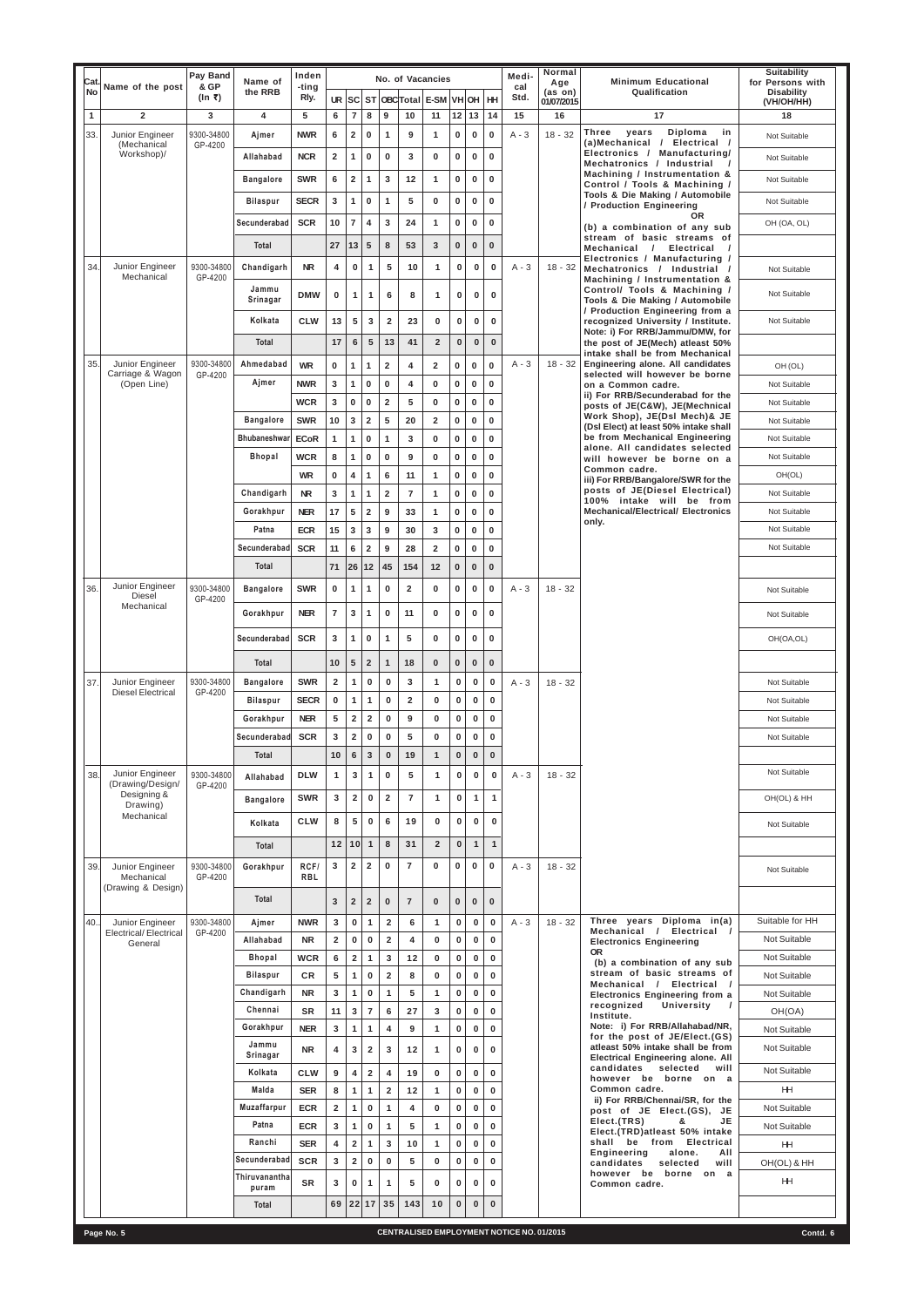| Cat.         |                                                                          | Pay Band                      | Name of                | Inden                    |                           |                         |                          |                                  |                         | No. of Vacancies             |                            |                       |                            | Medi-                                            | Normal<br>Age         | <b>Minimum Educational</b>                                                   | <b>Suitability</b><br>for Persons with |
|--------------|--------------------------------------------------------------------------|-------------------------------|------------------------|--------------------------|---------------------------|-------------------------|--------------------------|----------------------------------|-------------------------|------------------------------|----------------------------|-----------------------|----------------------------|--------------------------------------------------|-----------------------|------------------------------------------------------------------------------|----------------------------------------|
| <b>No</b>    | Name of the post                                                         | & GP<br>$(ln \space \bar{x})$ | the RRB                | -ting<br>Rly.            |                           |                         |                          |                                  |                         | UR SCST OBC Total E-SM VH OH |                            |                       | HH                         | cal<br>Std.                                      | (as on)<br>01/07/2015 | Qualification                                                                | <b>Disability</b><br>(VH/OH/HH)        |
| $\mathbf{1}$ | $\overline{2}$                                                           | 3                             | 4                      | 5                        | 6                         | $\overline{\mathbf{7}}$ | 8                        | $\boldsymbol{9}$                 | 10                      | 11                           | $12$ 13                    |                       | 14                         | 15                                               | 16                    | 17                                                                           | 18                                     |
| 41.          | Junior Engineer<br>Electrical/TRD                                        | 9300-34800<br>GP-4200         | <b>Bangalore</b>       | <b>SWR</b>               | 0                         | $\mathbf{1}$            | 1                        | $\bf{0}$                         | $\overline{2}$          | 0                            | $\mathbf 0$                | $\bf{0}$              | $\mathbf 0$                | $A - 3$                                          | $18 - 32$             | iii) For RRB/Secunderabad, for the<br>post of JE Elect.(GS), JE              | Not Suitable                           |
|              |                                                                          |                               | <b>Bilaspur</b>        | <b>SECR</b>              | $\mathbf 0$               | $\mathbf 0$             | $\bf{0}$                 | $\mathbf{1}$                     | $\mathbf{1}$            | $\mathbf 0$                  | $\pmb{0}$                  | $\bf{0}$              | $\mathbf 0$                |                                                  |                       | <b>JE</b><br>Elect.(TRS)<br>&<br>Elect.(TRD)atleast 50% intake               | Not Suitable                           |
|              |                                                                          |                               | Chennai                | <b>ICF</b>               | 5                         | $\overline{\mathbf{2}}$ | 1                        | $\mathbf{1}$                     | 9                       | 1                            | $\mathbf 0$                | $\bf{0}$              | $\bf{0}$                   |                                                  |                       | from<br>shall<br>be<br><b>Electrical</b>                                     | OH (OA)                                |
|              |                                                                          |                               | Gorakhpur              | <b>NER</b>               | 5                         | 4                       | 1                        | 4                                | 14                      | 1                            | $\mathbf 0$                | $\bf{0}$              | $\bf{0}$                   |                                                  |                       | Engineering alone. All candidates<br>selected will however be borne          | Not Suitable                           |
|              |                                                                          |                               | Ranchi<br>Secunderabad | <b>SER</b><br><b>SCR</b> | $\overline{3}$<br>8       | 1<br>3                  | $\bf{0}$<br>3            | $\overline{2}$<br>$\mathbf 0$    | 6<br>14                 | $\mathbf{1}$<br>$\mathbf{1}$ | $\mathbf 0$<br>$\mathbf 0$ | $\bf{0}$<br>$\bf{0}$  | $\mathbf 0$<br>$\bf{0}$    |                                                  |                       | on a Common cadre.<br>iv) For RRB/Thiruvanathapuram/                         | HH.<br>OH (OL) & HH                    |
|              |                                                                          |                               | Total                  |                          | 21                        | 11                      | 6                        | 8                                | 46                      | 4                            | $\bf{0}$                   | $\bf{0}$              | $\bf{0}$                   |                                                  |                       | SR, for the post of JE/Elect.(GS)<br>atleast 50% intake shall be from        |                                        |
| 42.          | Junior Engineer                                                          | 9300-34800                    | Kolkata                | <b>SER</b>               | 11                        | 3 <sup>1</sup>          | $\overline{1}$           | 6                                | 21                      | $\mathbf{2}$                 | $\bf{0}$                   | $\pmb{0}$             | $\mathbf{1}$               | $A - 3$                                          | $18 - 32$             | <b>Electrical Engineering alone. All</b><br>candidates selected will however | H                                      |
|              | (Electrical)/Work<br>Shop                                                | GP-4200                       | Secunderabad           | <b>SCR</b>               | 3                         | $\mathbf 0$             | $\mathbf 0$              | $\mathbf 0$                      | 3                       | $\mathbf 0$                  | $\bf{0}$                   | $\pmb{0}$             | $\mathbf 0$                |                                                  |                       | be borne on a Common cadre.                                                  | OH(OL) & HH                            |
|              |                                                                          |                               | Total                  |                          | 14                        | $\mathbf{3}$            | $\overline{1}$           | 6                                | 24                      | $\overline{2}$               | $\bf{0}$                   | $\bf{0}$              | $\overline{1}$             |                                                  |                       |                                                                              |                                        |
| 43           | Junior Engineer<br>(Electrical/TRS)                                      | 9300-34800<br>GP-4200         | Chennai                | <b>SR</b>                | 13                        | 6                       | 8                        | 5                                | 32                      | 3                            | $\bf{0}$                   | $\mathbf 0$           | $\mathbf 0$                | $A - 3$                                          | $18 - 32$             |                                                                              | OH(OA)                                 |
|              |                                                                          |                               | Malda                  | <b>SER</b>               | $\overline{\mathbf{2}}$   | $\bf{0}$                | $\mathbf 0$              | $\overline{1}$                   | 3                       | $\bf{0}$                     | $\bf{0}$                   | $\mathbf 0$           | 0                          |                                                  |                       |                                                                              | HH                                     |
|              |                                                                          |                               | Ranchi                 | <b>SER</b>               | 10                        | 3                       | -1                       | 5                                | 19                      | $\overline{2}$               | $\mathbf 0$                | $\bf{0}$              | $\bf{0}$                   |                                                  |                       |                                                                              | HH                                     |
|              |                                                                          |                               | Total                  |                          | 25                        | 9                       | 9                        | 11                               | 54                      | $5\phantom{.0}$              | $\mathbf 0$                | $\bf{0}$              | $\bf{0}$                   |                                                  |                       |                                                                              |                                        |
| 44.          | Junior Engineer                                                          | 9300-34800                    | Allahabad              | <b>DLW</b>               | $\mathbf 0$               | $\overline{1}$          | $\overline{1}$           | $\mathbf 0$                      | $\overline{2}$          | 0                            | $\mathbf{0}$               | $\mathbf 0$           | $\mathbf{0}$               | $A - 3$                                          | $18 - 32$             |                                                                              | Not Suitable                           |
|              | (Design)Electrical                                                       | GP-4200                       | Total                  |                          | $\mathbf{0}$              | $\mathbf{1}$            | $\overline{1}$           | $\mathbf 0$                      | $\overline{2}$          | $\mathbf{0}$                 | $\bf{0}$                   | $\bf{0}$              | $\mathbf{0}$               |                                                  |                       |                                                                              |                                        |
| 45.          | Junior Engineer                                                          | 9300-34800                    | <b>Bangalore</b>       | <b>SWR</b>               | 0                         | $\mathbf{1}$            | $\bf{0}$                 | $\mathbf 2$                      | 3                       | $\mathbf 0$                  | 0                          | $\mathbf 0$           | $\mathbf{1}$               | $A - 3$                                          | $18 - 32$             |                                                                              | HH                                     |
|              | (Drawing/Design/<br>Design & Drawing &<br><b>Estimation</b> ) Electrical | GP-4200                       | Kolkata                | <b>CLW</b>               | $\mathbf{1}$              | $\mathbf{3}$            | $\boldsymbol{2}$         | $\mathbf{1}$                     | $\overline{7}$          | $\bf{0}$                     | $\bf{0}$                   | $\bf{0}$              | $\mathbf 0$                |                                                  |                       |                                                                              | Not Suitable                           |
|              |                                                                          |                               | Siliguri               | <b>NFR</b>               | $\overline{2}$            | $\bf{0}$                | $\mathbf 0$              | $\bf{0}$                         | $\overline{2}$          | $\mathbf 0$                  | $\bf{0}$                   | $\mathbf 0$           | $\mathbf{1}$               |                                                  |                       |                                                                              | HH                                     |
|              |                                                                          |                               | <b>Total</b>           |                          | $\mathbf{3}$              | $\overline{4}$          | $\boldsymbol{2}$         | $\mathbf{3}$                     | $12$                    | $\mathbf{0}$                 | $\bf{0}$                   | $\bf{0}$              | $\overline{2}$             |                                                  |                       |                                                                              |                                        |
| 46.          | Junior Engineer                                                          | 9300-34800                    | <b>Bangalore</b>       | <b>SWR</b>               | 6                         | $\overline{2}$          | $\mathbf{1}$             | 3                                | 12                      | $\mathbf{1}$                 | $\bf{0}$                   | $\bf{0}$              | $\mathbf 0$                | $A - 3$                                          | $18 - 32$             | Three years Diploma in (a)                                                   | Not Suitable                           |
|              | (Signal)                                                                 | GP-4200                       | <b>Bhubaneshwar</b>    | <b>ECoR</b>              | 1                         | $\mathbf{1}$            | 1                        | $\overline{2}$                   | 5                       | $\bf{0}$                     | 0                          | $\pmb{0}$             | $\bf{0}$                   |                                                  |                       | Electrical / Electronics /                                                   | Not Suitable                           |
|              |                                                                          |                               | <b>Bhopal</b>          | <b>WCR</b>               | 5                         | $\mathbf{1}$            | $\bf{0}$                 | $\overline{\mathbf{2}}$          | 8                       | $\bf{0}$                     | $\mathbf 0$                | $\mathbf 0$           | $\mathbf 0$                |                                                  |                       | Information Technology<br><b>Communication Engineering</b>                   | Not Suitable                           |
|              |                                                                          |                               | Gorakhpur              | <b>NER</b>               | 3                         | $\mathbf{1}$            | $\overline{\mathbf{2}}$  | $\mathbf{3}$                     | 9                       | $\mathbf 0$                  | $\mathbf 0$                | $\bf{0}$              | 0                          |                                                  |                       | OR.<br>(b) a combination of any sub                                          | <b>Not Suitable</b>                    |
|              |                                                                          |                               | Kolkata                | $\mathbb{R}$             | 3                         | 1                       | $\bf{0}$                 | $\overline{2}$                   | 6                       | $\mathbf 0$                  | $\mathbf 0$                | $\bf{0}$              | $\bf{0}$                   |                                                  |                       | stream of basic streams of<br>Electrical / Electronics /                     | Not Suitable                           |
|              |                                                                          |                               |                        | <b>SER</b>               | $\overline{\mathbf{2}}$   | 1                       | $\bf{0}$                 | $\overline{2}$                   | 5                       | $\mathbf 0$                  | $\pmb{0}$                  | $\bf{0}$              | $\bf{0}$                   |                                                  |                       | Information Technology                                                       | Not Suitable                           |
|              |                                                                          |                               | Malda                  | <b>SER</b>               | 1                         | 0                       | $\bf{0}$                 | $\overline{1}$                   | $\overline{2}$          | $\mathbf 0$                  | 0                          | $\bf{0}$              | $\bf{0}$                   |                                                  |                       | <b>Communication Engineering</b><br>from a recognized University /           | <b>Not Suitable</b>                    |
|              |                                                                          |                               | Patna                  | <b>ECR</b>               | 1                         | $\bf{0}$                | $\bf{0}$                 | $\bf{0}$                         | 1                       | $\mathbf 0$                  | $\mathbf 0$                | $\bf{0}$              | 0                          |                                                  |                       | Institution.                                                                 | Not Suitable                           |
|              |                                                                          |                               | Ranchi                 | <b>SER</b>               | 1                         | 1                       | $\bf{0}$                 | $\overline{2}$                   | 4                       | $\mathbf 0$                  | $\mathbf 0$                | $\bf{0}$              | $\mathbf 0$                |                                                  |                       |                                                                              | <b>Not Suitable</b>                    |
|              |                                                                          |                               | Secunderabad           | <b>SCR</b>               | 6                         | $\mathbf{3}$            | $\overline{\mathbf{2}}$  | 6                                | 17                      | $\mathbf{1}$                 | $\pmb{0}$                  | $\pmb{0}$             | $\mathbf 0$                |                                                  |                       |                                                                              | Not Suitable                           |
|              |                                                                          |                               | Total                  |                          | 29                        | 11                      | $6\phantom{1}$           | 23                               | 69                      | $\overline{2}$               | $\mathbf 0$                | $\mathbf 0$           | $\mathbf{0}$               |                                                  |                       |                                                                              |                                        |
| 47           | Junior Engineer<br>(Telecommunication)                                   | 9300-34800<br>GP-4200         | <b>Bangalore</b>       | <b>SWR</b>               | $\overline{\mathbf{2}}$   | -1                      | $\mathbf 0$              | $\mathbf{1}$                     | 4                       | 0                            | 0                          | $\bf{0}$              | $\bf{0}$                   | $A - 3$                                          | $18 - 32$             |                                                                              | Not Suitable                           |
|              |                                                                          |                               | Chennai                | <b>SR</b>                | $\mathbf{1}$              | $\mathbf 0$             | $\mathbf{0}$             | $\bf{0}$                         | 1                       | $\mathbf 0$                  | $\bf{0}$                   | $\bf{0}$              | $\bf{0}$                   |                                                  |                       |                                                                              | OH(OA,OL)                              |
|              |                                                                          |                               | Gorakhpur              | <b>NER</b>               | $\bf{0}$                  | $\mathbf 1$             | $\overline{1}$           | $\mathbf 0$                      | $\overline{2}$          | $\mathbf 0$                  | $\bf{0}$                   | $\bf{0}$              | $\bf{0}$                   |                                                  |                       |                                                                              | Not Suitable                           |
|              |                                                                          |                               | Kolkata                | E                        | $\mathbf 0$               | 0                       | $\mathbf{3}$             | $\mathbf{1}$                     | $\overline{\mathbf{4}}$ | $\mathbf 0$                  | $\mathbf{0}$               | $\mathbf 0$           | $\mathbf{0}$               |                                                  |                       |                                                                              | Not Suitable                           |
|              |                                                                          |                               |                        | <b>SER</b>               | $\overline{\mathbf{2}}$   | $\bf{0}$                | $\mathbf 0$              | $\overline{1}$                   | 3                       | $\mathbf 0$                  | $\mathbf{0}$               | $\bf{0}$              | $\mathbf 0$                |                                                  |                       |                                                                              | OH(OA,OL)                              |
|              |                                                                          |                               | Malda                  | <b>SER</b>               | $\overline{2}$            | 0                       | 0                        | $\overline{1}$                   | 3                       | $\mathbf 0$                  | $\mathbf{0}$               | $\bf{0}$              | $\bf{0}$                   |                                                  |                       |                                                                              | OH(OA, OL)                             |
|              |                                                                          |                               | Ranchi                 | <b>SER</b>               | $\mathbf{1}$              | $\mathbf{1}$            | $\overline{1}$           | $\bf{0}$                         | 3                       | $\mathbf 0$                  | $\mathbf{0}$               | $\bf{0}$              | $\mathbf 0$                |                                                  |                       |                                                                              | OH(OA, OL)                             |
|              |                                                                          |                               | Secunderabad           | <b>SCR</b>               | 9                         | $2 \overline{2}$        | $\mathbf{1}$             | 4                                | 16                      | $\mathbf{1}$                 | $\mathbf{0}$               | $\bf{0}$              | $\mathbf 0$                |                                                  |                       |                                                                              | OH(OA,OL)                              |
|              |                                                                          |                               | Total                  |                          | 17                        | 5 <sup>5</sup>          | 6 <sup>1</sup>           | 8                                | 36                      | $\mathbf{1}$                 | $\mathbf{0}$               | $\bf{0}$              | $\mathbf 0$                |                                                  |                       |                                                                              |                                        |
| 48.          | Junior Engineer<br>Drawing/ Drawing &                                    | 9300-34800<br>GP-4200         | Ajmer<br><b>Bhopal</b> | <b>NWR</b><br><b>WCR</b> | $\pmb{0}$<br>$\mathbf{1}$ | $\mathbf 0$<br>1        | $\pmb{0}$<br>$\mathbf 0$ | $\overline{1}$<br>$\overline{1}$ | $\mathbf{1}$<br>3       | $\mathbf 0$<br>$\bf{0}$      | $\bf{0}$<br>$\mathbf 0$    | $\pmb{0}$<br>$\bf{0}$ | $\mathbf 0$<br>$\mathbf 0$ | $A - 3$                                          | $18 - 32$             |                                                                              | Not Suitable<br>Not Suitable           |
|              | Desing/Signal/S&T                                                        |                               | Gorakhpur              | <b>NER</b>               | 1                         | $\mathbf{1}$            | $\pmb{0}$                | $\mathbf 0$                      | $\overline{2}$          | $\mathbf 0$                  | $\mathbf 0$                | $\bf{0}$              | $\bf{0}$                   |                                                  |                       |                                                                              | Not Suitable                           |
|              |                                                                          |                               | Total                  |                          | $\overline{2}$            | $\overline{2}$          | $\pmb{0}$                | $\overline{2}$                   | 6                       | $\mathbf{0}$                 | $\bf{0}$                   | $\bf{0}$              | $\bf{0}$                   |                                                  |                       |                                                                              |                                        |
| 49.          | Junior                                                                   | 9300-34800                    | Ajmer                  | <b>NWR</b>               | 8                         | $\bf{0}$                | $\mathbf{1}$             | 3                                | 12                      | $\bf{0}$                     | $\mathbf 0$                | $\mathbf 0$           | $\bf{0}$                   | $A - 3$                                          | $18 - 32$             | Three Years Diploma in (a) Civil /                                           | Not Suitable                           |
|              | Engineer(Track<br>Machine)                                               | GP-4200                       |                        |                          |                           |                         |                          |                                  |                         |                              |                            |                       |                            |                                                  |                       | <b>Mechanical/Electrical/Electronics/</b><br>Instrumentation & Control       |                                        |
|              |                                                                          |                               | Total                  |                          | $\bf 8$                   | 0                       | 1                        | $\mathbf{3}$                     | 12                      | $\bf{0}$                     | 0 <sup>1</sup>             | $\bf{0}$              | $\bf{0}$                   |                                                  |                       | <b>Engineering from a recognized</b><br>University / Institution.            |                                        |
| 50.          | Depot Material                                                           | 9300-34800                    | Ajmer                  | <b>NWR</b>               | $\overline{\mathbf{2}}$   | $\mathbf{1}$            | $\mathbf 0$              | $\mathbf{1}$                     | 4                       | $\mathbf 0$                  | $\mathbf 0$                | $\boldsymbol{0}$      | $\mathbf 0$                | $C-1$                                            | $18 - 32$             | Diploma in Engineering in any                                                | Not Suitable                           |
|              | Superindent                                                              | GP-4200                       |                        | <b>WCR</b>               | 0                         | $\mathbf{0}$            | 0                        | $\mathbf{1}$                     | 1                       | 0                            | 0                          | $\pmb{0}$             | 0                          |                                                  |                       | discipline from a recognised<br>Institution OR approved by                   | OH (OA, OL) & HH                       |
|              |                                                                          |                               | Allahabad              | <b>NCR</b>               | 1                         | $\mathbf{0}$            | $\mathbf{1}$             | $\mathbf 0$                      | $\overline{2}$          | $\mathbf 0$                  | $\mathbf 0$                | $\boldsymbol{0}$      | $\mathbf 0$                |                                                  |                       | AICTE.                                                                       | Not Suitable                           |
|              |                                                                          |                               | <b>Bangalore</b>       | <b>SWR</b>               | 4                         | $\mathbf{3}$            | 1                        | $\mathbf 0$                      | 8                       | $\mathbf{1}$                 | 0                          | $\bf{0}$              | 0                          |                                                  |                       |                                                                              | Not Suitable                           |
|              |                                                                          |                               | <b>Bhopal</b>          | <b>WR</b>                | $\mathbf{2}$              | 2 <sub>1</sub>          | $\mathbf 0$              | $\mathbf{0}$                     | 4                       | $\mathbf 0$                  | 0                          | $\bf{0}$              | $\mathbf{0}$               |                                                  |                       |                                                                              | OH (OA, OL) & HH                       |
|              |                                                                          |                               | <b>Bilaspur</b>        | <b>SECR</b>              | $\overline{\mathbf{2}}$   | $\mathbf{1}$            | $\bf{0}$                 | $\overline{1}$                   | 4                       | $\mathbf 0$                  | $\pmb{0}$                  | $\bf{0}$              | 1                          |                                                  |                       |                                                                              | HH                                     |
|              |                                                                          |                               | Kolkata                | <b>SER</b>               | 9                         | $\mathbf{1}$            | $\bf{0}$                 | $\overline{2}$                   | 12                      | $\mathbf 0$                  | $\mathbf 0$                | $\bf{0}$              | $\mathbf 0$                |                                                  |                       |                                                                              | OH (OA, OL) & HH                       |
|              |                                                                          |                               | Total                  |                          | 20                        | 8                       | $\overline{2}$           | $5\phantom{.0}$                  | 35                      | $\mathbf{1}$                 | $\bf{0}$                   | $\bf{0}$              | $\mathbf{1}$               |                                                  |                       |                                                                              |                                        |
|              | Page No. 6                                                               |                               |                        |                          |                           |                         |                          |                                  |                         |                              |                            |                       |                            | <b>CENTRALISED EMPLOYMENT NOTICE NO. 01/2015</b> |                       |                                                                              | Contd. 7                               |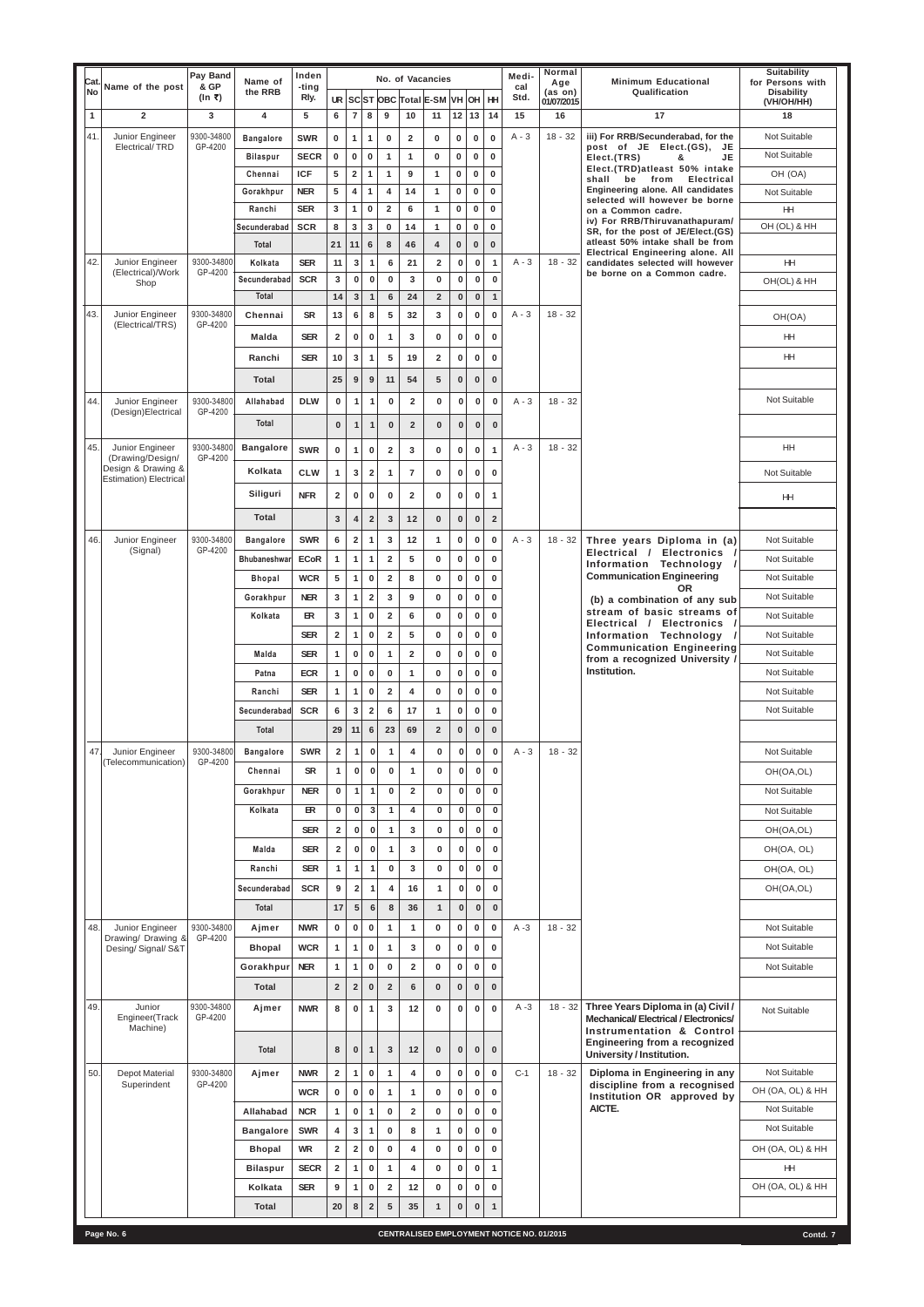**ABBREVIATIONS USED: CR** = Central Railway, **ER** = Eastern Railway, **ECoR** = East Coast Railway, **ECR** = East Central Railway, **MR** = Metro Railway, **NR** = Northern Railway, **NCR** = North Central Railway, **NER** = North Eastern Railway, **NFR** = North East Frontier Railway, **NWR** = North Western Railway, **SR** = Sothern Railway, **SCR** = South Central Railway, **SER** = South Eastern Railway, **SECR** = South Eastern Central Railway, **SWR** = South Western Railay, **WR** = Western Railway,

**WCR** = West Central Railway, **CLW** = Chittaranjan Locomotive Works, **CRW** = Carriage Repair Workshop, **CWP** = Caste Wheel Plant, **DLW** = Diesel Locomotive Works, **DMW** = Diesel Loco Modornization Works, **ICF** = Integral Coach Factory, **RCF** = Rail Coach Factory, **RDSO** = Research Design & Standard Organisation, **RWF** = Rail Wheel Factory, **UR** = Un Reserved (General), **SC** = Scheduled Caste, **ST** = Scheduled Tribe, **OBC** = Other Backward Classes, **E.SM** = Ex-Servicemen, **PH** = Physically Handicapped, **PWD** = Persons with Disability, **OH** = Orthopeadically Handicaped, **VH** = Visually Handicapped, **HH** = Hearing Handicaped, **B** = Blind, **LV** = Low Vision, **OL** = One Leg, **OA** = One Arm, **BL** = Both Leg, **OAL** = One Arm & One Leg, **MW** = Musculer Weakness **A-1, A-2, A-3, B-1, B-2, C-1 & C-2** = Various Levels of Medical Standards which the candidates will have to qualify before appointment in Railways, **AMIE =** Associate Member of Institution of Engineers, **AMIETE** = Associate Membership of Institute of Electronics & Telecommunication Engineers, **AICTE** = All India Council for Technical Education, **NOC** = No Objection Certificate,**RRB** = Railway Recruitment Board, **GP** = Grade Pay, **DOEACC "A"** = Department of Electronics Accreditation for Computer Courses.

- Before applying for any post, candidates should satisfy themselves that they fulfill all the eligibility norms including educational qualification(s) and medical standard(s) (Refer Para nos. 3 & 9 of General Instructions). Candidates should ensure that they have requisite Educational/Technical qualifications from recognized Board/University/Institute as on the date of submission of the application for this Centralized Employment Notice. Those awaiting results of the final examination NEED NOT apply.
- 1.03 Candidates who have been debarred for life from all RRB/RRC examinations or candidates who have been debarred for a specified period which is not yet completed need NOT apply in response to this Centralized Employment Notice. Their candidature will be rejected during any stage of recruitment as and when detected.

#### **Page No. 7 CENTRALISED EMPLOYMENT NOTICE NO. 01/2015 CONTRALISED EMPLOYMENT NOTICE NO. 01/2015**

#### **1.01 CANDIDATES SHOULD NOTE THAT:-**

- (i) Computer based (ONLINE) examination for SSE, JE & CMA across India will be held between 22nd August 2015 and 5th September 2015 (on the same day by all participating RRBs.)
- (ii) As the examination is to be held by all RRBs simultaneously, candidates can submit  $(d)$ ONLINE application to any one RRB only, separately for SSE and / or JE group.
- 1.02 (a) Their admission to the examination will be purely provisional, subject to their satisfying the prescribed eligibility conditions.
- (b) Mere issue of e–Call Letter to candidates will NOT imply that their candidature has been finally accepted by the RRB.
- (c) RRBs conduct verification of eligibility conditions, with reference to original documents, only after candidates have qualified in all the stages of examination. RRBs may reject the

applications of candidates at any stage of recruitment process in case the candidates are not fulfilling the requisite criteria, and if appointed, such a candidate(s) are liable to be summarily removed from service.

| Cat          |                                                     | Pay Band                         | Name of           | Inden          |                 |                              |                              |                         |                | No. of Vacancies             |                  |                      |                          | Medi-       | <b>Normal</b><br>Age  | <b>Minimum Educational</b>                                                 | <b>Suitability</b><br>for Persons with |
|--------------|-----------------------------------------------------|----------------------------------|-------------------|----------------|-----------------|------------------------------|------------------------------|-------------------------|----------------|------------------------------|------------------|----------------------|--------------------------|-------------|-----------------------|----------------------------------------------------------------------------|----------------------------------------|
| <b>No</b>    | Name of the post                                    | & GP<br>$(ln \space \bar{\tau})$ | the RRB           | -ting<br>Rly.  |                 |                              |                              |                         |                | UR SCST OBC Total E-SM VH OH |                  |                      | HH                       | cal<br>Std. | (as on)<br>01/07/2015 | Qualification                                                              | <b>Disability</b><br>(VH/OH/HH)        |
| $\mathbf{1}$ | $\overline{2}$                                      | 3                                | 4                 | 5              | 6               | $\overline{7}$               | 8                            | 9                       | 10             | 11                           |                  | $12$ 13              | 14                       | 15          | 16                    | 17                                                                         | 18                                     |
| 51           | Junior Engineer<br>(IT)                             | 9300-34800<br>GP-4200            | <b>Allahabad</b>  | <b>NCR</b>     | 5               | $\mathbf{2}$                 | $\mathbf 0$                  | $\overline{\mathbf{4}}$ | 11             | $\mathbf{1}$                 | $\mathbf 0$      | $\bf{0}$             | $\mathbf 0$              | $A-3$       | $18 - 32$             | B.Tech(CS)/B.Tech(IT),PGDCA<br>/B.Sc (Computer Science) / BCA              | Not Suitable                           |
|              |                                                     |                                  | Bhubaneshwar ECoR |                | $\overline{2}$  | $\mathbf{1}$                 | $\mathbf 0$                  | $\mathbf{1}$            | 4              | 0                            | $\pmb{0}$        | $\bf{0}$             | $\mathbf 0$              |             |                       | /DPEACC/ DOEACC "A" level<br>course of three years duration                | OH (OA, OL) HH, VH(LV)                 |
|              |                                                     |                                  | <b>Total</b>      |                | $\overline{7}$  | 3                            | $\bf{0}$                     | $5\phantom{.0}$         | 15             | 1                            | $\pmb{0}$        | 0                    | $\bf{0}$                 |             |                       | or equivalent from recognized<br>University / Institution.                 |                                        |
| 52.          | Chemical and                                        | 9300-34800                       | <b>Allahabad</b>  | <b>NCR</b>     | 16              | 5                            | $\overline{\mathbf{3}}$      | 6                       | 30             | 3                            | 0                | $\mathbf 0$          | $\mathbf 0$              | $A - 3$     | 20-34                 | Degree in Metallurgy / Chemical                                            | Not Suitable                           |
|              | Metallurgical<br>Assistant                          | GP-4200                          | <b>Banglore</b>   | <b>SWR</b>     | $\overline{7}$  | $\overline{\mathbf{2}}$      | $\mathbf{1}$                 | 0                       | 10             | 1                            | 0                | $\bf{0}$             | $\mathbf 0$              |             |                       | <b>Engineering from Recognised</b><br><b>Institution approved by AICTE</b> | <b>Not Suitable</b>                    |
|              |                                                     |                                  | <b>Bhopal</b>     | <b>WCR</b>     | 11              | $\mathbf 0$                  | $\mathbf 0$                  | $\overline{2}$          | 13             | $\bf{0}$                     | 0                | $\bf{0}$             | $\bf{0}$                 |             |                       | (OR)                                                                       | Not Suitable                           |
|              |                                                     |                                  | Gorakhpur         | <b>RCF/RBL</b> | $\overline{4}$  | $\mathbf{1}$                 | $\mathbf{1}$                 | $\mathbf{2}$            | 8              | $\mathbf{1}$                 | 0                | $\bf{0}$             | $\mathbf 0$              |             |                       | M.Sc Degree in Chemistry /                                                 | Not Suitable                           |
|              |                                                     |                                  | Secunderabad      | <b>SCR</b>     | $\overline{7}$  | $\overline{2}$               | $\mathbf{1}$                 | 4                       | 14             | $\bf{0}$                     | 0                | $\mathbf 0$          | $\bf{0}$                 |             |                       | Applied Chemistry from<br><b>Recognised University.</b>                    | Not Suitable                           |
|              |                                                     |                                  | <b>Total</b>      |                | 45              | $ 10\rangle$                 | 6                            | 14                      | 75             | 5                            | $\mathbf{0}$     | $\mathbf{0}$         | $\bf{0}$                 |             |                       |                                                                            |                                        |
| 1.           | <b>Sr.Section Engineer</b>                          | 9300-34800                       | Guwahati          | <b>NFR</b>     | 3               | $\overline{2}$               | $\mathbf{1}$                 | $\overline{2}$          | 8              | 1                            | 0                | $\bf{0}$             | $\bf{0}$                 | $A - 3$     | 20-34                 |                                                                            | Not Suitable                           |
|              | / P-Way                                             | GP-4600                          | <b>Total</b>      |                | 3               | $\overline{2}$               | $\mathbf{1}$                 | $\overline{2}$          | 8              | $\mathbf{1}$                 | $\mathbf 0$      | $\bf{0}$             | $\bf{0}$                 |             |                       |                                                                            |                                        |
| 3.           | <b>Sr.Section Engineer</b>                          | 9300-34800                       | Guwahati          | <b>NFR</b>     | 0               | $\mathbf 0$                  | $\mathbf{1}$                 | $\mathbf{1}$            | $\overline{2}$ | $\bf{0}$                     | 0                | $\mathbf 0$          | $\mathbf 0$              | $A - 3$     | 20-34                 | <b>Education Qualification are as</b><br>given in the vacancy table        | Not Suitable                           |
|              | (Works)                                             | GP-4600                          |                   |                |                 |                              |                              |                         |                |                              |                  |                      |                          |             |                       | above.                                                                     |                                        |
|              |                                                     |                                  | <b>Total</b>      |                | $\mathbf{0}$    | $\mathbf 0$                  | $\mathbf{1}$                 | $\mathbf{1}$            | $\overline{2}$ | $\mathbf 0$                  | $\mathbf{0}$     | $\bf{0}$             | $\pmb{0}$                |             |                       |                                                                            |                                        |
| 4.           | <b>Sr.Section Engineer</b><br>Drawing               | 9300-34800<br>GP-4600            | Guwahati          | <b>NFR</b>     | $\mathbf{1}$    | $\bf{0}$                     | $\mathbf 0$                  | $\mathbf 0$             | $\mathbf{1}$   | 0                            | 0                | $\mathbf 0$          | $\pmb{0}$                | $A - 3$     | 20-34                 |                                                                            | Not Suitable                           |
|              |                                                     |                                  | <b>Total</b>      |                | $\mathbf{1}$    | $\bf{0}$                     | $\mathbf{0}$                 | $\mathbf{0}$            | $\overline{1}$ | $\mathbf 0$                  | $\mathbf 0$      | $\bf{0}$             | $\pmb{0}$                |             |                       |                                                                            |                                        |
|              | 53. Sr. Section Engineer                            | 9300-34800                       | Guwahati          | <b>NFR</b>     | 1               | $\bf{0}$                     | $\mathbf 0$                  | $\mathbf 0$             | $\mathbf{1}$   | $\bf{0}$                     | 0                | $\mathbf 0$          | $\bf{0}$                 | $A - 3$     | 20-34                 |                                                                            | Not Suitable                           |
|              | (Engg. Workshop)                                    | GP-4600                          | <b>Total</b>      |                | $\mathbf{1}$    | $\bf{0}$                     | $\mathbf{0}$                 | $\bf{0}$                | $\mathbf{1}$   | $\bf{0}$                     | $\mathbf 0$      | $\bf{0}$             | $\pmb{0}$                |             |                       | <b>Education Qualification are as</b>                                      |                                        |
| 54.          | <b>Sr.Section Engineer</b>                          | 9300-34800                       | Guwahati          | <b>NFR</b>     | $\mathbf{1}$    | $\pmb{0}$                    | $\pmb{0}$                    | $\mathbf 0$             | $\mathbf{1}$   | $\mathbf 0$                  | 0                | $\mathbf 0$          | $\mathbf 0$              | $A - 3$     | $20 - 34$             | given in the vacancy table above                                           | Not Suitable                           |
|              | (Plant)                                             | GP-4600                          | <b>Total</b>      |                | $\mathbf{1}$    | $\bf{0}$                     | $\bf{0}$                     | $\bf{0}$                | $\mathbf{1}$   | $\mathbf 0$                  | $\mathbf{0}$     | $\bf{0}$             | $\mathbf{0}$             |             |                       | refer category no. 1 to 4.                                                 |                                        |
| 9.           | <b>Sr.Section Engineer</b>                          | 9300-34800                       | Guwahati          | <b>NFR</b>     | 3               | 1                            | $\mathbf{1}$                 | $\overline{2}$          | $\overline{7}$ | $\mathbf{1}$                 | 0                | $\mathbf 0$          | $\mathbf 0$              | $A - 3$     | 20-34                 |                                                                            | Not Suitable                           |
|              | Carriage & Wagon                                    | GP-4600                          |                   |                |                 |                              |                              |                         |                |                              |                  |                      |                          |             |                       |                                                                            |                                        |
|              |                                                     |                                  | <b>Total</b>      |                | 3               | $\mathbf{1}$                 | $\mathbf{1}$                 | $\overline{2}$          | $\overline{7}$ | $\overline{1}$               | $\mathbf{0}$     | $\bf{0}$             | $\mathbf{0}$             |             |                       |                                                                            |                                        |
|              | 10   Sr. Section Engineer/<br><b>Dsl Mechanical</b> | 9300-34800<br>GP-4600            | Guwahati          | <b>NFR</b>     | 5               | $\mathbf{1}$                 | $\mathbf{1}$                 | $\overline{\mathbf{2}}$ | 9              | $\mathbf{1}$                 | 0                | $\bf{0}$             | $\mathbf 0$              | $A - 3$     | 20-34                 |                                                                            | Not Suitable                           |
|              |                                                     |                                  | <b>Total</b>      |                | 5               | $\mathbf{1}$                 | $\mathbf{1}$                 | $\overline{2}$          | 9              | $\mathbf{1}$                 | $\bf{0}$         | $\bf{0}$             | $\bf{0}$                 |             |                       |                                                                            |                                        |
|              | 11. Sr.Section Engineer/                            | 9300-34800                       | Guwahati          | <b>NFR</b>     | $\mathbf 1$     | 0                            | 0                            | $\bf{0}$                | $\mathbf{1}$   | 0                            | 0                | 0                    | $\pmb{0}$                | $A - 3$     | 20-34                 |                                                                            | Not Suitable                           |
|              | <b>DsI Electrical</b>                               | GP-4600                          | <b>Total</b>      |                | $\mathbf{1}$    | $\mathbf 0$                  | $\bf{0}$                     | $\bf{0}$                | $\mathbf{1}$   | $\bf{0}$                     | $\mathbf 0$      | $\bf{0}$             | $\bf{0}$                 |             |                       |                                                                            |                                        |
| 14.          | <b>Sr.Section Engineer</b>                          | 9300-34800                       | Guwahati          | <b>NFR</b>     | 10              | $\mathbf{3}$                 | $\mathbf 2$                  | $5\phantom{.0}$         | 20             | $\overline{2}$               | $\pmb{0}$        | $\bf{0}$             | $\pmb{0}$                | $A - 3$     | 20-34                 |                                                                            | Not Suitable                           |
|              | Electrical/<br>Electrical (GS)                      | GP-4600                          | <b>Total</b>      |                | 10              | $\mathbf{3}$                 | $\mathbf 2$                  | $5\phantom{.0}$         | 20             | $\overline{2}$               | $\mathbf 0$      | $\bf{0}$             | $\pmb{0}$                |             |                       |                                                                            |                                        |
| 19.1         | <b>Sr.Section Engineer</b>                          | 9300-34800                       | Guwahati          | <b>NFR</b>     | 5               | 1                            | $\mathbf{1}$                 | $\mathbf{2}$            | 9              | $\mathbf 0$                  | 0                | $\bf{0}$             | $\pmb{0}$                | $A - 3$     | 20-34                 |                                                                            | Not Suitable                           |
|              | (Signal)                                            | GP-4600                          | <b>Total</b>      |                | 5 <sup>5</sup>  | $\mathbf{1}$                 | $\mathbf{1}$                 | $\overline{2}$          | 9              | $\bf{0}$                     | $\mathbf 0$      | $\bf{0}$             | $\pmb{0}$                |             |                       |                                                                            |                                        |
| 20.          | <b>Sr.Section Engineer</b>                          | 9300-34800                       | Guwahati          | <b>NFR</b>     | $5\phantom{.0}$ | $\mathbf{1}$                 | $\mathbf{1}$                 | $\overline{2}$          | 9              | $\mathbf 0$                  | 0                | $\bf{0}$             | $\pmb{0}$                | $A - 3$     | 20-34                 |                                                                            | Not Suitable                           |
|              | (Telecommunication)                                 | GP-4600                          |                   |                | 5               |                              |                              |                         |                |                              |                  |                      |                          |             |                       |                                                                            |                                        |
| 26.          | Junior Engineer                                     | 9300-34800                       | <b>Total</b>      | <b>NFR</b>     | 5               | $\mathbf{1}$<br>$\mathbf{2}$ | $\mathbf{1}$<br>$\mathbf{1}$ | $\overline{2}$<br>3     | 9<br>11        | $\bf{0}$<br>1                | $\mathbf 0$<br>0 | $\bf{0}$<br>$\bf{0}$ | $\pmb{0}$<br>$\mathbf 0$ | $A - 3$     | $18 - 32$             | <b>Education Qualification are as</b>                                      |                                        |
|              | $(P-Way)$                                           | GP-4200                          | Guwahati          |                |                 |                              |                              |                         |                |                              |                  |                      |                          |             |                       | given in the vacancy table<br>above.                                       | Not Suitable                           |
|              |                                                     |                                  | <b>Total</b>      |                | 5               | $\overline{2}$               | $\mathbf{1}$                 | $\mathbf{3}$            | 11             | $\mathbf{1}$                 | $\bf{0}$         | $\bf{0}$             | $\pmb{0}$                |             |                       |                                                                            |                                        |
| 27.          | Junior Engineer<br>(Works)                          | 9300-34800<br>GP-4200            | Guwahati          | <b>NFR</b>     | $\mathbf{1}$    | $\pmb{0}$                    | $\mathbf 0$                  | $\mathbf 0$             | $\mathbf{1}$   | $\bf{0}$                     | 0                | $\bf{0}$             | $\pmb{0}$                | $A - 3$     | $18 - 32$             |                                                                            | Not Suitable                           |
|              |                                                     |                                  | <b>Total</b>      |                | $\mathbf{1}$    | $\bf{0}$                     | $\bf{0}$                     | $\mathbf 0$             | $\mathbf{1}$   | $\bf{0}$                     | $\mathbf 0$      | $\bf{0}$             | $\bf{0}$                 |             |                       |                                                                            |                                        |
| 28.          | Junior Engineer<br>(Bridge)                         | 9300-34800<br>GP-4200            | Guwahati          | <b>NFR</b>     | $\mathbf{1}$    | $\mathbf 0$                  | $\pmb{0}$                    | $\bf{0}$                | $\mathbf{1}$   | $\mathbf 0$                  | 0                | $\mathbf 0$          | $\pmb{0}$                | $A - 3$     | $18 - 32$             |                                                                            | Not Suitable                           |
|              |                                                     |                                  | <b>Total</b>      |                | $\mathbf{1}$    | $\mathbf 0$                  | $\pmb{0}$                    | $\mathbf 0$             | $\mathbf{1}$   | $\bf{0}$                     | $\mathbf 0$      | $\bf{0}$             | $\pmb{0}$                |             |                       |                                                                            |                                        |
| 29.          | Junior Engineer                                     | 9300-34800                       | Guwahati          | <b>NFR</b>     | $\mathbf{2}$    | 1                            | $\mathbf 0$                  | $\mathbf 0$             | $\mathbf{3}$   | 0                            | 0                | $\mathbf 0$          | $\mathbf{1}$             | $A - 3$     | $18 - 32$             |                                                                            | <b>HH</b>                              |
|              | Drawing                                             | GP-4200                          | <b>Total</b>      |                | 2 <sup>2</sup>  | $\mathbf{1}$                 | $\mathbf{0}$                 | $\mathbf 0$             | 3              | $\mathbf 0$                  | $\mathbf 0$      | $\bf{0}$             | $\mathbf{1}$             |             |                       |                                                                            |                                        |
| 40.          | Junior Engineer                                     | 9300-34800                       | Guwahati          | <b>NFR</b>     | 3               | 1                            | $\pmb{0}$                    | $\overline{2}$          | 6              | 1                            | 0                | $\bf{0}$             | $\mathbf 0$              | $A - 3$     | $18 - 32$             |                                                                            | Not Suitable                           |
|              | <b>Electrical/ Electrical</b>                       | GP-4200                          | <b>Total</b>      |                | $\mathbf{3}$    | $\mathbf{1}$                 | $\mathbf{0}$                 | $\overline{2}$          | 6              | $\mathbf{1}$                 | $\mathbf 0$      | $\bf{0}$             | $\bf{0}$                 |             |                       |                                                                            |                                        |
| 46.          | General<br>Junior Engineer                          | 9300-34800                       |                   | <b>NFR</b>     | $\mathbf{2}$    | 1                            | $\mathbf 0$                  | 1                       | 4              | $\bf{0}$                     | 0                | $\bf{0}$             | $\mathbf 0$              | $A - 3$     | $18 - 32$             |                                                                            | Not Suitable                           |
|              | (Signal)                                            | GP-4200                          | Guwahati          |                |                 |                              |                              |                         |                |                              |                  |                      |                          |             |                       |                                                                            |                                        |
|              |                                                     |                                  | <b>Total</b>      |                | 2 <sup>2</sup>  | $\mathbf{1}$                 | $\pmb{0}$                    | $\mathbf{1}$            | $\overline{4}$ | $\bf{0}$                     | $\mathbf 0$      | $\bf{0}$             | $\pmb{0}$                |             |                       |                                                                            |                                        |
| 47.          | Junior Engineer<br>(Telecommunication)              | 9300-34800<br>GP-4200            | Guwahati          | <b>NFR</b>     | $\mathbf{1}$    | $\mathbf 0$                  | $\pmb{0}$                    | $\mathbf 0$             | $\mathbf{1}$   | $\mathbf 0$                  | 0                | $\mathbf{1}$         | $\pmb{0}$                | $A - 3$     | $18 - 32$             |                                                                            | OH                                     |
|              |                                                     |                                  | <b>Total</b>      |                | $\mathbf{1}$    | $\bf{0}$                     | $\bf{0}$                     | $\bf{0}$                | $\mathbf{1}$   | $\bf{0}$                     | $\mathbf 0$      | $\mathbf{1}$         | $\pmb{0}$                |             |                       |                                                                            |                                        |
|              | ADDDEVIATIONS HOED                                  |                                  |                   |                |                 |                              |                              |                         |                |                              |                  |                      |                          | FOP         |                       |                                                                            |                                        |

#### **GENERAL INSTRUCTIONS**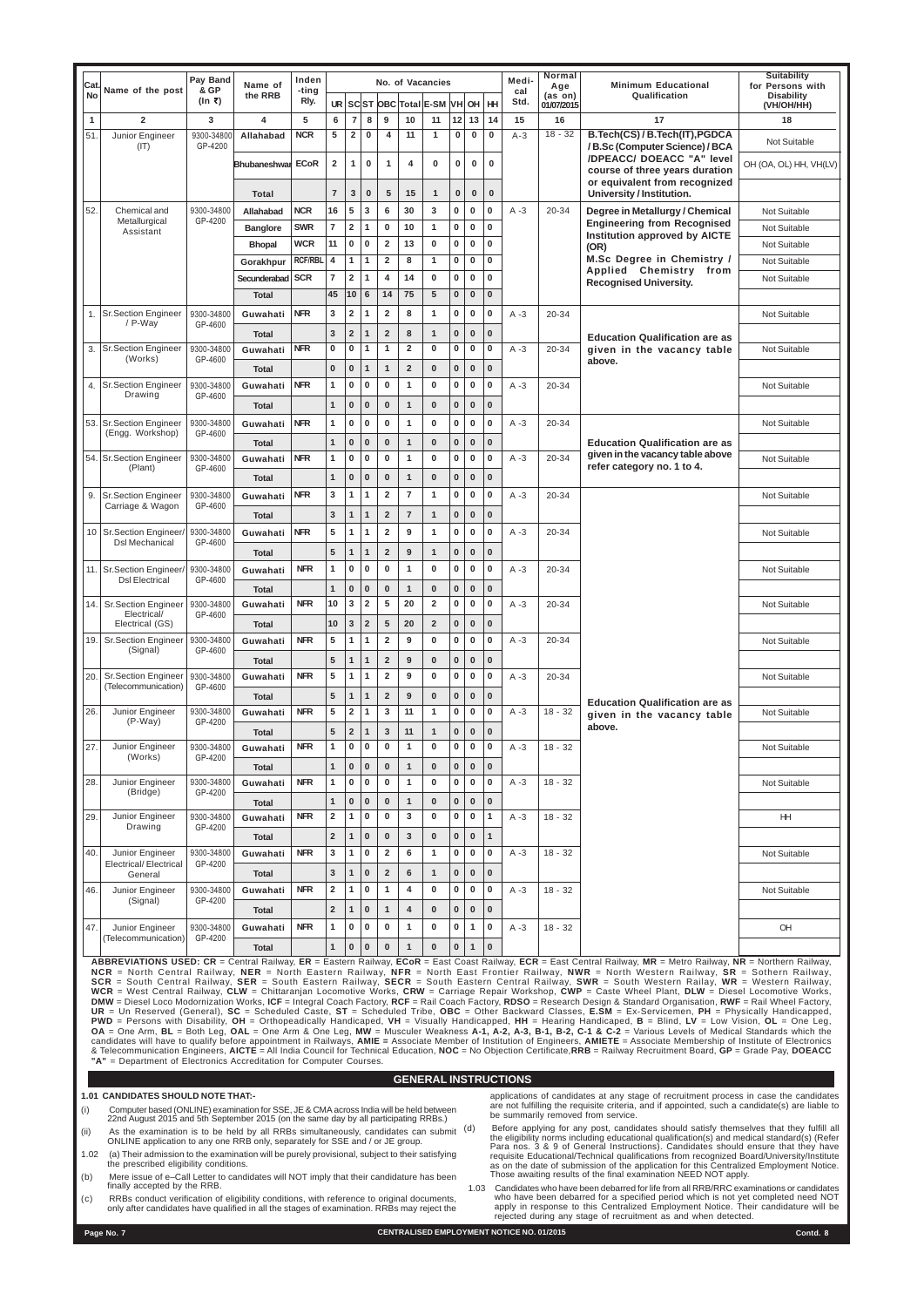**Page No. 8 CENTRALISED EMPLOYMENT NOTICE NO. 01/2015 Contd. 9**

- 1.04 Candidates submitting more than one application with different particulars like name/ Father's Name/ Community/photo (face)/ educational and/ or Technical qualification will be summarily rejected & also debarred from RRB examinations(refer Para No.13.05 of General Instructions). A candidate will also be debarred from examinations of all RRBs for a specified period/or lifetime if (i) the candidate submits applications for a particular post to more than one RRB, (ii) the candidate submits multiple applications for the same post and category, (iii) the candidate submits multiple applications with different community for the same post & category, (iv) the candidate submits multiple applications with different photo (face) and different name for same post & category and (v) the candidate submits multiple applications with different documents for the same post & category.
- 1.05 Signatures of the candidates on TEMPLATE and other prescribed places should be identical, either in English or Hindi, and must be in running hand and not in block/capital or disjointed letters. Signatures in different style or language, at the time of application, ONLINE examination and document verification etc., may result in cancellation of candidature.

1.06 Candidates should note that only the Name, Father's Name and Date of Birth as recorded in the Matriculation/High School Examination Certificate or an equivalent Certificate as on the date of submission of applications will be accepted by the RRBs NOTE: - In case candidate has changed his name then gazette notification or any other legal document as applicable should be submitted at the time of document verification.

Such candidates should indicate their changed name in the application. However other details should match with the Matriculation or equivalent certificate. Date of such change should be prior to the date of application.

- 1.07 Preference for post(s) and /or Railway(s)/Unit: Candidates should give their order of preference of Category of post(s) and / or the Railway(s)/Unit while applying. RRB will allot the post and the Railway/ Unit to the selected candidates as per the preference of the candidates subject to merit and vacancy position. However, RRBs reserve the right to allot even non-preferred Post and/or Railway/Unit subject to merit and vacancy position.
- 1.08 Selection by RRB does not confer upon candidates any right of appointment in the Railways. The function of the RRB is to recommend names of suitable candidates to the Chief Personnel Officer of the Zonal Railway/Production Unit concerned who in turn issues the offer of appointment letter subject to availability of vacancies and candidates being found medically fit and satisfying all eligibility criteria.
- 1.09 Ordinarily, a railway servant shall be employed throughout his service on the railway or railway establishment to which he/she is posted on first appointment and shall have no claim as of right for transfer to another railway or another establishment. In the exigencies of service, however, it shall be open to the Competent Authority to transfer the railway servant to any other department or railway or railway establishment including a project in or out of India.
- 1.10 Selected candidates will have to undergo training wherever training is prescribed for the post.
- 1.11 Emoluments on initial appointment will be minimum pay of the Pay Band plus Grade Pay plus other allowances as admissible at that time. During training period only stipend will be paid as applicable. Candidates may have to give security deposit and execute indemnity bond wherever necessary.
- 1.12 Free Second Class Railway Pass as admissible will be issued to candidates belonging to SC/ST communities when they are called for ONLINE examination/document verification, provided they upload valid caste certificate along with ONLINE application.
- 1.13 Selected male candidates who are finally appointed are liable for active service in Railway Engineers' Unit of Territorial Army.
- 1.14 Female candidates are also eligible for all the posts. However, it may be noted that some categories involve duties which are arduous in nature and call for working in shifts at odd hours, at road side station and also away from headquarters.
- 1.15 The number of vacancies indicated in this Centralized Employment Notice is provisional and may increase or decrease or even become NIL depending upon the actual needs of the Railway Administration. The Administration also reserves the right to cancel the notified vacancies at its discretion and such decision will be final and binding on all. In the event of cancellation of notified vacancies, the examination fee paid by the candidates will not be refunded.
- 1.16 Serving Defence Personnel likely to be released within one year of the closing date (i.e. 26.07.2015) can also apply against Ex-Servicemen vacancies.
- 1.17 Any subsequent change(s) in the terms and conditions of this Centralised Employment Notice as per extant rules will stand good. RRBs reserve the right to incorporate any subsequent changes/modifications/ additions in the term & conditions to recruitment under this Centralised Employment Notice as necessitated and applicable.

4.01. No examination fee for candidates belonging to SC/ST/Ex-Servicemen/ Persons with Disability (PWD)/ Women/Minorities and Economically Backward Classes having annual family income less than  $\bar{\tau}$  50,000/-

#### **1 (B) RESERVATION:**

Reservation for Scheduled Caste (SC), Scheduled Tribe (ST), Other Backward Classes (OBC), Ex-Servicemen (Ex-SM) and Persons with Disabilities (PWD) for the categories (posts), wherever applicable and admissible and as communicated by the Indenting Railways/Production Units under extant rules, has been taken care of (as per the vacancy table).

**NOTE-I: -** While all candidates, irrespective of community may be considered against UR vacancies, against the vacancies earmarked for specific communities (SC/ST/ OBC), only candidates belonging to that community/group will be considered. For this purpose SC/ST/OBC candidates should furnish Caste Certificate from competent authorities as per the format given at Annexure-3 (for SC/ST candidates) and Annexure-4 (for OBC candidates) at the time of Document Verification. Further, in case of OBC candidates, the certificates should specifically indicate that the candidate does not belong to the Persons/Sections (Creamy Layer)' mentioned in Column.3 of the Schedule of the Government of India, Department of Personnel and Training O.M.No.36012/22/ 93-Estt. (SCT) dated 08.09.93 & its subsequent revision through O.M.No.36033/3/ 2004-Estt. (Res) dated 09.03.2004, and further revision if any received till the closing

date of this Centralized Employment Notice.

**NOTE-II: -** Vacancies for Ex-Servicemen and Persons with Disability (PWD) wherever given in the above vacancy table are not separate but included in the total number of vacancies. In case of Persons with Disability (PWD), if any vacancies which are reserved for them cannot be filled due to non-availability of suitable candidates under that category of Disability or for any other sufficient reason such vacancy/vacancies shall not be filled and shall be carried forward as "Backlog Reserved Vacancy".

**NOTE-III: - Candidates applying against reserved vacancies (SC/ST/OBC) and/ or seeking age relaxation must submit requisite caste certificate in the prescribed format from the competent authority (The Certificates, as applicable should be submitted during document verification). Otherwise, their claim for reserved status (SC/ST/OBC) will not be entertained and the candidature / application of such candidates, if fulfilling all the eligibility conditions for General (Un-reserved) category, will be considered under General(UR) vacancy only.**

**NOTE-IV: -** Candidates belonging to SC/ST/OBC who fulfill required educational qualification/Technical qualifications can also apply against UR vacancies. They will however, have to compete with the UR candidates. No age relaxation will be allowed to such SC/ST/OBC candidates applying against UR vacancies. However candidates have to indicate their actual community in the application.

#### **ELIGIBILITY CRITERIA:**

- **2.0 AGE LIMIT:** The lower and upper age limit indicated for a particular post(s) in the vacancy table will be reckoned as on 01.07.2015. The upper age limit is relaxable as under, subject to submission of requisite certificates:
- **2.01 By 5 years for SC/ST candidates.**
- **2.02 By 3 years for OBC candidates.**
- 2.03 No age relaxation is allowed to SC/ST/OBC candidates applying against unreserved vacancies.
- **2.04 For Ex-Servicemen, up to the extent of service rendered in Defence, plus 3 years, provided they have put in more than 6 months service after attestation.**
- 2.05 By 5 years for candidates who have ordinarily been domiciled in the State of Jammu & Kashmir during the period from 01.01.1980 to 31.12.1989.
- 2.06 By 10 years for UR Persons with Disabilities (PWD), 13 years for OBC Persons with Disabilities and 15 years for SC&ST Persons with Disabilities (PWD).
- 2.07 Upper age limit in case of widows, divorced women and women judicially separated from husband but not remarried shall be 35 years for Unreserved, 38 years for OBC and 40 years for SC/ST candidates.
- 2.08 For serving Group "C" and erstwhile Group 'D' Railway Staff, Casual Labour and Substitutes, the upper age limit will be up to 40 years for Unreserved candidates, 45 years for SC/ST candidates and 43 years for OBC candidates, provided they have put in a minimum of 3 years service (continuous or in broken spells). For those working in Quasi-Administrative offices of the Railway organization such as Railway Canteens, Co-operative Societies and institutes, the relaxation in upper age limit will be up to the length of service rendered, subject to a maximum of 5 years.

2.09. The date of birth for candidates for different age groups should be between the dates given below (Both dates inclusive):

#### **3. EDUCATIONAL QUALIFICATION:**

Candidates should have requisite Educational/Technical qualifications (as indicated in the vacancy table) from recognized Board/University /Institute as on the date of submission of the ONLINE application for this Centralized Employment Notice. Those awaiting results of the final examination need NOT apply. Candidates who have obtained diploma/degree through distance mode except AMIETE & AMIE are not eligible to apply.

#### **4. EXAMINATION FEE:**

**NOTE: -** Minorities mean Muslims, Christians, Sikhs, Buddhists, Jains and Zoroastrians (Parsis) (further revision if any received till the closing date of this Centralized Employment Notice). Minority candidates claiming waiver of examination fee will be required to furnish 'minority community declaration' affidavit on non-judicial stamp paper at the time of document verification to the effect that they belong to any of the above minority communities. If the affidavit is not produced at the time of document verification, the candidature will be rejected.

Economically Backward Classes candidates means those whose annual family income is less than  $\bar{\tau}$  50,000/-. They have to submit income certificate at the time of document verification in the prescribed format as given in Annexure-7 on the letter head of the issuing authority.

- 4.02. For Unreserved/OBC Male candidates not coming within the purview of minority/economical backward classes/PWD/Ex-Servicemen, examination fee is ₹ 100/- for all categories.
- 4.03. The examination fee is non-refundable. It should be paid ONLINE using internet banking or debit/credit cards (service charges apply for all banks which will be borne by the candidates) or can be paid through challan in any branch of SBI or computerized Post Office Pay-In-Slip (service charges apply). If the fee is paid through a challan in SBI or Pay-In-Slip in Post Office the receipt should be preserved. The same can be produce at the time of Document Verification.
- 4.04. Applications not accompanied with examination fee, wherever required, will be summarily rejected.

#### **5. HOW TO APPLY:**

5.01. Candidates can apply for a particular post to any one RRB only through ONLINE application mode by visiting the website of RRB concerned. The websites of RRBs (refer Para no.16 of General Instructions). Before applying, candidates are advised to go through the instructions available on the website of RRB and in this notification. The onus is on the candidate to prove that all the information provided/ submitted by him/ her in the application is true.

|           |              | qiven below (Both dates inclusive): |                            |                                  |                      |                                                      |
|-----------|--------------|-------------------------------------|----------------------------|----------------------------------|----------------------|------------------------------------------------------|
| SL.       | AGE          |                                     | <b>UPPER DATE OF BIRTH</b> |                                  | <b>LOWER DATE OF</b> | <b>REMARKS</b>                                       |
| <b>NO</b> | <b>GROUP</b> | <b>UR</b>                           | <b>OBC</b>                 | <b>SC/ST</b>                     | <b>BIRTH FOR ALL</b> |                                                      |
|           | 18-32        | 02.07.1983 02.07.1980 02.07.1978    |                            |                                  | 01.07.1997           | For categories<br>listed in Para<br>2.04 to 2.08.    |
| 2         | $20 - 34$    |                                     |                            | 02.07.1981 02.07.1978 02.07.1976 | 01.07.1995           | Age relaxation<br>as indicated will<br>be applicable |

**NOTE: -** The candidates are advised to submit ONLINE application separately, One single application for SSE Category(ies) and/or another single application for JE category(ies), if eligible, for the post(s) of that RRB to which he/she wants to apply. Examination fee, if applicable, has to be paid separately.

5.02. Candidates are required to go to the link provided for filling ONLINE application and fill up the personal details/BIO-DATA, fee paid etc. carefully. They are also required to exercise their option/preference for Category No(s), & Railway/Production Unit.

**NOTE-I: -** Multiple posts with different qualifications and other requirements have been notified in this Notification. The candidates are required to indicate their Post-wise and Railway-wise preferences very carefully. Options once exercised in the ONLINE Application shall be final and no request for change shall be entertained. Therefore, candidates are advised to be careful in exercise of option for post(s) and Railway(s)/PU(s).

**NOTE-II: -** Candidates should ensure that their Name, Father's Name, Date of Birth should exactly match as recorded in Matriculation or equivalent certificate. Any deviation found during Document Verification will lead to cancellation of candidature and also to debarment. In case any candidate has formally changed the name, then gazette notification or any other legal document, as applicable should be submitted at the time of Document Verification. Such candidates should indicate their changed name. However other details should match with the matriculation certificate.

**NOTE-III: -** Candidates are advised to indicate their mobile no. and valid e-mail IDs in the ONLINE application and keep them active during the entire recruitment process.

5.03. The examination fee (unless exempted) should be paid ONLINE using internet banking or debit/credit cards (service charges apply for all banks, which will be borne by the candidates) or can be paid through challan in any branch of SBI or computerized Post Office Pay-In-Slip. If the fee paid through a challan at SBI branch, the receipt should be preserved. At the time of Document Verification, the same can be called for verification. After making payment of fee relevant details are required to be filled in the prescribed column of the ONLINE application.

**NOTE:- Candidates who opt to pay examination fee through "SBI Challan" or "Computerized Post Office Pay-In-Slip (Service Charges apply)" the mode will be deactivated at the end of working hours on of 23.07.2015.**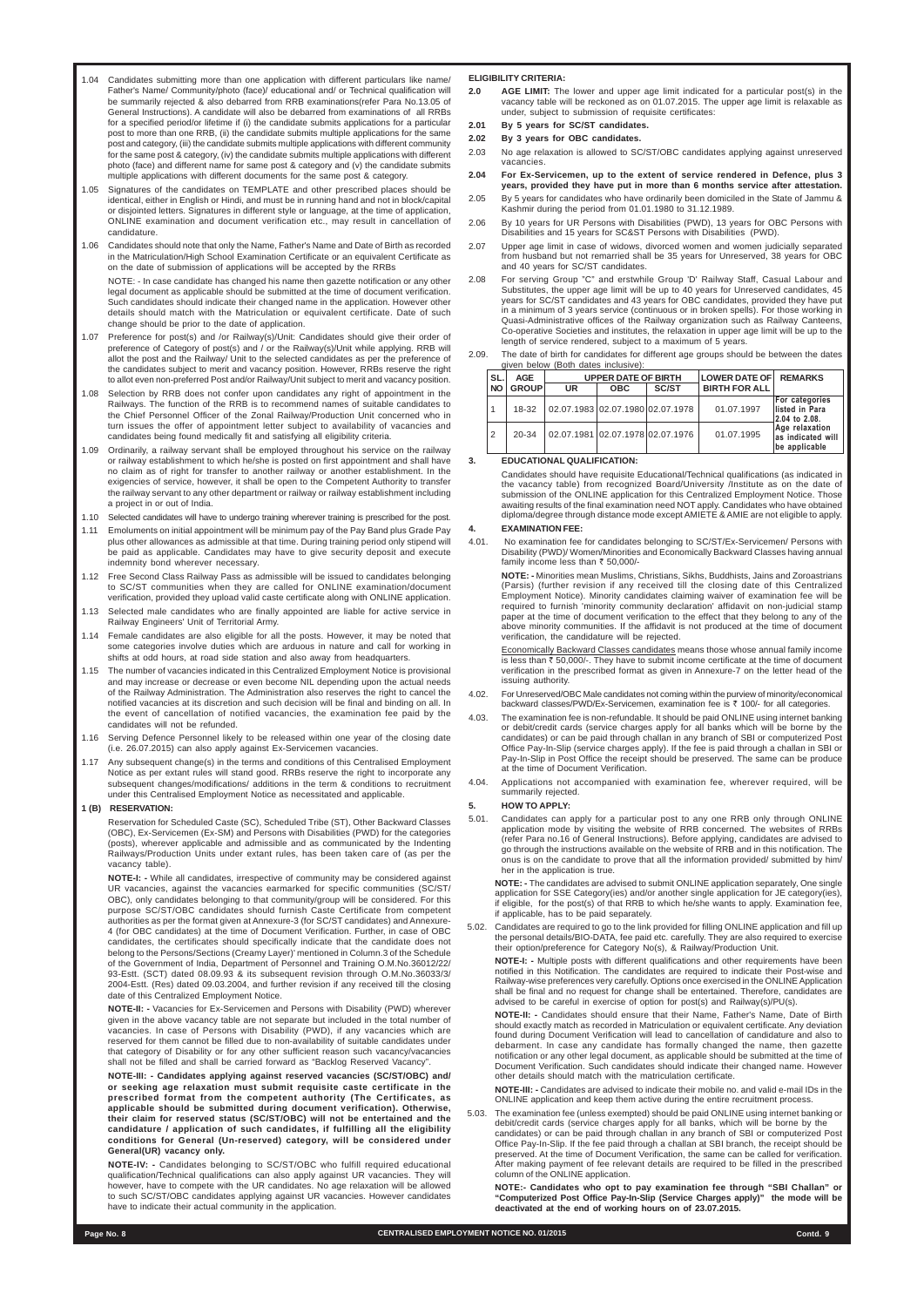**Page No. 9 CENTRALISED EMPLOYMENT NOTICE NO. 01/2015 Contd. 10**

- 5.04. Candidates are required to take a print-out of blank "Template" provided on the link and affix their Signature (in English or in Hindi), Left Thumb Impression at appropriate place (Ridges of the thumb impression must be clearly visible) and paste a copy of the Photograph uploaded and self attest it. They are also required to copy the prescribed declaration in their own running handwriting (not in capital / spaced out letters), with blue or black ball point pen (not in pencil, fountain pen or gel pen), in the space provided to the extent possible. The filled in Template should be brought to the examination hall/ during Document Verification.
- **5.05 Photograph:** A colour photograph of size 3.5 cm X 3.5 cm (not earlier than three months from the date of application), with clear front view of the candidate without cap and sunglasses, should be uploaded. The size of the uploaded photograph should be between 15kb-20 kb. Candidates may note that RRBs may, at any stage, reject the applications for uploading old/unclear photograph along with application or for any significant variations between photograph uploaded along with Application Form and the actual physical appearance of the candidate. Candidates are advised to keep two additional copies and also a post card size copy of the same photograph ready with them for bringing along with e-Call Letter and valid Photo ID at the time of examination/ during Document Verification (Refer to Para 7.03 & 7.04).
- 5.06. During submission of ONLINE application, a Registration Number will be issued to each applicant. Candidates are advised to preserve/note their Registration Number for further stages of recruitment process / correspondence with RRB concerned.

**NOTE-I:-** ONLINE Applications without photo of candidate, not having requisite fee (if applicable) are liable to be rejected.

**NOTE-II: -** In case the application is rejected, candidates will be able to view their status ONLINE on the website of RRB concerned along with the reasons for rejection(s). SMS and e-mail alerts shall also be sent to the candidates on their registered mobile number and e-mail ID, as indicated in their ONLINE application. Candidates whose application/ candidature is rejected will NOT be intimated by post. Candidates are advised to use thier personnel Mobile Number/ E-mail ID.

#### **5 (A) ENCLOSURES TO BE UPLOADED ALONG WITH APPLICATION FORM:**

SC/ST candidates who want to avail the facility of free travel authority (Second Class Railway Pass) for ONLINE examination/document verification should also upload their caste certificate (as per Annexure -3) issued from the competent authority. At the time of obtaining reservation and traveling, the Reservation Clerk and/or Ticket Checking Staff will ask for the original SC/ST certificate for verification of genuineness of the candidate.

**NOTE:-** No print-out/hard copy of application complete in all respect and/or SC/ST certificate needs to be sent to the RRB concerned.

Submit ONLINE application separately, one single application for SSE category (ies) and/ or another single application for JE category (ies), if eligible, for the post(s) of that RRB to which he/she wants to apply. Examination fee, if applicable, has to be paid separately.

#### **Steps to submit ONLINE Application**

- 01. Visit the website of the RRB to which the candidate wants to apply (refer Para 16 of the CEN).
- 02. Click on the "ONLINE/E-Application" Link.
- 03. Click on the "New Registration" link.
- 04. Fill in the basic details viz. Name, Father's name, Date of Birth, e-mail Address and Mobile number etc. Open inbox of your registered e-mail and click on the link received to proceed further.
- 05. Follow the instructions and complete the registration process step-by-step for getting a Registration Number & Password.
- 06. Login using the Registration Number and Password. Select the post 'Senior Section Engineer' (SSE) or 'Junior Engineer' (JE) as the case may be.
- 07. Fill up other details such as educational qualification etc. Depending upon the educational qualification of the candidate, the eligible post(s) matching with the qualification (of the candidate) in that RRB shall be listed out. Similarly if that RRB has vacancies from more than one Railway/Unit, then all such units will also be listed out. Candidates have to indicate their priority/ preference for the post(s) and / or Railway(s)/Unit(s).
- 08. Pay examination fee (₹ 100/- only), if applicable, online using Credit/Debit Card or Internet Banking. Exam fee can also be paid through SBI Branch or any computerised Post Office after downloading a pre-printed Challan/Pay-In-Slip. Ensure payment of exam fee is done only during the dates mentioned in the Challan/Pay-In-Slip.
- 09. Upload your colour photograph (of size 3.5 cm x 3.5 cm) size between (15kb-20 kb).
- 10. Download the blank "Template" by clicking on the link "Download Template". This "Template" has the space for affixing your signature, left thumb impression, the declaration, Registration Number and Photograph.
- 11. Login with Registration Number and Password in the link for "UPLOAD" and thereafter, upload the photograph.
- 12. Candidates belonging to SC/ST have to upload scanned copy of their SC/ST certificates also for availing the facility of free travel authority (Second Class Railway Pass).
- 13. Submit the application. Print out the acknowledgement for records
- 14. Even after final submission, if a candidate wishes to make any modifications, he/she can do so but for any such modification additional fee of ₹ 100/- shall be payable. This fee for modification shall be applicable even to candidates belonging to exempted categories (i.e.SC/ST/PWD/Ex- SM/Woman/Minority/economically backward class candidates).
- 15. To modify application already submitted, go to the "ONLINE/E-Application" link.
- 16. Click on the 'Modify Application' link.
- 17. Login using Registration Number and Password.
- 18. Pay additional fee (₹ 100/-) either online or through SBI branch/computerized Post Office after downloading a pre-printed Challan/Pay-In-Slip. Ensure payment is done within the dates mentioned in the challan.

19. After making payment login using Registration Number and Password and proceed with the modification as per instructions given.

#### **5 (B) VERIFICATION OF ORIGINAL DOCUMENTS AND FORMAT OF CERTIFICATES:**

- (i) Matriculation/High School Examination Certificate or Equivalent certificate (Proof for Date of Birth and Matric Qualification).
- (ii) Diploma / Degree Certificate (As applicable).
- (iii) Caste Certificate for SC/ST Annexure-3.
- (iv) Caste Certificate for OBC Annexure-4.
- (v) Income Certificate for Waiving Examination Fee Annexure-7.
- (vi) Medical Certificate for Persons with Disabilities (PWD) Annexure-9.
- (vii) NOC from serving employees/Ex-Servicemen.
- (viii) Minority declaration on Non-judicial Stamp Paper.

**NOTE-I: -** Candidates who wish to be considered against vacancies reserved / or seek age-relaxation must submit the requisite/relevant certificate in original from the competent authority, in the prescribed format at the time of Document Verification. Otherwise, their claim for SC/ST/OBC/Ex-SM/PWD status will not be entertained and their candidature/ applications will be considered under General (UR) category, if eligible. The formats of the certificates are annexed. Certificates obtained in any other format will not be accepted.

**NOTE-II: -** All Certificates should be either in English or in Hindi only. Where certificates are not in English / Hindi, self attested translated version (In Hindi /English) should be produced wherever /whenever required.

#### **6. INVALID APPLICATIONS/REJECTIONS:**

Candidates are requested to read all instructions thoroughly before submitting ONLINE application to any RRB. Otherwise their applications are likely to be rejected on one or more of the following reasons. In case the application is rejected, candidates will be able to view their status ONLINE on the website of RRB concerned along with the reasons for rejection(s). SMS and e-mail alerts shall also be sent to the candidates on their registered mobile numbers and e-mail IDs, if indicated in their ONLINE application. Candidates will not be intimated by post regarding the reason(s) of rejection.

- 6.01 Application without Colour photo (or) photo with cap, wearing Goggles, disfigured, small size or unrecognizable or scanned or Photostat copy.
- 6.02 Not possessing the prescribed qualification for the post(s) on the date of submission of application.
- 6.03 Candidate's name figuring in the debarred list.
- 6.04 Any other irregularities which are considered invalid by RRB.
- **7. HALL TICKET (e-CALL LETTER) FOR ONLINE EXAMINATION:**
- 7.01 Candidates can verify their eligibility from the website of RRB concerned. SMS and email messages will be sent to all eligible candidates. Candidates should keep their mobile numbers and emails active till the end of document verification. RRBs will not entertain any request for change of mobile number and e-mail address at any stage.
- 7.02 The e-call letter to the eligible candidates shall be available TWO weeks before commencement of the ONLINE examination on the website of RRB concerned for downloading. No admit card will be sent to candidates by RRBs by post. However, in case of SC/ST candidates who have uploaded their proper community certificate for availing the benefit of free travel authority (Second Class Railway Pass) for ONLINE examination/document verification.
- 7.03 Candidates must bring their e- call letters along with a valid Photo ID (viz. Voter card, Aadhar Card, Driving License, PAN card, Passport, Identity Card issued by his employer in case the candidate is a Govt. employee, School/College/University Photo ID card etc.) in ORIGINAL into the examination hall, failing which candidates shall NOT be allowed to appear for the ONLINE examination.
- 7.04 Candidates must also bring two colour photographs (of size 3.5 cm x 3.5 cm) and also a post card size photograph with clear front view of the candidate without cap and sunglasses, for appearing in the ONLINE examination.
- 7.05 RRB(s) will not entertain any request for any change in examination centre date and session allotted to provisional eligible candidate(s).
- 7.06 Candidate should ensure that they are carrying the following while coming for the examination. (i). e-Call Letter (ii) Valid Photo ID (iii) Completely filled in Template (iv) Two Passport size photos (v) One Post Card size Photo (vi) Signed SC/ST certificate (if applicable).

#### **8. RECRUITMENT PROCESS:-**

- 8.01 The recruitment process for the post(s) notified in this Centralized Employment Notification is based on Single stage examination followed by verification of original documents.
- 8.02 Selection is made strictly as per merit, on the basis of ONLINE (Computer Based) examination.
- 8.03 The Question papers shall be of Objective Multiple Choice Type. The questions paper will be in English, Hindi, Urdu and local languages as indicated in Para 16.
- 8.04 The standard of questions for the ONLINE (Computer Based) examination will be generally in conformity with the educational standards and/or minimum technical qualifications prescribed for the posts. The questions will be of objective type with multiple choices and are likely to include questions pertaining to General awareness, Arithmetic, General Intelligence and Reasoning, General Science and Technical Ability. The Question paper will have 150 questions, out of which 90 questions will be of Technical Ability & General Science and 60 questions from General awareness, Arithmetic, General Intelligence and Reasoning. The technical portion of 90 questions shall cover basic concepts of Science and Engineering from all the branches/disciplines of educational qualifications, prescribed for respective categories in column 17 of vacancy table.

| Category as per Notification                                                                             | <b>Indicative Syllabus for Technical</b><br><b>Ability &amp; General Science</b>                                                                                                                                                                                                           |
|----------------------------------------------------------------------------------------------------------|--------------------------------------------------------------------------------------------------------------------------------------------------------------------------------------------------------------------------------------------------------------------------------------------|
| 1, 2, 3, 4, 5, 6, 7, 8, 9, 10, 11, 12,<br>13, 14, 15, 16, 17, 18, 19, 20, 21,<br>22, 23, 24, 25, 53, 54  | Basic concepts of science (class XII<br>standard); Civil; Mechanical; Electrical;<br>Electronics; Computers; Environment<br>& Pollution Control; Instrumentation &<br>Measurement and Engineering<br>Drawing / Graphics.                                                                   |
| 26, 27, 28, 29, 30, 31, 32, 33, 34,<br>35, 36, 37, 38, 39, 40, 41, 42, 43,<br>44, 45, 46, 47, 48, 49, 50 | Basic concepts of science (class X<br>standard); Civil; Mechanical; Electrical;<br>Electronics; Computers; Environment &<br>Pollution Control; Instrumentation &<br>Measurement and Engineering<br>Drawing / Graphics.                                                                     |
| 51 : Junior Engineer (IT)                                                                                | MS Office; Computer fundamentals &<br>organization; C, C++ & Java language;<br>Information systems; DBMS; System<br>programming; Operating systems; UNIX;<br>SAD; Data & Network communication; Web<br>technology & programming; Software<br>Engineering; Environment & Pollution Control. |
| 52 : Chemical Metallurgical Assistant                                                                    | Basic concepts of Fuel; Material Science;                                                                                                                                                                                                                                                  |



- 8.05 There shall be negative marking in ONLINE (Computer Based) examination and marks shall be deducted for each wrong answer @ 1/3 of the marks allotted for each question.
- 8.06 Candidates should read the instructions on the back side of e-call letter carefully and follow them scrupulously. Failure to comply with the instructions may lead to cancelation of candidature.
- 8.07 **Duration:-** Duration of the examination will be 120 minutes.

**NOTE-I: -** Candidates are not permitted to use calculators and other electronic gadgets. They should not, therefore, bring the same inside the Examination Premises. If any candidate is found to possess mobile phone or any other means of wireless communication, in working or switched off mode, his/her candidature shall be cancelled forthwith and he/she will be debarred from RRB examinations.

8.08 Based on the performance of candidates in the ONLINE examination (wherever applicable) candidates equal to the number of vacancies are called for document verification in the main list. In addition, 30% extra candidates are also called as standby. However, they are considered for empanelment only if there is shortfall in empanelment from the main list. During document verification, candidates will have to produce their original certificates. No additional time will be given and the candidature of the candidates not producing their original certificates on the date of verification is liable to be forfeited.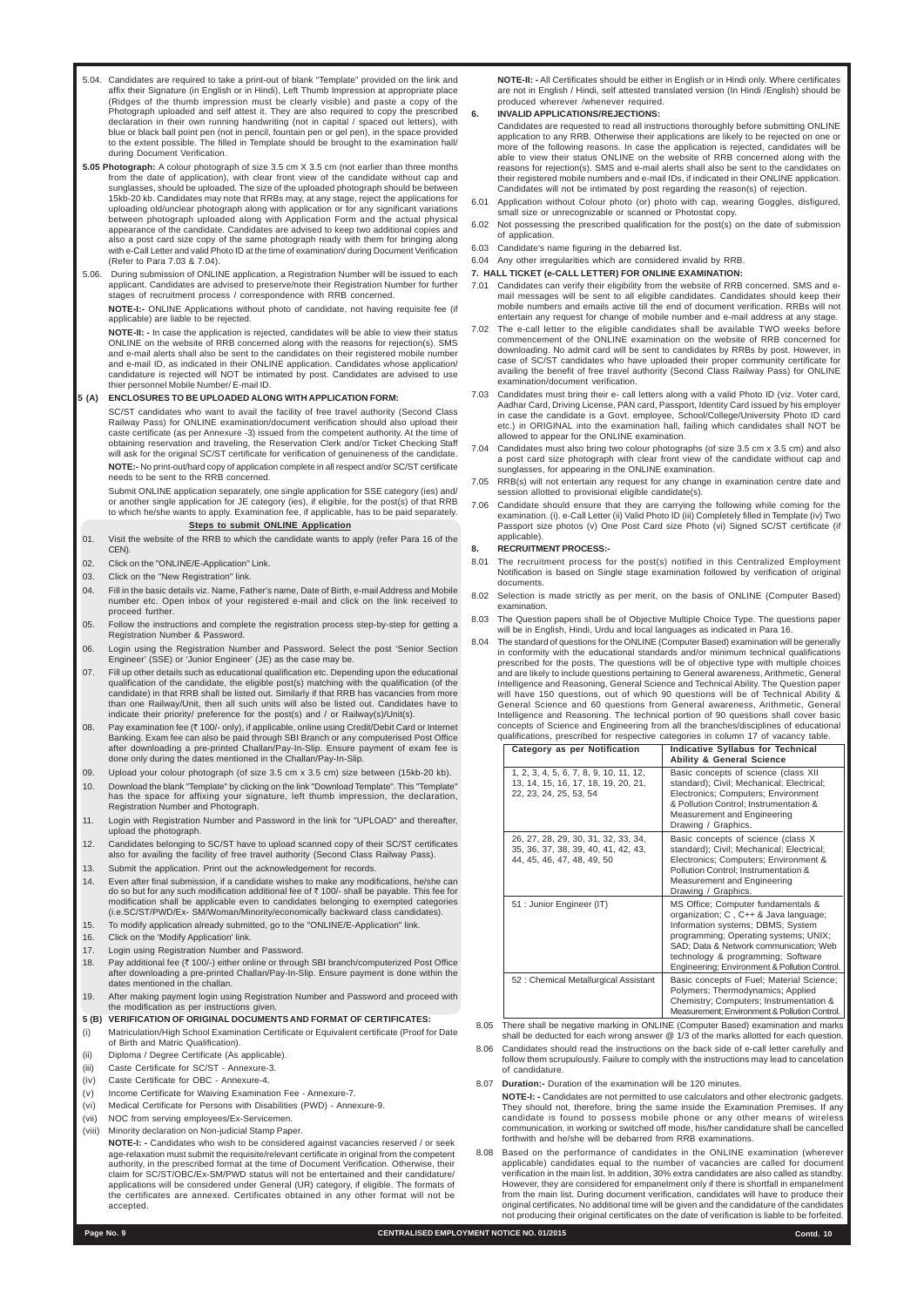8.09 Appointment of selected candidates is subject to their passing requisite Medical Fitness Test to be conducted by the Railway Administration, final verification of educational and community certificates and verification of antecedents/character of the candidates.

#### **9. MEDICAL FITNESS TEST:**

Candidates recommended for appointment will have to pass requisite medical fitness test(s) conducted by the Railway Administration to ensure that the candidates are medically fit to carry out the duties connected with the post. Visual Acuity Standard is one of the important criteria of medical fitness of railway staff. The medical requirements against different medical standards for different categories are outlined below:

- (a) **A-3:** Physically fit all respects. Visual Standards-Distance Vision: 6/9, 6/9 with or without glasses (Power of lenses not to exceed 2D). Near Vision: Sn: 0.6, 0.6 with or without glasses and must pass test for Colour Vision, Binocular Vision, Field of Vision & Night Vision.
- (b) **B-1:** Physically fit in all respects, Visual Standards-Distance Vision: 6/9, 6/12 with or without glasses (power of lenses not to exceed 4D). Near Vision: Sn.0.6, 0.6 with or without glasses when reading or close work is required and must pass test for Colour Vision, Binocular Vision, Field of Vision & Night Vision.

**NOTE-III: -** To avoid last minute rush, candidates are advised in their own interest to submit ONLINE application much before the closing date since there may be a possibility of inability/failure to log on to the website of RRB concerned on account of heavy load on the internet or website jam during last days.

**NOTE-IV: -** Railway Recruitment Board(s) (RRBs) do not accept any responsibility for the candidates not being able to submit their application within the last day on account of aforesaid reasons or any other reason.

- (c) **B-2:** Physically fit in all respects Visual standards-Distance Vision: 6/9, 6/12 with or without glasses (power not to exceed 4D). Near Vision: Sn: 0.6, 0.6 with or without glasses when reading or close work is required and must pass test for Field of Vision.
- (d) **C-1:** Physically fit in all respects. Visual Standards-Distance Vision: 6/12, 6/18 with or without glasses. Near Vision: Sn: 0.6, 0.6 with or without glasses when reading or close work is required.
- (e) **C-2:** Physically fit in all respects. Visual Standards Distance Vision: 6/12, Nil with or without glasses. Near Vision: Sn: 0.6 combined with or without glasses when reading or close work is required.

**Note:** (i) Before indicating option(s) for categories in ONLINE Application, the applicant must ensure that he/she fulfills the prescribed medical standards for that category/ post. (ii) Candidates qualifying in examinations for these posts but failing in prescribed medical examination(s) will not, under any circumstances, be considered for any alternative appointment. (iii) Candidates who do not fulfill the prescribed medical standards need not apply. (iv)The above medical standards (Criteria) are indicative and not exhaustive and apply to candidates in general. (v) For Ex-Servicemen different standards apply.

#### **10. EX-SERVICEMEN CANDIDATES:**

This Centralised Employment Notice contains some vacancies reserved for Ex-Servicemen irrespective of their community. However, Ex-Servicemen may also apply against vacancies not earmarked for them, even for which they will be granted age relaxation and fee exemption as indicated in Para 2 & 4 of General Instructions respectively.

- 10.01 The term "Ex-Servicemen" means 'a person who has served in any rank (whether as a Combatant or non-combatant) in the regular Army, Navy or Air Force of the Indian Union, but does not include a person who has served in the Defence Security Corps, the General Reserve Engineering Force, the Lok Sahayak Sena and the Para Military Forces; and
- 10.02 Who has retired from such service after earning his/her pension or
- 10.03 Who has been released from such service on medical grounds attributed to military service or circumstances beyond his control and awarded medical or other disability pension or
- 10.04 Who has been released otherwise than on his own request as a result of reduction in such establishment or
- 10.05 Who has been released from such service after completing the specific period of engagement otherwise than on his own request or by way of dismissal or discharge on account of misconduct or inefficiency and has been given a gratuity and includes persons of the Territorial Army of the following categories:

(a) Pension holders for continuous embodied service (b) Pensioners with disabilities attributable to military service and (c) Gallantry award winner.

10.06 For vacancies reserved for Ex-servicemen, an Ex-serviceman with 15 years active service in the Armed Forces with matriculation will be considered eligible to apply for the posts for which the minimum qualification is a University Degree.

**Explanation:** The persons serving in the Armed Forces of the Union, who on retirement from service would come under the category of Ex-Servicemen may be permitted to apply for re-employment one year before the completion of the specific terms of engagement and avail themselves of all concessions available to Ex- Servicemen but shall not be permitted to leave the uniform until they complete the specific terms of engagement in the Armed Forces of the Union. Ex-Servicemen candidates who have already secured employment under Central Government in Group 'C/D' will be permitted the benefit of age relaxation as prescribed for Ex- Servicemen for securing another employment in a higher grade or cadre in Group 'C/D' under Central Government. However, such candidates will not be considered against the vacancies reserved for Ex-Servicemen in the Central Govt. jobs.

10.07 Ex-Servicemen are required to clearly indicate all required particulars including community in the ONLINE Application and produce all documentary proofs including Community certificates in the prescribed format during document verification.

#### **11. PERSONS WITH DISABILITIES (PWD)**

11.01 The suitability of a post for persons with disability has been indicated against each

conditions of a person characterized by abnormal motor control posture resulting from brain insult or injuries occurring in the pre-natal, pen-natal or infant period of development. (f) All the cases of orthopedically handicapped persons would be covered under the category of "Loco Motor disability or cerebral palsy."

- 11.04 Degree of disability for relaxation: Only such persons would be eligible for relaxation of conditions in respective community in services / posts who suffer from not less than 40 percent of relevant disability. A person who wants to avail the benefit of relaxation will have to submit a Disability Certificate issued by a competent authority (Medical Board, Constituted either by Central or State Government). Annexure -9 may be taken for Guidance.
- 11.05 Competent authority to issue disability certificate: The competent authority to issue Disability Certificate shall be a Medical Board duly constituted by the Central or a State Government, The Central / State Government may constitute Medical Board(s) consisting of at least three members out of which at least one shall be a specialist in the particular field for assessing Loco Motor / Cerebral Palsy / Visual / hearing disability, as the case may be.
- 11.06 Assistance of scribe: Visually Handicapped candidates / candidates whose writing speed is affected by cerebral Palsy can avail the assistance of SCRIBE for writing answers on their behalf. For engaging the SCRIBE, candidates will have to inform the RRBs in advance as per Annuxure-10. Engagement of SCRIBE will be subject to the following conditions: (a) The candidates will have to arrange their own SCRIBES on their own cost. (b) Separate Admit Cards/e-Admit Cards will be issued to SCRIBES accompanying the candidates. (c) Admit cards/e-Admit Cards should contain the particulars and photograph of the SCRIBE duly signed by him/her. (d) The candidate shall be responsible for any misconduct on the part of the scribe brought by him/her. (e) Candidates opting for SCRIBE will be supplied with Annuxure-10 by RRBs; the same should be filled up and sent to RRB within the date specified by RRBs, so that RRBs can issue Admit Cards/e-Admit Cards for SCRIBE also.
- 11.07 All one eyed candidates and VH candidates whose visual degree of disability is less than 40% shall not be considered as Visually Handicapped persons and the provision for engaging SCRIBE shall not be applicable to them.
- 11.08 All selected candidates will be subjected to medical examination by Railway Medical Authorities at the time of appointment and only those conforming to the medical standards as laid down in the Indian Railway Medical Manual and other extant provisions, as the case may be, will be eligible for appointment.

#### **12. SERVING EMPLOYEES:**

Candidates serving in any Central / State Government Department including Railways or Public Sector Undertakings may apply directly to the RRBs, duly informing their Administration. The last date for submission of ONLINE applications will not be extended on any account. The shortlisted candidates shall be required to produce NO OBJECTION CERTIFICATE (NOC) from the employer during Document Verification without fail. Otherwise their candidature will be cancelled.

**NOTE: -** Candidates should note that in case a communication is received from their employer by the RRB concerned withholding permission to the candidates applying for/appearing at the examination, their application/candidature will be liable to be rejected /cancelled.

#### **13. IMPERSONATION / SUPPRESSION OF FACTS WARNING:**

- 13.01 No Candidate should attempt impersonation or take the help of any impersonator at any stage of the selection process. Such candidates will be debarred for life from appearing in all RRB examinations as well as debarred from any appointment in Railways. In addition, legal action may also be taken against candidate.
- 13.02 Any candidate found using unfair means in the examination or sending someone else in his/her place to appear in the examination will be debarred from appearing in all the examinations of all the RRBs for lifetime. He/she will also be debarred from getting any appointment in the Railways. Such candidates are also liable for prosecution.
- 13.03 Furnishing of any false information to the RRB or deliberate suppression of any information at any stage will render the candidate disqualified and debarred from appearing at any selection or examination for appointment on the Railways or to any other Government service and if appointed the service of such candidate is liable to be terminated.
- 13.04 Any material suppression of facts or submitting of forged certificate / caste certificate by a candidate for securing eligibility and / or obtaining privileges, including free travel for appearing in the examination shall lead to rejection of his / her candidature for the particular recruitment for which he/she has applied. Further, he / she will also be debarred from all examinations conducted by all RRBs all over the country for a period of TWO years and legal action can be initiated, if warranted.
- 13.05 A candidate will be debarred from examinations of all RRBs for a specified period/ lifetime if (i) the candidate submits multiple applications with different community, (ii) the candidate submits multiple applications with different photo (face) and (iii) the candidate submits multiple applications with different documents.

#### **14. MISCELLANEOUS:**

- 14.01 The entire Centralised Employment Notice along with all Annexure will also be available on the websites of RRBs.
	- RRBs reserve the right to reject the candidature of any applicant at any stage of the process of recruitment, if any irregularity / deficiency are noticed in the application.
- 14.03 RRBs reserve the right to conduct additional examination / document verification at any stage. RRBs also reserve the right to cancel part or whole of any recruitment process at any stage for any of the categories notified in this Centralised Employment Notice without assigning any reason thereof.
- 14.04 The decision of RRBs in all matters relating to eligibility, acceptance or rejection of ONLINE applications, penalty for false information, issue of free Rail Passes, mode of selection, conduct of ONLINE examination, allotment of examination centers, selection, allotment of posts to selected candidates etc., will be final and binding on the candidates and no enquiry or correspondence will be entertained by the Railway Recruitment Boards in this regard.
- post, under the column 'suitable for PWD'. Persons with disability may apply against the vacancies earmarked for their respective community i.e. UR/SC/ST/OBC, for those posts which have been identified as suitable for persons with disabilities.
- 11.02 Concessions: (i) Persons with disabilities are exempted from payment of examination fee irrespective of the fact whether the post is reserved or not. (ii) Relaxation of 10 years in upper age limit is applicable irrespective of the fact whether the post is reserved or not, provided the post is identified as suitable for PWDs. In addition, candidates belonging to OBC and SC/ST are eligible for normal relaxation of 3 and 5 years respectively.
- 11.03 Definitions of Disabilities: Definitions of categories of disabilities for the purpose of 14.06 recruitment are given below: (a) Blindness: 'Blindness' refers to a condition where a person suffers from any of the following conditions, namely: (i) total absence of sight; or (ii) Visual acuity not exceeding 6/60 or 20/200 (snellen) in the better eye with correcting lens; (iii) Limitation of the field of vision subtending an angle of 20 degrees or worse: (b) Low vision: "Person with low vision" means a person with impairment of visual functioning even after treatment or standard refractive correction but who uses or is potentially capable of using vision for the planning or execution of a task with appropriate assistive device. (c) Hearing impairment: "Hearing Impairment" means lose of sixty decibels or more in the better ear in the conversational range of frequencies. (d) Loco Motor disability: "Loco Motor Disability" means disability of the bones, joints or muscles leading to substantial restriction of the movement of the limbs or any form of cerebral palsy. (e) Cerebral Palsy: "Cerebral Palsy" means a group of non-progressive
- **14.05 Ordinarily, a railway servant shall be employed throughout his service on the railway or railway establishment to which he is posted on first appointment and shall have no claim as of right for transfer to another railway or another establishment. In the exigencies of service, however, it shall be open to the Competent Authority to transfer the railway servant to any other department or railway or railway establishment including a project in or out of India.**
- Railway Recruitment Boards will not be responsible for any inadvertent errors.
	- 14.07 Any legal issues arising out of this Centralised Employment Notice shall fall within the legal jurisdiction of respective Central Administrative Tribunals under which the RRB concerned is located.
	- 14.08 In the event of any dispute about interpretation, the English version will be treated as final.
	- 15. The ONLINE (Computer Based) examination is tentatively scheduled to be held between 22nd August 2015 and 5th September 2015 at locations indicated at Para 16. However, RRBs reserve the right to change the date of examination without any notice. RRBs also reserve the right to change / delete exam towns based on the response and exigencies and may hold the ONLINE (Computer Based) examinations anywhere in the country and the centres allotted by RRBs will be final and binding.

#### **Page No. 10 CENTRALISED EMPLOYMENT NOTICE NO. 01/2015 CONTRALISED EMPLOYMENT NOTICE NO. 01/2015**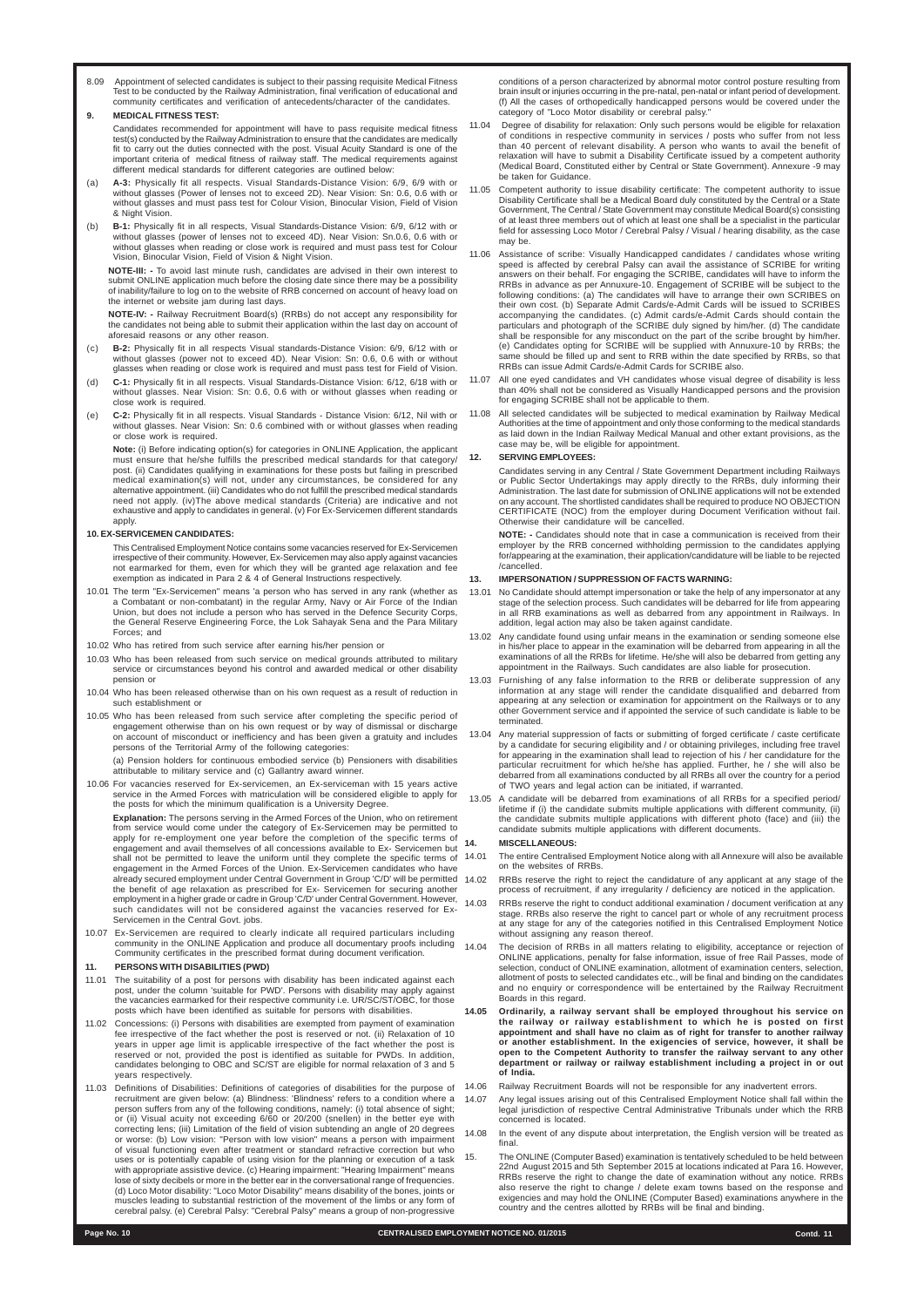| <b>RRB</b>          | <b>Website Address and</b><br><b>Telephone Numbers</b>                                                                                                                                                                                                                                                                                                                                                                                                                                                                                                                                                     | Local Languages choice<br>(in addition to Hindi, English & Urdu) | <b>Tentative</b><br><b>Exam Towns</b>                                                                                                                           |
|---------------------|------------------------------------------------------------------------------------------------------------------------------------------------------------------------------------------------------------------------------------------------------------------------------------------------------------------------------------------------------------------------------------------------------------------------------------------------------------------------------------------------------------------------------------------------------------------------------------------------------------|------------------------------------------------------------------|-----------------------------------------------------------------------------------------------------------------------------------------------------------------|
| Ahmedabad           | www.rrbahmedabad.gov.in<br>Phone: 079 - 22940858                                                                                                                                                                                                                                                                                                                                                                                                                                                                                                                                                           | Gujarati                                                         | Andhra Pradesh: Chirala, Chittoor, Guntur,<br>Kakinada, Kurnool, Nellore, Ongole, Puttur,<br>Rajahmundry, Srikakulam, Tirupati,                                 |
| Ajmer               | www.rrbajmer.org<br>Phone: 0145-2423292                                                                                                                                                                                                                                                                                                                                                                                                                                                                                                                                                                    | Gujarati, Punjabi                                                | Vijaywada, Vishakhapatnam, Vizianagaram.<br>Andaman & Nicobar: Port Blair.<br>Arunachal Pradesh: Itanagar, Naharlagun.<br>Assam: Dibrugarh, Guwahati, Jorhat,   |
| Allahabad           | www.rrbald.nic.in<br>Phone: 0532 - 2430472                                                                                                                                                                                                                                                                                                                                                                                                                                                                                                                                                                 | $- - -$                                                          | Kokrajhar, Silchar, Tezpur.<br>Bihar: Arrah, Aurangabad (Bihar),<br>Bhagalpur, Biharsharif, Darbhanga, Gaya,<br>Hajipur, Muzaffarpur, Patna, Purnea,            |
| Bangalore           | www.rrbbnc.gov.in<br>Phone : 080 - 23334147                                                                                                                                                                                                                                                                                                                                                                                                                                                                                                                                                                | Kannada, Tamil, Telugu, Marathi, Konkani                         | Samastipur, Siwan.<br>Chandigarh: Chandigarh.<br>Chhattisgarh: Bilaspur (Chhattisgarh),<br>Raipur.                                                              |
| <b>Bhopal</b>       | www.rrbbhopal.gov.in<br>Phone: 0755 - 2746660                                                                                                                                                                                                                                                                                                                                                                                                                                                                                                                                                              | Gujarati                                                         | Goa: Panaji, Verna<br>Gujarat: Ahmedabad, Anand, Gandhinagar,<br>Himmatnagar, Jamnagar, Mehsana, Rajkot,                                                        |
| <b>Bhubaneswar</b>  | www.rrbbbs.gov.in<br>Phone : 0674 - 2303015                                                                                                                                                                                                                                                                                                                                                                                                                                                                                                                                                                | Odiya, Telugu                                                    | Surat.<br>Haryana: Ambala, Bahadurgarh, Hissar, Jind,<br>Karnal, Kurukshetra, Palwal, Panipat, Rohtak,<br>Sonipat, Yamuna Nagar                                 |
| Bilaspur            | www.rrbbilaspur.gov.in<br>Phone: 07752 - 247291                                                                                                                                                                                                                                                                                                                                                                                                                                                                                                                                                            | Marathi, Odiya                                                   | Himachal Pradesh: Baddi, Dharamshala,<br>Hamirpur, Kangra, Kullu, Mandi, Shimla,<br>Sirmaur, Solan, Una, Waknaghat.<br>Jharkand: Bokaro, Dhanbad, Hazaribagh,   |
| Chandigarh          | www.rrbcdg.gov.in<br>Phone: 0172 - 2793414 / 2793415                                                                                                                                                                                                                                                                                                                                                                                                                                                                                                                                                       | Punjabi                                                          | Jamshedpur, Ranchi.<br>Jammu & Kashmir: Kathua, Jammu,<br>Samba, Srinagar.<br>Karnataka: Bangalore, Belgaum, Bidar,                                             |
| Chennai             | www.rrbchennai.gov.in<br>Phone: 044 - 28275323                                                                                                                                                                                                                                                                                                                                                                                                                                                                                                                                                             | Tamil, Telugu                                                    | Gulbarga, Hubli, Mangalore, Mysore,<br>Shimoga, Udipi.<br>Kerala: Alappuzha, Kannur, Kochi, Kollam,<br>Kottayam, Kozhikode, Malappuram, Palakkad,               |
| Gorakhpur           | www.rrbgkp.gov.in<br>Phone: 0551 - 2201209                                                                                                                                                                                                                                                                                                                                                                                                                                                                                                                                                                 | ---                                                              | Thiruvananthapuram.<br>Lakshadweep: Kavaratti.<br>Madhya Pradesh: Bhopal, Gwalior, Indore,                                                                      |
| Guwahati            | www.rrbguwahati.gov.in<br>Phone: 0361 - 2540815                                                                                                                                                                                                                                                                                                                                                                                                                                                                                                                                                            | Assamese, Bengali, & Manipuri                                    | Jabalpur, Sagar, Satna, Ujjain<br>Maharashtra: Amravati, Aurangabad<br>(Maharashtra), Chandrapur, Dhule, Jalgaon,<br>Kolhapur, Latur, Mumbai/Thane/Navi Mumbai, |
| Jammu - Srinagar    | www.rrbjammu.nic.in<br>Phone: 0191 - 2476757                                                                                                                                                                                                                                                                                                                                                                                                                                                                                                                                                               | Punjabi                                                          | Nagpur, Nanded, Nasik, Pune, Ratnagiri,<br>Sangli, Satara.<br>Manipur: Imphal,<br>Meghalaya: Ri-Bhoi, Shillong                                                  |
| Kolkata             | www.rrbkolkata.gov.in<br>Phone: (033) - 2543 0108 (033) - 32917928                                                                                                                                                                                                                                                                                                                                                                                                                                                                                                                                         | Bengali                                                          | Mizoram: Aizawl.<br>Nagaland: Dimapur, Kohima.<br>New Delhi: Faridabad, Ghaziabad,                                                                              |
| Malda               | www.rrbmalda.gov.in<br>Phone: 03512 - 264567                                                                                                                                                                                                                                                                                                                                                                                                                                                                                                                                                               | Bengali                                                          | Gurgaon, New Delhi.<br>Odisha: Angul, Balasore, Bargarh,<br>Baripada, Berhampur(Ganjam),<br>Bhubaneshwar, Cuttack, Dhenkanal,                                   |
| Mumbai              | www.rrbmumbai.gov.in<br>Phone: 022 - 23090422                                                                                                                                                                                                                                                                                                                                                                                                                                                                                                                                                              | Marathi, Gujarati, Kannada                                       | Jharsuguda, Rourkela, Sambalpur.<br>Punjab: Amritsar, Bhatinda, Fategarh Sahib,<br>Jalandhar, Ludhiana, Mohali, Pathankot,,<br>Patiala, Phagwara, Sangrur.      |
| Muzaffarpur         | www.rrbmuzaffarpur.gov.in<br>Phone: 0621 - 2213405                                                                                                                                                                                                                                                                                                                                                                                                                                                                                                                                                         |                                                                  | Puducherry: Puducherry.<br>Rajasthan: Ajmer, Alwar, Bhilwara,<br>Bikaner,, Jaipur, Jodhpur, Kota, Sikar,<br>Udaipur.                                            |
| Patna               | www.rrbpatna.gov.in<br>Phone:0612-2677680                                                                                                                                                                                                                                                                                                                                                                                                                                                                                                                                                                  |                                                                  | Sikkim: Gangtok.<br>Tamilnadu: Chennai, Coimbatore, Dindigul,<br>Krishnagiri, Madurai, Nagercoil, Namakkal,<br>Perambalur, Salem, Thanjavur, Thiruchirapalli,   |
| Ranchi              | www.rrbranchi.org<br>Phone: 0651 - 2462429/2787114                                                                                                                                                                                                                                                                                                                                                                                                                                                                                                                                                         | Odiya, Bengali                                                   | Thoothukodi, Tirunelvelli, Vellore.<br>Telangana: Hyderabad, Karimnagar,<br>Khammam, Warangal.                                                                  |
| Secunderabad        | rrbsecunderabad.nic.in<br>Phone. 040-27821663                                                                                                                                                                                                                                                                                                                                                                                                                                                                                                                                                              | Telugu, Marathi, Kannada & Odiya                                 | Tripura: Agartala.<br>Uttar Pradesh: Greater Noida, Meerut,<br>Agra, Aligarh. Allahabad, Bareilly,<br>Bulandhshaher, Faizabad, Gorakhpur,                       |
| Siliguri            | www.rrbsiliguri.org<br>Phone, 0353-2663840                                                                                                                                                                                                                                                                                                                                                                                                                                                                                                                                                                 | Bengali & Assamese                                               | Jhansi, Kanpur, Lucknow, Mathura,<br>Moradabad, Muzaffarnagar, Unnao,<br>Varanasi.<br>Uttarakhand: Dehradun, Haldwani,                                          |
| Thiruvanantha puram | www.rrbthiruvananthapuram.gov.in<br>Phone: 0471-2323357                                                                                                                                                                                                                                                                                                                                                                                                                                                                                                                                                    | Malayalam, Tamil, Kannada                                        | Haridwar, Roorkee.<br>West Bengal: Asansol, Bardhaman,<br>Berhampur(West Bengal), Dumkal, Durgapur,<br>Hooghly, Howrah, Kalyani, Kolkata, Siliguri.             |
|                     |                                                                                                                                                                                                                                                                                                                                                                                                                                                                                                                                                                                                            |                                                                  | Chairpersons,<br><b>Railway Recruitment Boards</b>                                                                                                              |
| them.               | Warning 1: Beware of touts and job racketeers trying to deceive by false promises of securing job in railways either through influence or by use of unfair<br>and unethical means. RRB has not appointed any agent(s) or coaching centre(s) for action on its behalf. Candidates are warned against any<br>such claims being made by persons/agencies. Candidates are selected purely as per merit. Please beware of unscrupulous elements and do<br>not fall in their trap. Candidates attempting to influence RRB directly or indirectly shall be disqualified and legal action can be initiated against |                                                                  |                                                                                                                                                                 |
|                     | Warning 2: Candidates are advised to consult only the official website of RRBs as mentioned in column 2 of para 16.                                                                                                                                                                                                                                                                                                                                                                                                                                                                                        |                                                                  |                                                                                                                                                                 |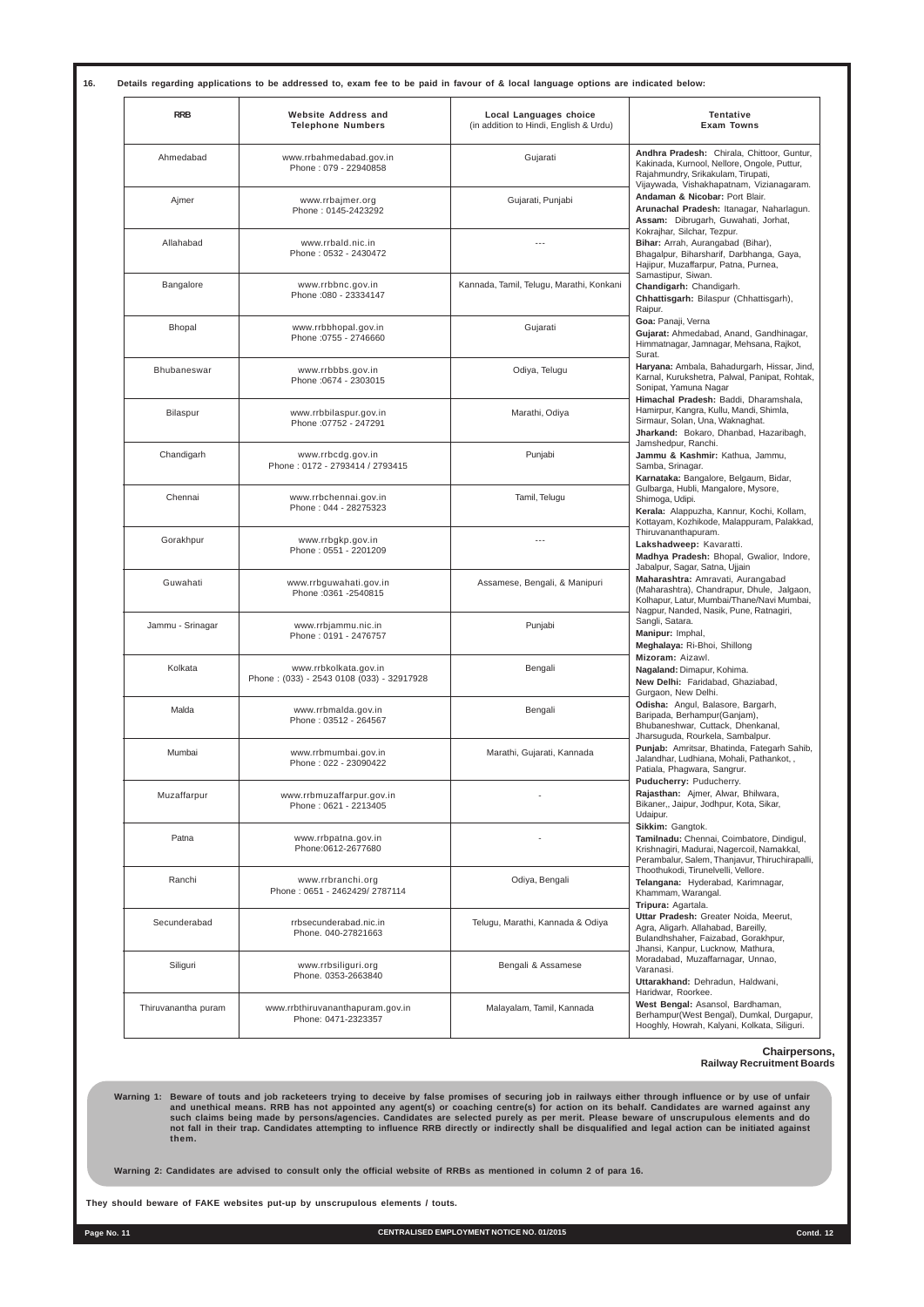**Page No. 12 CENTRALISED EMPLOYMENT NOTICE NO. 01/2015 Contd. 13**

|                                                                                                                                                                                                                                                                                                                                                                                                                                                                                                                                                                                                                                                                                                                                                                                                                                                                                                                                                                                                                                                                                                                                                                                                                                                                                                                                                                                                                                                              |                        | FORM OF CASTE CERTIFICATE FOR SC/ST                                                                                            | <b>ANNEXURE-3</b> |
|--------------------------------------------------------------------------------------------------------------------------------------------------------------------------------------------------------------------------------------------------------------------------------------------------------------------------------------------------------------------------------------------------------------------------------------------------------------------------------------------------------------------------------------------------------------------------------------------------------------------------------------------------------------------------------------------------------------------------------------------------------------------------------------------------------------------------------------------------------------------------------------------------------------------------------------------------------------------------------------------------------------------------------------------------------------------------------------------------------------------------------------------------------------------------------------------------------------------------------------------------------------------------------------------------------------------------------------------------------------------------------------------------------------------------------------------------------------|------------------------|--------------------------------------------------------------------------------------------------------------------------------|-------------------|
|                                                                                                                                                                                                                                                                                                                                                                                                                                                                                                                                                                                                                                                                                                                                                                                                                                                                                                                                                                                                                                                                                                                                                                                                                                                                                                                                                                                                                                                              |                        |                                                                                                                                |                   |
|                                                                                                                                                                                                                                                                                                                                                                                                                                                                                                                                                                                                                                                                                                                                                                                                                                                                                                                                                                                                                                                                                                                                                                                                                                                                                                                                                                                                                                                              |                        |                                                                                                                                |                   |
|                                                                                                                                                                                                                                                                                                                                                                                                                                                                                                                                                                                                                                                                                                                                                                                                                                                                                                                                                                                                                                                                                                                                                                                                                                                                                                                                                                                                                                                              |                        |                                                                                                                                |                   |
| *The Constitution Scheduled Castes Order, 1950.<br>*The Constitution Scheduled Tribes Order, 1950.<br>*The Constitution (Scheduled Castes) (Union Territories) (Part C States) Order, 1951;<br>*The Constitution (Scheduled Tribes) (Union Territories) (Part C States) Order, 1951;<br>[As amended by the Scheduled Castes and Scheduled Tribes Lists (Modification Order, 1956, the Bombay Re-organisation Act, 1960, the Punjab Re-organisation Act, 1966, the<br>State of Himachal Pradesh Act, 1970, the North Eastern Areas (Re-organisation) Act, 1971 and the Scheduled Castes and Scheduled Tribes Orders, (Amendment) Act, 1976]<br>*The Constitution (Jammu and Kashmir)* Scheduled Castes Orders, 1956<br>*The Constitution (Andaman and Nicobar Islands)* Scheduled Tribes Order, 1959 as amended by the Scheduled Castes and Scheduled *Tribes Orders (Amendment) Act, 1976<br>*The Constitution (Dadra and Nagar Haveli)* Scheduled Castes Order, 1962.<br>*The Constitution (Dadra and Nagar Haveli) Scheduled Tribes, Order, 1962<br>*The Constitution (Pondicherry) Scheduled Castes Orders, 1964<br>*The Constitution (Uttar Pradesh) Scheduled Tribes Order, 1967<br>*The Constitution (Goa, Daman and Diu) Scheduled Castes Order, 1968<br>*The Constitution (Goa, Daman and Diu) Scheduled Tribes Order, 1968<br>*The Constitution (Nagaland) Scheduled Tribes Order, 1970.<br>*The Constitution (Sikkim) Scheduled Castes Order, 1978 |                        |                                                                                                                                |                   |
| *The Constitution (Sikkim) Scheduled Tribes Order, 1978<br>*The Constitution (Jammu & Kashmir) Scheduled Tribes Order, 1989.<br>*The Constitution (SC) Orders (Amendment) Act, 1990<br>*The Constitution (ST) Orders (Amendment) Ordinance Act, 1991<br>*The Constitution (ST) Orders (Amendment) Ordinance Act, 1996<br>*The Constitution (Scheduled Castes) Orders (Amendment) Act, 2002<br>*The Constitution (Scheduled Castes) Orders (Second Amendment) Act, 2002.<br>*The Scheduled Castes and Scheduled Tribes Orders (Amendment) Act, 2002.                                                                                                                                                                                                                                                                                                                                                                                                                                                                                                                                                                                                                                                                                                                                                                                                                                                                                                          |                        |                                                                                                                                |                   |
| 2. Applicable in the case of Scheduled Castes/Scheduled Tribes persons who have migrated from one State/Union Territory Administration.<br>This certificate is issued on the basis of the Scheduled Castes/ Scheduled Tribes Certificate issued to                                                                                                                                                                                                                                                                                                                                                                                                                                                                                                                                                                                                                                                                                                                                                                                                                                                                                                                                                                                                                                                                                                                                                                                                           |                        |                                                                                                                                |                   |
|                                                                                                                                                                                                                                                                                                                                                                                                                                                                                                                                                                                                                                                                                                                                                                                                                                                                                                                                                                                                                                                                                                                                                                                                                                                                                                                                                                                                                                                              |                        |                                                                                                                                |                   |
|                                                                                                                                                                                                                                                                                                                                                                                                                                                                                                                                                                                                                                                                                                                                                                                                                                                                                                                                                                                                                                                                                                                                                                                                                                                                                                                                                                                                                                                              |                        |                                                                                                                                |                   |
|                                                                                                                                                                                                                                                                                                                                                                                                                                                                                                                                                                                                                                                                                                                                                                                                                                                                                                                                                                                                                                                                                                                                                                                                                                                                                                                                                                                                                                                              |                        |                                                                                                                                |                   |
|                                                                                                                                                                                                                                                                                                                                                                                                                                                                                                                                                                                                                                                                                                                                                                                                                                                                                                                                                                                                                                                                                                                                                                                                                                                                                                                                                                                                                                                              |                        |                                                                                                                                |                   |
| Place                                                                                                                                                                                                                                                                                                                                                                                                                                                                                                                                                                                                                                                                                                                                                                                                                                                                                                                                                                                                                                                                                                                                                                                                                                                                                                                                                                                                                                                        |                        |                                                                                                                                |                   |
|                                                                                                                                                                                                                                                                                                                                                                                                                                                                                                                                                                                                                                                                                                                                                                                                                                                                                                                                                                                                                                                                                                                                                                                                                                                                                                                                                                                                                                                              |                        |                                                                                                                                |                   |
|                                                                                                                                                                                                                                                                                                                                                                                                                                                                                                                                                                                                                                                                                                                                                                                                                                                                                                                                                                                                                                                                                                                                                                                                                                                                                                                                                                                                                                                              |                        | (with seal of Office)                                                                                                          |                   |
|                                                                                                                                                                                                                                                                                                                                                                                                                                                                                                                                                                                                                                                                                                                                                                                                                                                                                                                                                                                                                                                                                                                                                                                                                                                                                                                                                                                                                                                              |                        |                                                                                                                                |                   |
|                                                                                                                                                                                                                                                                                                                                                                                                                                                                                                                                                                                                                                                                                                                                                                                                                                                                                                                                                                                                                                                                                                                                                                                                                                                                                                                                                                                                                                                              |                        |                                                                                                                                |                   |
| * Please delete the words which are not applicable.<br>@ Please quote the specific presidential order.                                                                                                                                                                                                                                                                                                                                                                                                                                                                                                                                                                                                                                                                                                                                                                                                                                                                                                                                                                                                                                                                                                                                                                                                                                                                                                                                                       |                        |                                                                                                                                |                   |
| % Delete the Paragraph, which is not applicable                                                                                                                                                                                                                                                                                                                                                                                                                                                                                                                                                                                                                                                                                                                                                                                                                                                                                                                                                                                                                                                                                                                                                                                                                                                                                                                                                                                                              |                        |                                                                                                                                |                   |
| Note : (a) The term "ordinarily reside(s)' used here will have the same meaning as in Section 20 of the Representation of the People Act, 1950.                                                                                                                                                                                                                                                                                                                                                                                                                                                                                                                                                                                                                                                                                                                                                                                                                                                                                                                                                                                                                                                                                                                                                                                                                                                                                                              |                        |                                                                                                                                |                   |
| The following Officers are authorised to issue caste certificates:                                                                                                                                                                                                                                                                                                                                                                                                                                                                                                                                                                                                                                                                                                                                                                                                                                                                                                                                                                                                                                                                                                                                                                                                                                                                                                                                                                                           |                        |                                                                                                                                |                   |
| 1. District Magistrate / Additional District Magistrate / Collector / Deputy Commissioner / Additional Deputy Commissioner / Deputy Collector / 1st Class Stipendiary Magistrate / Sub-<br>Divisional Magistrate / Taluka Magistrate / Executive Magistrate / Extra Assistant Commissioner. 2. Chief Presidency Magistrate / Additional Chief Presidency Magistrate / Presidency<br>Magistrate. 3. Revenue Officers not below the rank of Tehsildar. 4. Sub-Divisional Officer of the area where the candidate and / or his / her family normally reside(s). 5. Certificates<br>issued by Gazetteed Officers of the Central or of a State Government Countersigned by the District Magistrate concerned. 6. Administrator/ Secretary to Administrator (Laccadive,<br>Minicoy and Admindivi Islands).                                                                                                                                                                                                                                                                                                                                                                                                                                                                                                                                                                                                                                                         |                        |                                                                                                                                |                   |
|                                                                                                                                                                                                                                                                                                                                                                                                                                                                                                                                                                                                                                                                                                                                                                                                                                                                                                                                                                                                                                                                                                                                                                                                                                                                                                                                                                                                                                                              |                        |                                                                                                                                | Annexure-4        |
|                                                                                                                                                                                                                                                                                                                                                                                                                                                                                                                                                                                                                                                                                                                                                                                                                                                                                                                                                                                                                                                                                                                                                                                                                                                                                                                                                                                                                                                              | OBC CERTIFICATE FORMAT | FORM OF CERTIFICATE TO BE PRODUCED BY OTHER BACKWARD CLASSES<br>APPLYING FOR APPOINTMENT TO POST UNDER THE GOVERNMENT OF INDIA |                   |
|                                                                                                                                                                                                                                                                                                                                                                                                                                                                                                                                                                                                                                                                                                                                                                                                                                                                                                                                                                                                                                                                                                                                                                                                                                                                                                                                                                                                                                                              |                        |                                                                                                                                |                   |
|                                                                                                                                                                                                                                                                                                                                                                                                                                                                                                                                                                                                                                                                                                                                                                                                                                                                                                                                                                                                                                                                                                                                                                                                                                                                                                                                                                                                                                                              |                        |                                                                                                                                |                   |
| recognised as Backward Class under: (indicate the Sub Caste above)<br>Resolution No.12011/68/93-BCC@dated 10th September 1993, published in the Gazette of India - Extraordinary-part 1, Section 1, No.186, dated 13th September 1993.<br>1)<br>Resolution No.12011/9/94-BCC, dated 19th October 1994, published in the Gazette of India - Extraordinary-part 1, Section 1, No.163, dated 20th October 1994.<br>2)<br>Resolution No.12011/7/95-BCC, dated 24th May 1995, published in the Gazette of India - Extraordinary-part 1, Section 1, No.88, dated 25th May 1995.<br>3)<br>Resolution No.12011/44/96-BCC, dated 6th December 1996, published in the Gazette of India - Extraordinary-part 1, Section 1, No.210, dated 11th December 1996.<br>4)<br>Resolution No.12011/68/93-BCC, published in the Gazette of India - Extraordinary-No. 129, dated the 8th July 1997.<br>5)<br>6)<br>Resolution No.12011/12/96-BCC, published in the Gazette of India - Extraordinary-No. 164, dated the 1st September 1997.<br>Resolution No.12011/99/94-BCC, published in the Gazette of India - Extraordinary-No. 236, dated the 11th December 1997.<br>7)                                                                                                                                                                                                                                                                                                        |                        |                                                                                                                                |                   |
| Resolution No.12011/13/97-BCC, published in the Gazette of India - Extraordinary-No. 239, dated the 3rd December 1997.<br>8)<br>Resolution No.12011/12/96-BCC, published in the Gazette of India - Extraordinary-No. 166, dated the 3rd August 1998.                                                                                                                                                                                                                                                                                                                                                                                                                                                                                                                                                                                                                                                                                                                                                                                                                                                                                                                                                                                                                                                                                                                                                                                                         |                        |                                                                                                                                |                   |
| 9)<br>Resolution No.12011/68/93-BCC, published in the Gazette of India - Extraordinary-No. 171, dated the 6th August 1998.<br>10)                                                                                                                                                                                                                                                                                                                                                                                                                                                                                                                                                                                                                                                                                                                                                                                                                                                                                                                                                                                                                                                                                                                                                                                                                                                                                                                            |                        |                                                                                                                                |                   |

NB : (a) The term 'ordinarily' used here will have the same meaning as in section 20 of the Representation of Peoples Act 1950. (b) The Authorities competent to issue caste certificates are indicated below : (i) District Magistrate / Additional Magistrate / Collector / Deputy Commissioner / Additional Deputy Commissioner / Deputy Collector / 1st Class Stipendiary Magistrate / Sub-Divisional Magistrate / Taluk Magistrate / Executive Magistrate / Extra Assistant Commissioner (not below the rank of 1st class Stipendiary Magistrate) (ii) Chief Presidency Magistrate / Additional Chief Presidency Magistrate / Presidency Magistrate (iii) Revenue Officer not below the rank of Tahsildar, and (iv) Sub-Divisional Officer of the area where the Candidate and or his family resides.

### **FORMATS FOR CERTIFICATES FOR RAILWAY RECRUITMENT BOARD EXAMS**

11) Resolution No.12011/68/98-BCC, published in the Gazette of India - Extraordinary-No. 241, dated the 27th October 1999.

12) Resolution No.12011/88/98-BCC, published in the Gazette of India - Extraordinary-No. 270, dated the 6th December 1999.

13) Resolution No.12011/36/99-BCC, published in the Gazette of India - Extraordinary-No. 71, dated the 4th April 2000.

Shri/Smt./Kum.\*.....................................................................and/or his/her family ordinarily reside(s) in the.........................................District of the ........................................................... State. This is also to certify that he/she does not belong to the persons/sections (Creamy layer) mentioned in column 3 (of the Schedule to the Government of India, Department of Personnel & Training OM No. 36012/22/93-Estt(SCT), dated 8.9.1993) and modified vide Government of India, Department of Personnel and Training O.M.No.36033/3/2004-Estt. (Res) dated 09.03.2004.

Place :

Date :

#### **DISTRICT MAGISTRATE / DY. COMMISSIONER ETC.**

\*Strike out whichever is not applicable (With Seal of Office)

OBC Cenrrificate should not be older than one year from the date of closure of the Employment Notice.